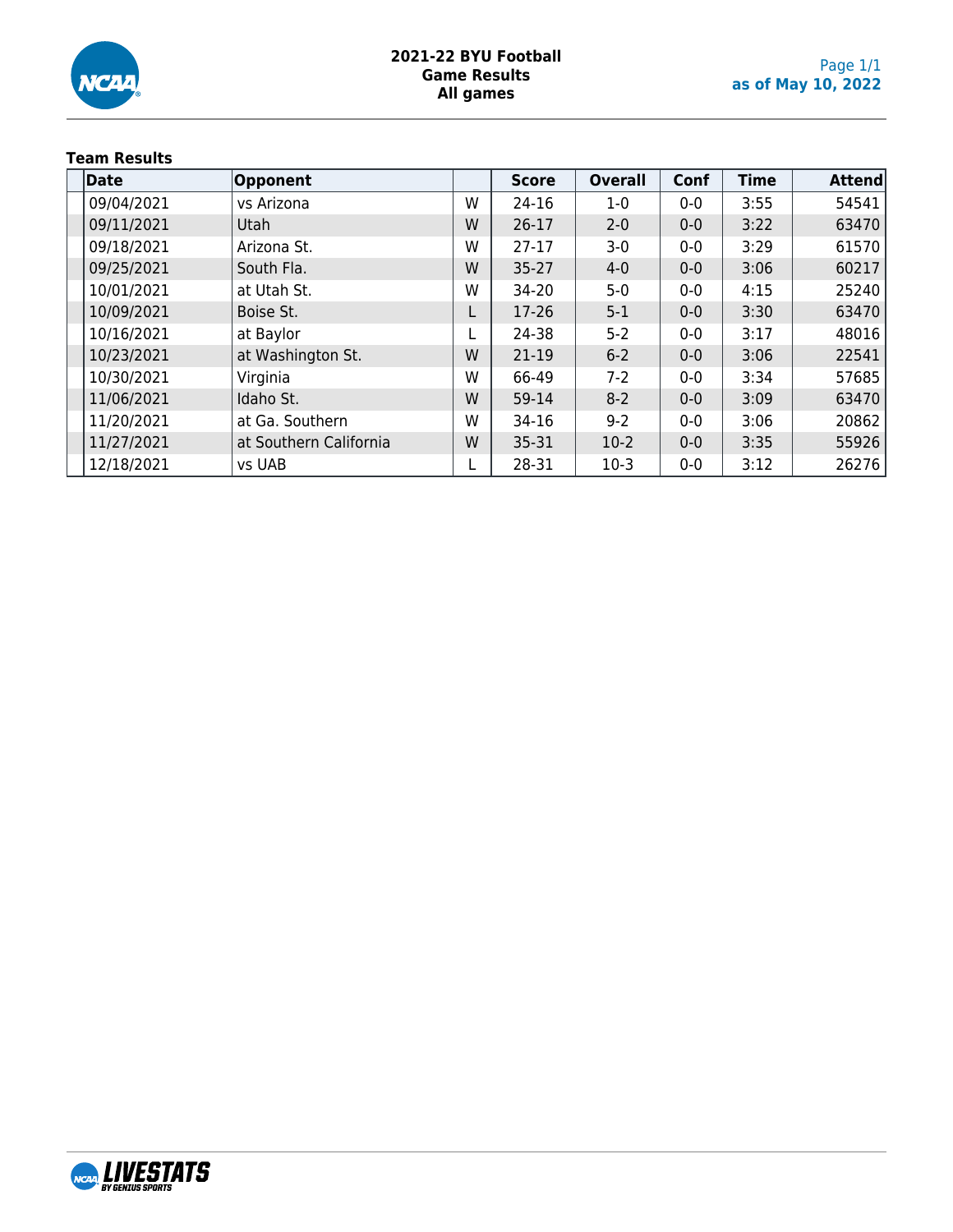

# **2021-22 BYU Football Team Game-by-Game All games**

|                      |                                   |     | <b>Rushing</b> |                                   |              |                 | <b>Receiving</b> |                |      |               | <b>Passing</b> |                   |    |                | <b>Kick Returns</b> |                 |                 |                 | <b>Punt Returns</b> |                 |                | tot  |
|----------------------|-----------------------------------|-----|----------------|-----------------------------------|--------------|-----------------|------------------|----------------|------|---------------|----------------|-------------------|----|----------------|---------------------|-----------------|-----------------|-----------------|---------------------|-----------------|----------------|------|
| Date                 | <b>Opponent</b>                   | no. | vdsi           | td                                | <u>Ig</u>    | no.             | vds              | td             | lq   | cmp-att-int   | vds            | td                |    |                | $lg no.$ yds td     |                 |                 |                 | $\lg$ no. ydstd Ig  |                 |                | off  |
| 09/04/2021           | vs Arizona                        | 33  | 162            |                                   | 39           | 19 <sup>3</sup> | 207              | 2 <sup>1</sup> | 67   | 19-29-0       | 207            | 2                 | 67 | 0 <sup>1</sup> | 0                   | $\overline{0}$  | 0               | 0 <sup>1</sup>  |                     | 0 <sup>1</sup>  | 0              | 369  |
| 09/11/2021 Utah      |                                   | 46  | 224            |                                   | 0:23         | 18 <sup>3</sup> | 149              |                | 3:33 | $18 - 30 - 0$ | 149            | 3:                | 33 | $\mathbf{0}$   |                     | $0 \mid 0 \mid$ | $\overline{0}$  | 1               |                     | 4 0             | $\overline{4}$ | 373  |
| 09/18/2021           | : Arizona St.                     | 39  | 144            |                                   | : 28         | 16              | 217              | 3              | 34   | 16-28-2       | 217            | 3                 | 34 | $\Omega$       | 0                   | 0 <sup>1</sup>  | 0               | 2 <sup>1</sup>  | $-5:$               | $0^{\circ}$     | $\Omega$       | 361  |
| 09/25/2021           | South Fla.                        | 25  | 143            | 2 <sup>1</sup>                    | 25           | 20              | 305              | 3              | 55   | $20 - 25 - 0$ | 305            | 3                 | 55 |                | 17                  |                 | 0:17            | $\overline{2}$  | $51^{\circ}$        |                 | 0:42           | 448  |
| 10/01/2021           | at Utah St.                       | 36  | 221            | 3 :                               | 67           | 21              | 245              |                | 42   | 21-29-0       | 245            |                   | 42 |                | 36                  | $\mathbf 0$     | 22              | 3               | 38 0 22             |                 |                | 466  |
| 10/09/2021 Boise St. |                                   | 27  | 111            |                                   | $1 \vert 16$ | 22              | 302              |                | 59   | $22 - 37 - 1$ | 302            | 1:                | 59 | 3              | 60                  |                 | 0:21            | $\overline{2}$  | $-2$ 0              |                 |                | 413  |
| 10/16/2021           | at Baylor                         | 24  | 67             | 2                                 | 56           | 22              | 342              |                | 52   | $22 - 31 - 0$ | 342            | 1                 | 52 | $\overline{0}$ | 0                   | 0 <sup>1</sup>  | 0               |                 |                     | $1 \mid 0 \mid$ |                | 409  |
|                      | 10/23/2021 at Washington St.      | 48  | 238            | 3 <sup>1</sup>                    | 30           | 16              | 147              | $\Omega$       | 21   | $16 - 21 - 0$ | 147            | $\mathbf{0}$      | 21 |                | 37                  | $\mathbf{0}$    | 20 <sup>1</sup> | $\mathbf{1}$    | 21 0 21             |                 |                | 385  |
| 10/30/2021 Virginia  |                                   | 46  | 385            | 6                                 | 49           | 22              | 349              | 3              | 52   | 22-37-0       | 349            | 3                 | 52 | $\Omega$ :     | 0                   | 0 <sup>1</sup>  | 0               | 3               | 19010               |                 |                | 734  |
| 11/06/2021 Idaho St. |                                   | 38  | 173            |                                   | 2:20         | 25              | 387              | 5 <sup>3</sup> | 46   | $25 - 38 - 0$ | 387            | 5                 | 46 |                | 22                  | $\mathbf{0}$    | 22              | $\overline{7}$  | $86 \mid 1 \mid 24$ |                 |                | 560  |
|                      | 11/20/2021 at Ga. Southern        | 40  | 195            | $\overline{2}$                    | 24           | 17              | 312              |                | 47   | 17-29-0       | 312            | $\mathsf{2}^-$    | 47 |                | 20                  |                 | 0:19            | 0 <sup>1</sup>  |                     | 0:0:            | $\Omega$       | 507  |
|                      | 11/27/2021 at Southern California | 42  | 189            |                                   | 3 22         | 20              | 276              |                | 41   | $20 - 32 - 2$ | 276            | $2^{\frac{1}{2}}$ | 41 |                | 21                  |                 | 0:21            | $\overline{2}$  |                     | 2 0             |                | 465  |
| 12/18/2021 vs UAB    |                                   | 35  | 199            | 4                                 | 62           | 15              | 195              | 0:             | 37   | 15-23-0       | 195            | $\mathbf{0}$      | 37 | 5              | 85 <sup>1</sup>     |                 | 0:25            | 1               | 13 0 13             |                 |                | 394  |
| <b>BYU</b>           |                                   | 479 | 2451           | $30 \overline{\smash{\big)}\ 67}$ |              | 253             | 3433             | 26 67          |      | 253-389-5     | 3433           | 26 <sup>3</sup>   | 67 | 17             | 298 0 25            |                 |                 | 25 <sub>1</sub> | 228 1 42            |                 |                | 5884 |
| <b>Opponents</b>     |                                   | 470 | 2032           |                                   | 24:64        | 269             | 3015 14 70       |                |      | 269-411-15    | 3015           | 14 <sup>1</sup>   | 70 |                | 31   665   0   89   |                 |                 |                 | 15 112 0 35         |                 |                | 5047 |

# **BYU Averages**

| Games    | Avg/ rush | Ava/ catch | Pass effic | $\mathsf{K}\mathsf{R}$ avg | <b>PR</b> avg | All purpose avg/game | Total offense avg/game |
|----------|-----------|------------|------------|----------------------------|---------------|----------------------|------------------------|
| - -<br>ᅩ | ـ         | 13.6       | 158.7      | ر. ، ۲                     | シ・エ           | 499.4                | 452.6                  |

|                        |                              |     |                   | <b>Tackles</b> |                     | <b>Sacks</b> |                | <b>Fumble</b> | <b>Pass Defense</b>             |                |                | blkd           | <b>PAT attempts</b> |                       |              |                | off |     |
|------------------------|------------------------------|-----|-------------------|----------------|---------------------|--------------|----------------|---------------|---------------------------------|----------------|----------------|----------------|---------------------|-----------------------|--------------|----------------|-----|-----|
| <b>Date</b>            | Opponent                     | ua  |                   | a total        | tfl-yds             | no-yds       |                |               | ff fr-yds int-yds qbh brup kick |                |                |                |                     | kick rush rcv saf t/o |              |                |     | pts |
| 09/04/2021 vs Arizona  |                              | 51  | 40                | 91             | $6.0 - 49$          | 4-48         | 0 <sup>1</sup> | $0-0$         | $1 - 0$                         | $\mathbf{0}$   | 3              | 0              | $1 - 1$             | 0                     |              | 0              | 0   | 24  |
| 09/11/2021             | i Utah                       | 22  | 30                | 52             | $5.0 - 18$          | $2 - 8$      |                | $1-0$         | $1 - 4$                         | $\overline{2}$ | 6              | 0              | $2 - 3$             | 0 <sup>1</sup>        | $\Omega$     | 0 <sup>1</sup> | 3   | 26  |
| 09/18/2021             | Arizona St.                  | 34  | 42                | 76             | $7.0 - 27$          | $2 - 19$     |                | $2-0$         | $2 - 0$                         | 1              | 2              | $\Omega$       | 3-3                 | 0                     | 0            | 0:             |     | 27  |
| 09/25/2021             | South Fla.                   | 41  | 30                | 71             | $6.0 - 13$          | $1 - 1$      |                | $1-0$         | $0 - 0$                         | $\overline{2}$ | $\overline{2}$ | $\overline{0}$ | $5 - 5$             | 0 <sup>1</sup>        | $\Omega$     | 0:             | 0.  | 35  |
| 10/01/2021             | at Utah St.                  | 51  | 18                | 69             | $8.0 - 26$          | $3-9$        |                | $1-0$         | $2 - 7$                         | $\overline{2}$ | 5              | 0              | $4 - 4$             | 0                     | 0            | 0              |     | 34  |
| 10/09/2021 Boise St.   |                              | 33  | 52                | 85             | $4.0 - 13$          | $1-9$        |                | $1-0$         | $0-0$                           | 6              | 3              | 0              | $2 - 2$             | 0 <sup>1</sup>        | $\mathbf 0$  | 0 <sup>1</sup> | 0   | 17  |
| 10/16/2021             | at Bavlor                    | 49  | 18                | 67             | $0.0 - 0$           | $0-0$        |                | $0 - 0$       | 1-0                             | 3              | 5              | 0              | $3 - 3$             | 0                     | 0            | $\mathbf{0}$   | 0   | 24  |
|                        | 10/23/2021 at Washington St. | 31  | $12 \overline{ }$ | 43             | $1.0 - 10$          | $1 - 10$     | $\Omega$       | $1-0$         | $1 - 23$                        | 0 <sup>1</sup> | 4              | $\mathbf{0}$   | $3 - 3$             | 0 <sup>1</sup>        | $\mathbf{0}$ | 0 <sup>1</sup> | 0   | 21  |
| 10/30/2021 Virginia    |                              | 24  | 30                | 54             | $1.0 - 5$           | $1-5$        |                | $1-0$         | $2 - 24$                        |                | 5              | 0              | $9-9$               | $\mathbf{0}$          | 0            | 0              | 21  | 66  |
| 11/06/2021   Idaho St. |                              | 29  | 24                | 53             | $5.0 - 20$          | $2 - 17$     |                | $0 - 0$       | $2 - 16$                        | $1$ :          | 5              |                | $8 - 8$             | 0 <sup>1</sup>        | $\mathbf{0}$ | 0 <sup>1</sup> |     | 59  |
| 11/20/2021             | at Ga. Southern              | 35  | 28                | 63             | $6.0 - 12$          | $0-0$        | $\Omega$       | $0 - 0$       | $2 - 0$                         |                | 0              | 0              | $4 - 4$             | 0                     | 0            | 0              |     | 34  |
| 11/27/2021             | at Southern California       | 46  | 42                | 88             | $3.0 - 7$           | $0-0$        |                | $0-0$         | $0-0$                           | 0 <sup>3</sup> | 6              | $\overline{0}$ | $5 - 5$             | $0^{\frac{1}{2}}$     | $\Omega$     | 0 <sup>1</sup> | 0   | 35  |
| 12/18/2021 vs UAB      |                              | 43  | 30                | 73             | $8.0 - 20$          | $3-12$       | $\Omega$       | $0 - 0$       | $1-8$                           | $\Omega$       | 2              | 0              | $4 - 4$             | 0 <sup>1</sup>        | 0            | 0              |     | 28  |
| <b>BYU</b>             |                              | 489 | 396               | 885            | 60.0-220            | 20-138       | $\mathbf{9}$   | $8-0$         | 15-82                           | 19             | 48             | 1              | 53-54               | $\mathbf{0}$          |              | $\mathbf{0}$   | 59  | 430 |
| <b>Opponents</b>       |                              | 463 | 390               |                | 853 57.0-212 15-114 |              | 12             | $8 - 8$       | $5 - 60$                        | 21             | 36             | 1              | 33-33               | 0                     | 2            |                | 31  | 321 |

|                        |                                   |     |                 |      | <b>Punting</b> |                   |                 |                |                |                |                                      | <b>Field Goals</b> |              |                   |     | <b>Kickoffs</b> |        |                   |
|------------------------|-----------------------------------|-----|-----------------|------|----------------|-------------------|-----------------|----------------|----------------|----------------|--------------------------------------|--------------------|--------------|-------------------|-----|-----------------|--------|-------------------|
| <b>Date</b>            | Opponent                          | no. | vds             |      |                | avg long blkd tb  |                 |                |                |                | $fc 50+ i20 $ md-att $ long b kd no$ |                    |              |                   | yds | avg             | tbiobl |                   |
| 09/04/2021             | vs Arizona                        | 5.  | 240             | 48.0 | 59             | $0^{\frac{1}{2}}$ | $\overline{0}$  | 1 :            |                | 3              | $1 - 1$                              | 40                 | $\Omega$     | 6                 | 375 | 62.5            |        | $1 \mid 0 \mid$   |
| 09/11/2021 Utah        |                                   | 5   | 266             | 53.2 | 68             |                   | $0$   2         | 0 <sup>1</sup> | 4:             | 1              | $2 - 2$                              | 37                 | $\mathbf{0}$ | 6                 | 384 | 64.0            |        | $5 \mid 0$        |
| 09/18/2021 Arizona St. |                                   | 6   | 317             | 52.8 | 83             | 0 <sup>1</sup>    | 2               |                | 4              |                | $0 - 0$                              | 0 <sup>1</sup>     | 0            | 5.                | 315 | 63.0            |        | 2:01              |
| 09/25/2021 South Fla.  |                                   | 1   | 53 <sup>1</sup> | 53.0 | 53             | 0 <sup>1</sup>    | 1 <sup>1</sup>  | 0 <sup>1</sup> | 1              | $\Omega$       | $0 - 1$                              | $\mathbf{0}$       |              | 6 <sup>3</sup>    |     | 372 62.0        |        | 3 0               |
| 10/01/2021 at Utah St. |                                   | 4   | 187             | 46.8 | 57             |                   | 0:0:            |                | 2 :            | 2              | $2-3$                                | 49                 | $\mathbf{0}$ |                   | 451 | 64.4            |        | 6 0               |
| 10/09/2021 Boise St.   |                                   |     | 44              | 44.0 | 44             |                   | 0 0             | 0 <sup>1</sup> | 0 <sup>1</sup> | $\Omega$       | $1 - 1$                              | 30                 | $\Omega$     | $\overline{4}$    |     | 254 63.5        |        | 1 0               |
| 10/16/2021 at Baylor   |                                   | 4   | 168             | 42.0 | 51             | 0:                | 1               | 2 i            | 2 <sup>1</sup> |                | $1-2$                                | 48                 | $\mathbf{0}$ | 5.                |     | 269 53.8        |        | 1:0               |
|                        | 10/23/2021 at Washington St.      | 3   | 144             | 48.0 | 66             |                   | 0 0             |                | 1 <sup>1</sup> | $\overline{2}$ | $0 - 1$                              | $\mathbf{0}$       | $\mathbf{0}$ | $\overline{4}$    | 251 | 62.8            |        | 3 0               |
| 10/30/2021 Virginia    |                                   | 2   | 84 :            | 42.0 | 47             | 0:                | $0^{\circ}$     | $\Omega$       | 0 <sup>1</sup> | 0              | $1-2$                                | 32                 | 0            | 11                | 712 | 64.7            | 10 0   |                   |
| 11/06/2021 Idaho St.   |                                   | 3   | 156             | 52.0 | 64             |                   | 0:0:            | 2 <sup>1</sup> | $1^+$          | 3              | $1-1$                                | 39                 | $\mathbf{0}$ | 10 <sup>1</sup>   | 593 | 59.3            |        | $5 \mid 0$        |
|                        | 11/20/2021 at Ga. Southern        | 2   | 107             | 53.5 | 63             |                   | $0 \mid 0 \mid$ | 0 <sup>1</sup> |                |                | $2-2$                                | 39                 | $\mathbf{0}$ |                   | 411 | 58.7            |        | $2 \mid 1 \mid$   |
|                        | 11/27/2021 at Southern California | 3   | 134             | 44.7 | 51             |                   | 0:0:            | 1              |                | $\overline{2}$ | $0 - 0$                              | $\mathbf{0}$       | $\mathbf{0}$ | $6^{\frac{1}{3}}$ | 344 | 57.3            |        | $1 \vert 0 \vert$ |
| 12/18/2021 vs UAB      |                                   | 1   | 43              | 43.0 | 43             | 0 <sup>1</sup>    | 0 <sup>1</sup>  | 0              | 0              | 0              | $0 - 0$                              | 0 <sup>1</sup>     | 0            | 5.                |     | $268$ 53.6      |        | 2 0               |

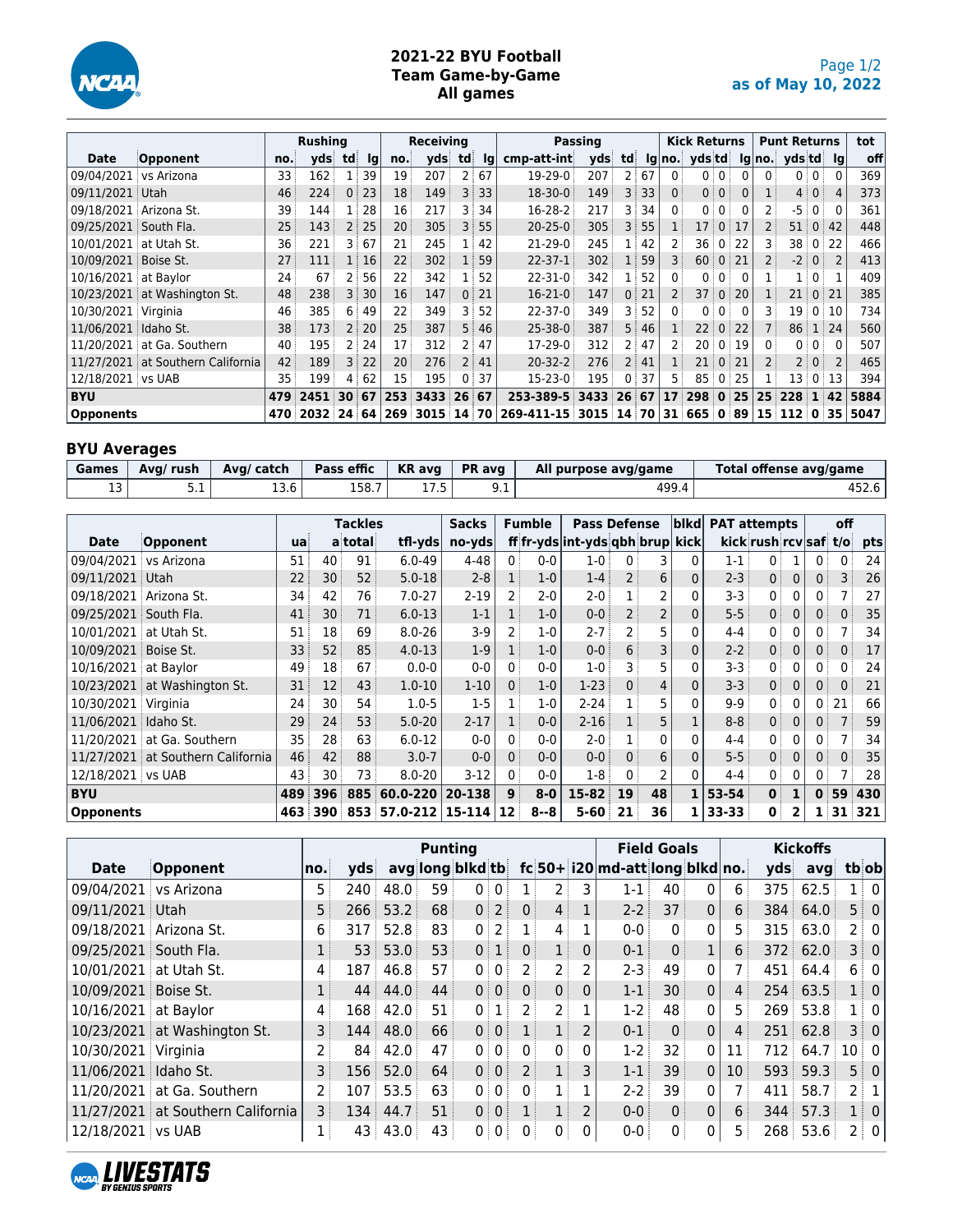

# **2021-22 BYU Football Team Game-by-Game All games**

|                                |       |  | <b>Punting</b> |  |  |                                                                    | <b>Field Goals</b> |  | <b>Kickoffs</b> |  |
|--------------------------------|-------|--|----------------|--|--|--------------------------------------------------------------------|--------------------|--|-----------------|--|
| <b>Opponent</b><br><b>Date</b> | ∣no.⊧ |  |                |  |  | yds avg long blkd tb fc 50+ i20 md-att long blkd no. yds avg tb ob |                    |  |                 |  |
| <b>BYU</b>                     |       |  |                |  |  | $ 40 $ 1943 48.6 83 0 6 10 19 16 11-16 49 1 82 4999 61.0 42 1      |                    |  |                 |  |
| Opponents                      |       |  |                |  |  |                                                                    |                    |  |                 |  |

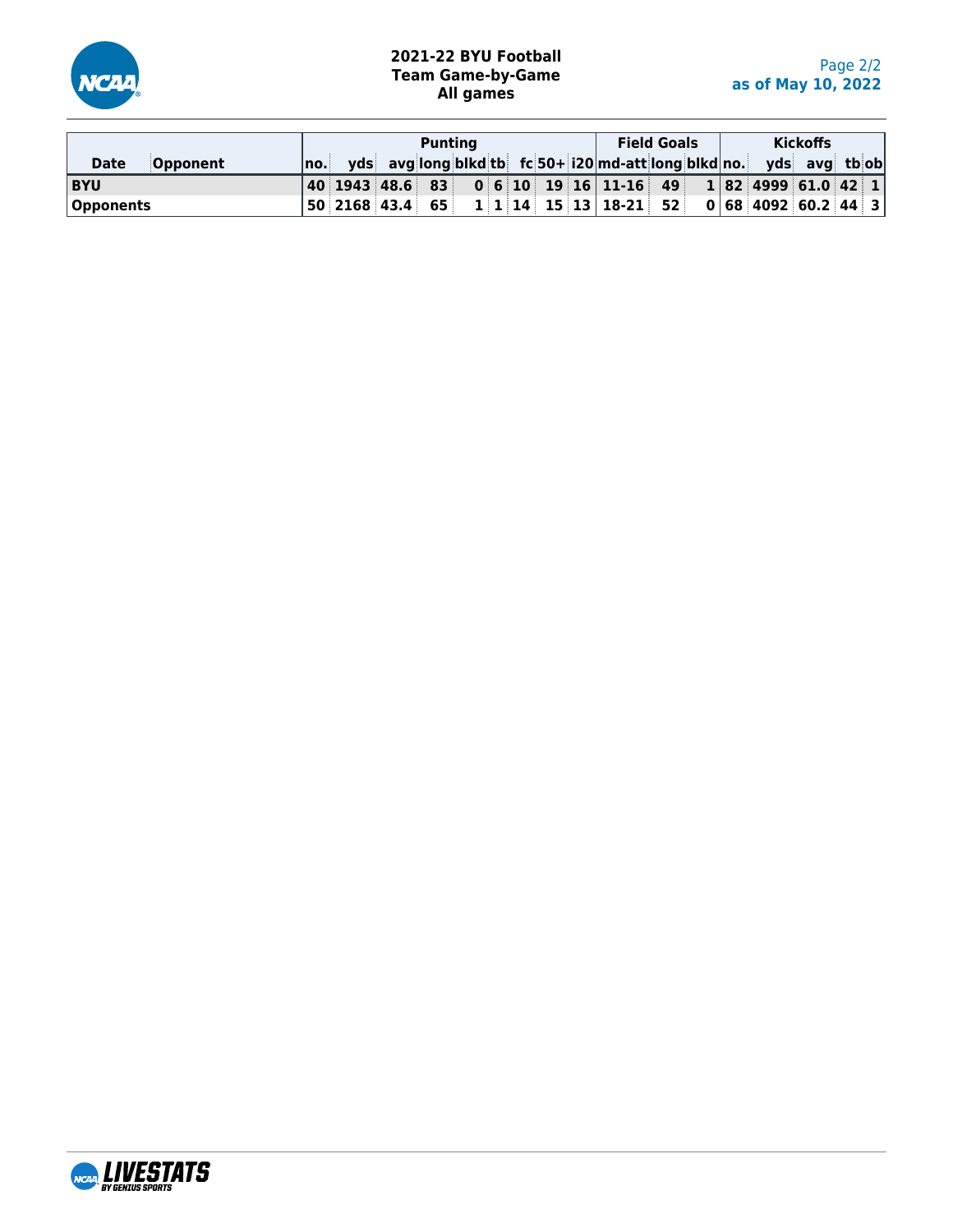

#### **2021-22 BYU Football Opponents Game-by-Game All games**

|                       |                                   |     | <b>Rushing</b> |                |          |     | <b>Receiving</b> |            |      |               | Passing |                |    |                | <b>Kick Returns</b> |                |                     |                 | <b>Punt Returns</b> |                     |          | tot  |
|-----------------------|-----------------------------------|-----|----------------|----------------|----------|-----|------------------|------------|------|---------------|---------|----------------|----|----------------|---------------------|----------------|---------------------|-----------------|---------------------|---------------------|----------|------|
| Date                  | Opponent                          | no. | vdsi           | td             | Ig       | no. | vds              | td         | lq   | cmp-att-int   | vds     | td             |    |                | $lg no.$ yds td     |                |                     |                 | lg no. yds td lg    |                     |          | off  |
| 09/04/2021            | vs Arizona                        | 35  | 80             | 0              | 12       | 36  | 345              |            | 29   | 36-48-1       | 345     | 1              | 29 |                | $5 \ 120 \ 0$       |                | 36                  | 3               |                     | 14010               |          | 425  |
| 09/11/2021 Utah       |                                   | 25  | 193            | 1 <sup>1</sup> | 50       | 15  | 147              |            | 1:37 | $15-26-1$     | 147     | 1 <sup>1</sup> | 37 |                |                     |                | 14 0 14             | $\overline{2}$  |                     | $62 \mid 0 \mid 35$ |          | 340  |
|                       | 09/18/2021 Arizona St.            | 33  | 161            |                | 26       | 21  | 265              |            | 58   | 21-29-2       | 265     | $\mathbf{0}$   | 58 | 3              | $57°$ 0             |                | 25                  | 2               | 5 :                 | $\mathbf{0}$        | 5        | 426  |
| 09/25/2021 South Fla. |                                   | 48  | 174            |                | 3 18     | 17  | 186              | 0          | 26   | $17 - 24 - 0$ | 186     | $\Omega$       | 26 |                | 33 <sup>3</sup>     | $\Omega$       | 28                  | $\Omega$        |                     | 0:0:                | $\Omega$ | 360  |
|                       | 10/01/2021 at Utah St.            | 35  | 22             |                | 10       | 26  | 314              |            | 32   | 26-48-2       | 314     | 2 <sup>3</sup> | 32 |                | 16 <sup>1</sup>     | $\Omega$       | 16                  |                 |                     | $1 \vert 0 \vert$   |          | 336  |
| 10/09/2021 Boise St.  |                                   | 45  | 140            |                | 2:12     | 18  | 172              | $\Omega$ : | 35   | 18-29-0       | 172     | 0 <sup>1</sup> | 35 |                |                     |                | $51 \mid 0 \mid 35$ | 1               |                     | 8 0                 | 8        | 312  |
| 10/16/2021 at Baylor  |                                   | 47  | 303            | 4              | 38       | 18  | 231              |            | 45   | 18-28-1       | 231     | $\mathbf{1}$   | 45 | 3              | 51 <sub>0</sub>     |                | 18                  | $\mathbf{0}$    |                     | 0:0:                | $\Omega$ | 534  |
|                       | 10/23/2021 at Washington St.      | 23  | 93             | 3 <sup>1</sup> | 19       | 26  | 257              | $\Omega$   | 22   | $26 - 37 - 1$ | 257     | $\mathbf{0}$   | 22 |                | 22:                 | $\overline{0}$ | 22                  | $\mathbf{1}$    |                     | $1 \mid 0 \mid$     |          | 350  |
| 10/30/2021 Virginia   |                                   | 25  | 216            | 3.             | 49       | 24  | 372              | 4          | 70   | 24-39-2       | 372     | 4              | 70 | 0 <sup>1</sup> |                     | 0 <sub>0</sub> | 0                   | $1$ :           |                     | 0:0:                | 0        | 588  |
| 11/06/2021 Idaho St.  |                                   | 30  | 71             |                | $\pm$ 11 | 15  | 167              |            | 48   | $15-29-2$     | 167     | 1:             | 48 | $\overline{3}$ | 102                 | $\Omega$ :     | 89                  | $\Omega$        |                     | 0:0:                | $\Omega$ | 238  |
|                       | 11/20/2021 at Ga. Southern        | 37  | 146            | 2              | 18       | 11  | 122              | 0          | 28   | 11-15-2       | 122     | $\mathbf{0}$   | 28 | $\mathbf{4}$   | 61                  | $\Omega$       | 22                  | $\mathbf{2}$    |                     | $12 \mid 0 \mid$    | q        | 268  |
|                       | 11/27/2021 at Southern California | 44  | 210            | 2 <sup>1</sup> | 35       | 23  | 248              |            | 1:19 | $23 - 36 - 0$ | 248     | 1 <sup>3</sup> | 19 | 4:             | 123                 |                | 0:62                |                 |                     | 5 0                 | 5        | 458  |
| 12/18/2021 vs UAB     |                                   | 43  | 223            |                | 64       | 19  | 189              | 3          | 32   | 19-23-1       | 189     | 3              | 32 |                |                     |                | $15 \t0 \t15$       |                 |                     | 4:0:                | 4        | 412  |
| <b>Opponents</b>      |                                   | 470 | 2032           | 24             | 64       | 269 | 3015             | 14         | 70   | 269-411-15    | 3015    | 14             | 70 | 31             | 665                 | $\overline{0}$ | 89                  | 15 <sub>1</sub> | 112                 | 0                   | 35       | 5047 |
| <b>BYU</b>            |                                   | 479 | 2451           | 30 67          |          | 253 | 3433             | 26 67      |      | 253-389-5     | 3433    | ∶26            | 67 | 17             | 298:0               |                | 25                  | 25              | $228 \; 1$          |                     | 42       | 5884 |

# **Opponents Averages**

| Games | Avg/ rush | Ava/ catch  | Pass effic | <b>KR</b> avg | <b>PR</b> avg | All purpose avg/game | Total offense avg/game |
|-------|-----------|-------------|------------|---------------|---------------|----------------------|------------------------|
| ᅩ     | -         | ר י<br>⊥⊥.∠ | 131.0      | 21.5          |               | 452.U                | 388.2                  |

|                        |                              |     |                 | <b>Tackles</b> |              | <b>Sacks</b> |                 | <b>Fumble</b> | <b>Pass Defense</b>             |                       |                | blkd           | <b>PAT attempts</b> |                       |                |                | off |     |
|------------------------|------------------------------|-----|-----------------|----------------|--------------|--------------|-----------------|---------------|---------------------------------|-----------------------|----------------|----------------|---------------------|-----------------------|----------------|----------------|-----|-----|
| <b>Date</b>            | Opponent                     | ua  |                 | a total        | tfl-yds      | no-yds       |                 |               | ff fr-yds int-yds qbh brup kick |                       |                |                |                     | kick rush rcv saf t/o |                |                |     | pts |
| 09/04/2021 vs Arizona  |                              | 25. | 42              | 67             | $8.0 - 18$   | 1-6          |                 | $0-0$         | $0 - 0$                         | 1                     | 4              | 0              | $0 - 0$             | 0                     |                |                | 0   | 16  |
| 09/11/2021             | i Utah                       | 36  | 44              | 80             | $6.0 - 11$   | $0 - 0$      |                 | $0 - 0$       | $0-0$                           | 1                     | $\overline{4}$ | 0              | $2 - 2$             | 0 <sup>1</sup>        | $\Omega$       | 0 <sup>1</sup> | 0   | 17  |
| 09/18/2021             | Arizona St.                  | 31  | 34              | 65             | $8.0 - 28$   | $2 - 16$     | $\Omega$        | $0 - 0$       | $2 - 60$                        | $\mathbf{2}^{\prime}$ | 1              | 0              | $2 - 2$             | 0                     | 0              | 0 <sup>3</sup> | 0   | 17  |
| 09/25/2021             | South Fla.                   | 28  | 26 <sup>1</sup> | 54             | $1.0 - 1$    | $0-0$        | 0               | $0 - 0$       | $0 - 0$                         |                       | 0              |                | $3 - 3$             | 0 <sup>1</sup>        | $\Omega$       | 0 <sup>1</sup> | 0   | 27  |
| 10/01/2021             | at Utah St.                  | 35  | 36              | 71             | 11.0-34      | $1-9$        |                 | $1 - 0$       | $0-0$                           | $\overline{2}$        |                | 0              | $2 - 2$             | 0                     | 0              | 0 <sup>1</sup> | 0   | 20  |
| 10/09/2021 Boise St.   |                              | 28  | 32              | 60             | $2.0 - 3$    | $1 - 1$      |                 | $3 - 8$       | $1 - 0$                         | 3                     | 2              | 0              | $2 - 2$             | 0 <sup>1</sup>        | $\mathbf{0}$   | 0              | 14  | 26  |
| 10/16/2021             | at Bavlor                    | 35  | 8               | 43             | $5.0 - 42$   | $5 - 42$     |                 | $1-0$         | $0-0$                           | $\overline{4}$        | 2              | 0              | $5 - 5$             | 0                     | 0              | 0              |     | 38  |
|                        | 10/23/2021 at Washington St. | 41  | 30 <sup>3</sup> | 71             | $2.0 - 15$   | $2 - 15$     |                 | $0 - 0$       | $0 - 0$                         | 1                     | 0              | $\Omega$       | $1 - 1$             | 0 <sup>1</sup>        | $\mathbf{0}$   | 0 <sup>1</sup> | 0   | 19  |
| 10/30/2021 Virginia    |                              | 46  | 30              | 76             | $2.0 - 4$    | $0-0$        | $\Omega$        | $0-0$         | $0 - 0$                         |                       | 7              | 0              | $7 - 7$             | $\mathbf{0}$          | 0              | $0^{\circ}$    | 0   | 49  |
| 11/06/2021   Idaho St. |                              | 42  | 32              | 74             | $3.0 - 5$    | $1 - 1$      |                 | $2 - 0$       | $0-0$                           | 0 <sup>1</sup>        | 6              | $\mathbf{0}$   | $2 - 2$             | 0 <sup>1</sup>        | $\mathbf{0}$   | 0 <sup>1</sup> |     | 14  |
| 11/20/2021             | at Ga. Southern              | 42  | 20              | 62             | $0.0 - 0$    | $0-0$        | $\Omega$        | $0 - 0$       | $0-0$                           | 4 <sup>1</sup>        | 3              | 0              | $1 - 1$             | 0                     | 0              | $0^{\circ}$    | 0   | 16  |
| 11/27/2021             | at Southern California       | 36  | 30              | 66             | $3.0 - 21$   | $1 - 19$     |                 | $0-0$         | $2 - 0$                         | $\mathbf{1}$          | 5              | $\overline{0}$ | $2 - 2$             | 0 <sup>1</sup>        |                | 0:             | 3   | 31  |
| 12/18/2021 vs UAB      |                              | 38  | 26 <sup>3</sup> | 64             | $6.0 - 30$   | $1-5$        |                 | $1-0$         | $0 - 0$                         | $\Omega$              |                | 0              | $4 - 4$             | 0 <sup>1</sup>        | 0              | 0 <sup>1</sup> | 0   | 31  |
| <b>Opponents</b>       |                              | 463 | 390             | 853            | 57.0-212     | 15-114       | 12 <sup>2</sup> | $8 - 8$       | $5 - 60$                        | 21                    | 36             | 1              | $33 - 33$           | $\mathbf{0}$          | $\overline{2}$ |                | 31  | 321 |
| BYU                    |                              | 489 | 396             |                | 885 60.0-220 | 20-138       | 9               | $8-0$         | $15 - 82$                       | 19                    | 48             | 1              | 53-54               | $\mathbf{0}$          |                | 0              | 59  | 430 |

|                        |                                   |                   |       |      | <b>Punting</b> |                  |                |                |                |                |                                       | <b>Field Goals</b> |              |                   |       | <b>Kickoffs</b> |                 |
|------------------------|-----------------------------------|-------------------|-------|------|----------------|------------------|----------------|----------------|----------------|----------------|---------------------------------------|--------------------|--------------|-------------------|-------|-----------------|-----------------|
| <b>Date</b>            | Opponent                          | no.               | vds   |      |                | avg long blkd tb |                |                |                |                | $fc 50+ 120 $ md-att $ long blkd no.$ |                    |              |                   | vds   | avq             | tbiobl          |
| 09/04/2021             | vs Arizona                        | 5.                | 211   | 42.2 | 53             | 0:0:             |                | 3 :            |                | 3              | $2 - 4$                               | 37                 | $\Omega$     | 4                 | 202   | 50.5            | $3 \mid 0 \mid$ |
| 09/11/2021 Utah        |                                   | $2^{\frac{1}{2}}$ | 95    | 47.5 | 49             | 0 0              |                | $1$ :          | 0 <sup>1</sup> | 1              | $1-2$                                 | 47                 | $\mathbf{0}$ | 4                 |       | 260   65.0      | $4 \div 0$      |
| 09/18/2021 Arizona St. |                                   | 4                 | 194 i | 48.5 | 59             | 0 <sup>1</sup>   | 1              | 0              |                |                | $1 - 1$                               | 40                 | 0            | 4                 | 260   | 65.0            | 4   0           |
| 09/25/2021 South Fla.  |                                   | $\overline{2}$    | 96    | 48.0 | 53             | 0 0              |                | $\Omega$       |                | $\mathbf{0}$   | $2 - 2$                               | 42                 | $\Omega$     | 6                 | 342   | 57.0            | $4 \mid 1 \mid$ |
| 10/01/2021 at Utah St. |                                   | 4                 | 176   | 44.0 | 47             | 0 <sup>1</sup>   |                | 0:             | 0:             | 0              | $2-2$                                 | 52                 | $\mathbf{0}$ | 5.                |       | 306 61.2        | 2:0             |
| 10/09/2021 Boise St.   |                                   | 3                 | 126   | 42.0 | 52             | 0 0              |                | 2 <sup>1</sup> | 1 <sup>1</sup> | 1              | $4 - 4$                               | 41                 | $\Omega$     | 6                 |       | 386 64.3        | $3 \nvert 0$    |
| 10/16/2021 at Baylor   |                                   | 2                 | 103   | 51.5 | 53             | 0:               | 0:             | 0 <sup>1</sup> | 2 <sup>1</sup> | 0              | $1 - 1$                               | 31                 | $\mathbf{0}$ |                   |       | $402$ 57.4      | 6 0             |
|                        | 10/23/2021 at Washington St.      | 4                 | 141   | 35.3 | 41             | 0 0              |                | 2 <sup>1</sup> | 0 <sup>1</sup> | 1              | $0 - 0$                               | $\mathbf{0}$       | $\mathbf{0}$ | $\overline{4}$    |       | 253   63.3      | 2 0             |
| 10/30/2021 Virginia    |                                   | 3                 | 161   | 53.7 | 59             | 0:0:             |                | 0:             | 2:             |                | $0 - 0$                               | $\mathbf{0}$       | 0            | 8                 | 512:  | 64.0            | 7:1             |
| 11/06/2021 Idaho St.   |                                   | 10 <sup>°</sup>   | 397   | 39.7 | 65             | 1:0:             |                |                | 4 <sup>1</sup> | 2              | $0 - 0$                               | $\Omega$           | $\Omega$     | $\overline{3}$    |       | 195 65.0        | $2 \nvert 0$    |
|                        | 11/20/2021 at Ga. Southern        | 5                 | 196   | 39.2 | 46             | 0:               | 0 <sup>1</sup> | 3 :            | 0 <sup>1</sup> |                | $1 - 1$                               | 38                 | 0            | 5.                | 258 L | 51.6            | $2 \nmid 1$     |
|                        | 11/27/2021 at Southern California | 4                 | 196:  | 49.0 | 59             | 0 <sup>1</sup>   | $\overline{0}$ | 2:             | 2 <sup>1</sup> | $\overline{2}$ | $3 - 3$                               | 37                 | $\Omega$     | $6^{\frac{1}{3}}$ |       | 379 63.2        | $4 \pm 0$       |
| 12/18/2021 vs UAB      |                                   | 2                 | 76 :  | 38.0 | 42             | 0 <sup>1</sup>   | 0 <sup>1</sup> | 0:             | 0              | 0              | 1-1                                   | 38                 | 0            | 6                 |       | 337 56.2        | $1 \mid 0 \mid$ |

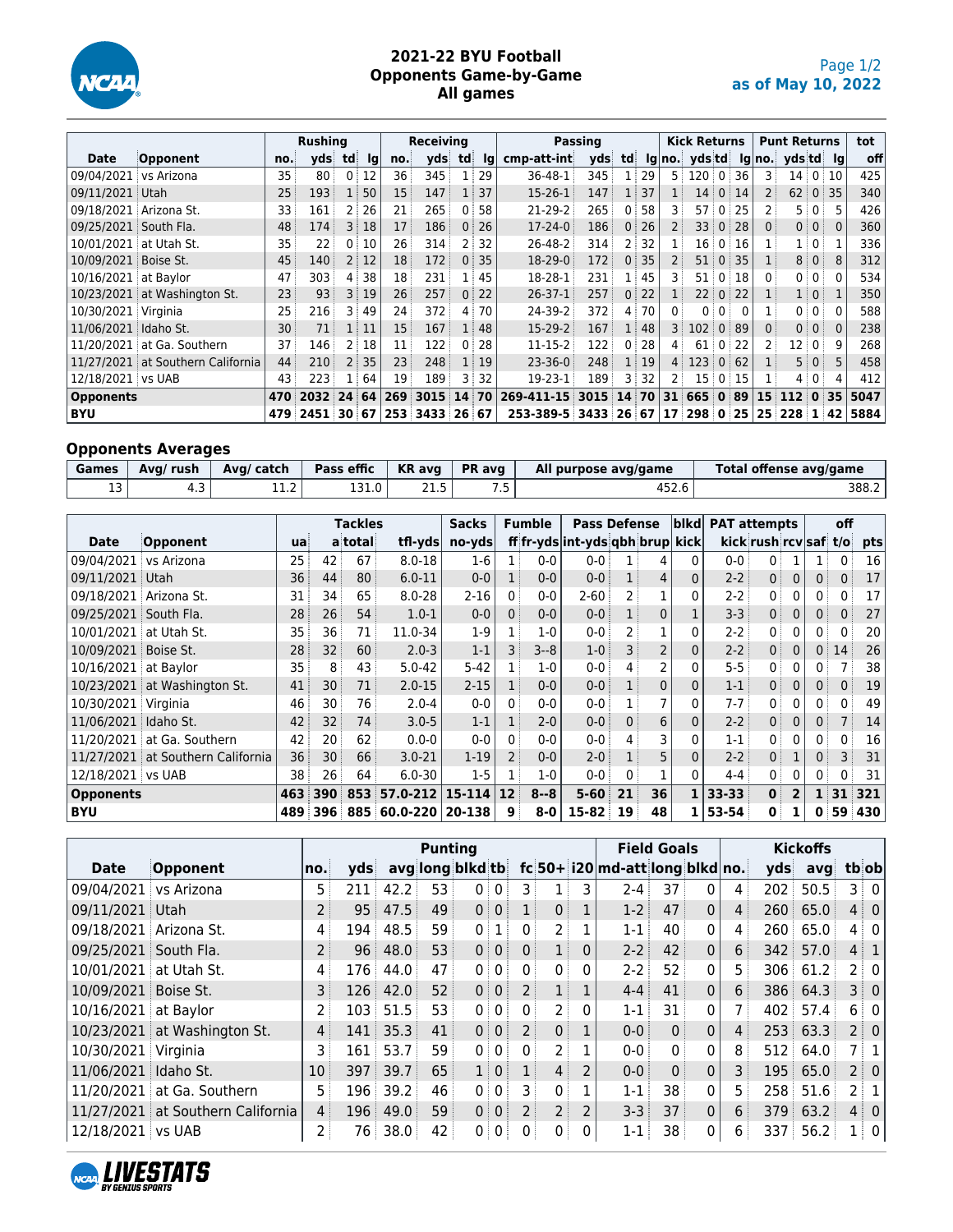

## **2021-22 BYU Football Opponents Game-by-Game All games**

|                         |     |  | <b>Puntina</b> |  |  |                                                                                                                                       | <b>Field Goals</b> |  |                     | <b>Kickoffs</b> |  |
|-------------------------|-----|--|----------------|--|--|---------------------------------------------------------------------------------------------------------------------------------------|--------------------|--|---------------------|-----------------|--|
| <b>Opponent</b><br>Date | no. |  |                |  |  | yds avg long blkd tb fc 50+ i20 md-att long blkd no. yds avg tb ob                                                                    |                    |  |                     |                 |  |
| <b>Opponents</b>        |     |  |                |  |  | $ 50 $ 2168 43.4 65 1 1 1 4 15 13 18-21 52 0 68 4092 60.2 44 3                                                                        |                    |  |                     |                 |  |
| <b>BYU</b>              |     |  |                |  |  | $\vert$ 40 $\vert$ 1943 $\vert$ 48.6 $\vert$ 83 $\vert$ 0 $\vert$ 6 $\vert$ 10 $\vert$ 19 $\vert$ 16 $\vert$ 11-16 $\vert$ 49 $\vert$ |                    |  | 1 82 4999 61.0 42 1 |                 |  |

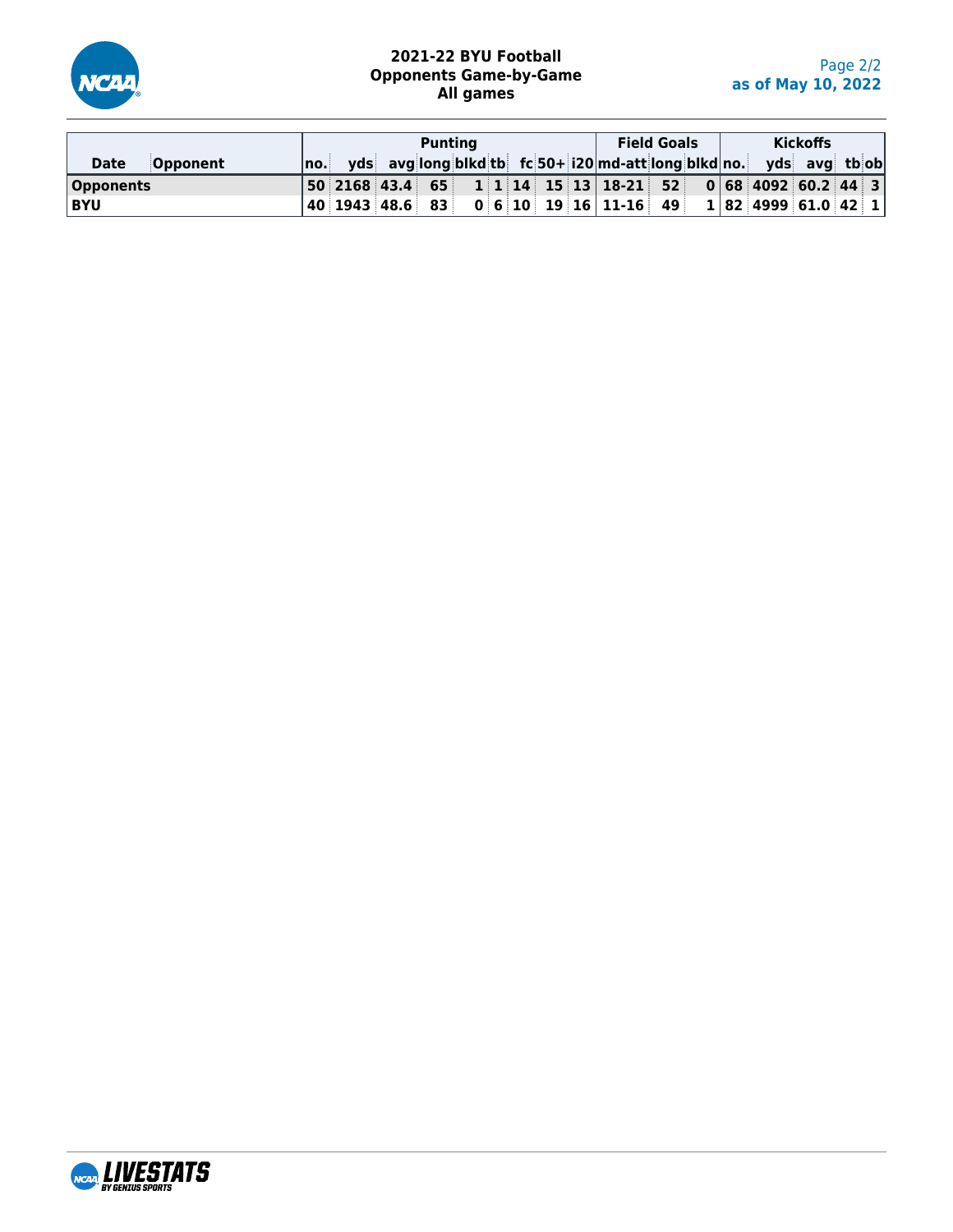

### **Team Statistics**

|                              | <b>BYU</b> | <b>OPP</b> |
|------------------------------|------------|------------|
| <b>Scoring</b>               | 430        | 321        |
| Points per game              | 33.1       | 24.7       |
| <b>Points Off Turnovers</b>  | 59         | 31         |
| <b>First Downs</b>           | 305        | 278        |
| Rushing                      | 144        | 118        |
| Passing                      | 142        | 145        |
| Penalty                      | 19         | 15         |
| <b>Rushing Yardage</b>       | 2451       | 2032       |
| Yards gained rushing         | 2725       | 2284       |
| Yards lost rushing           | 274        | 252        |
| Rushing attempts             | 479        | 470        |
| Average per rush             | 5.1        | 4.3        |
| Average per game             | 188.5      | 156.3      |
| <b>TDs Rushing</b>           | 30         | 24         |
| <b>Passing Yardage</b>       | 3433       | 3015       |
| Comp-Att-Int                 | 253-389-5  | 269-411-15 |
| Average per pass             | 8.8        | 7.3        |
| Average per catch            | 13.6       | 11.2       |
| Average per game             | 264.1      | 231.9      |
| <b>TDs Passing</b>           | 26         | 14         |
| <b>Total offense</b>         | 5884       | 5047       |
| Total plays                  | 868        | 881        |
| Average per play             | 6.8        | 5.7        |
| Average per game             | 452.6      | 388.2      |
| Kick returns: #-Yards        | 17-298     | 31-665     |
| <b>Punt returns: #-Yards</b> | 25-228     | 15-112     |
| Int returns: #-Yards         | 15-82      | $5 - 60$   |
| Kick return average          | 17.5       | 21.5       |
| Punt return average          | 9.1        | 7.5        |
| Int return average           | 5.5        | 12.0       |
| <b>Fumbles-Lost</b>          | $21 - 7$   | $17-6$     |
| <b>Penalties-Yards</b>       | 66-539     | 69-525     |
| Average per game             | 41.5       | 40.4       |
| <b>Punts-Yards</b>           | 40-1943    | 50-2168    |
| Average per punt             | 48.6       | 43.4       |
| Net punt average             | 42.8       | 38.2       |
| <b>Kickoffs-Yards</b>        | 82-4999    | 68-4092    |
| Average per kick             | 61.0       | 60.2       |
| Net kick average             | 38.2       | 38.1       |
| Time of possession / game    | 29:15      | 30:42      |
| <b>3rd-down conversion</b>   | 72/157     | 77/179     |
| 3rd-down pct                 | 46%        | 43%        |
| <b>4rd-down conversion</b>   | 16/26      | 17/26      |
|                              |            |            |

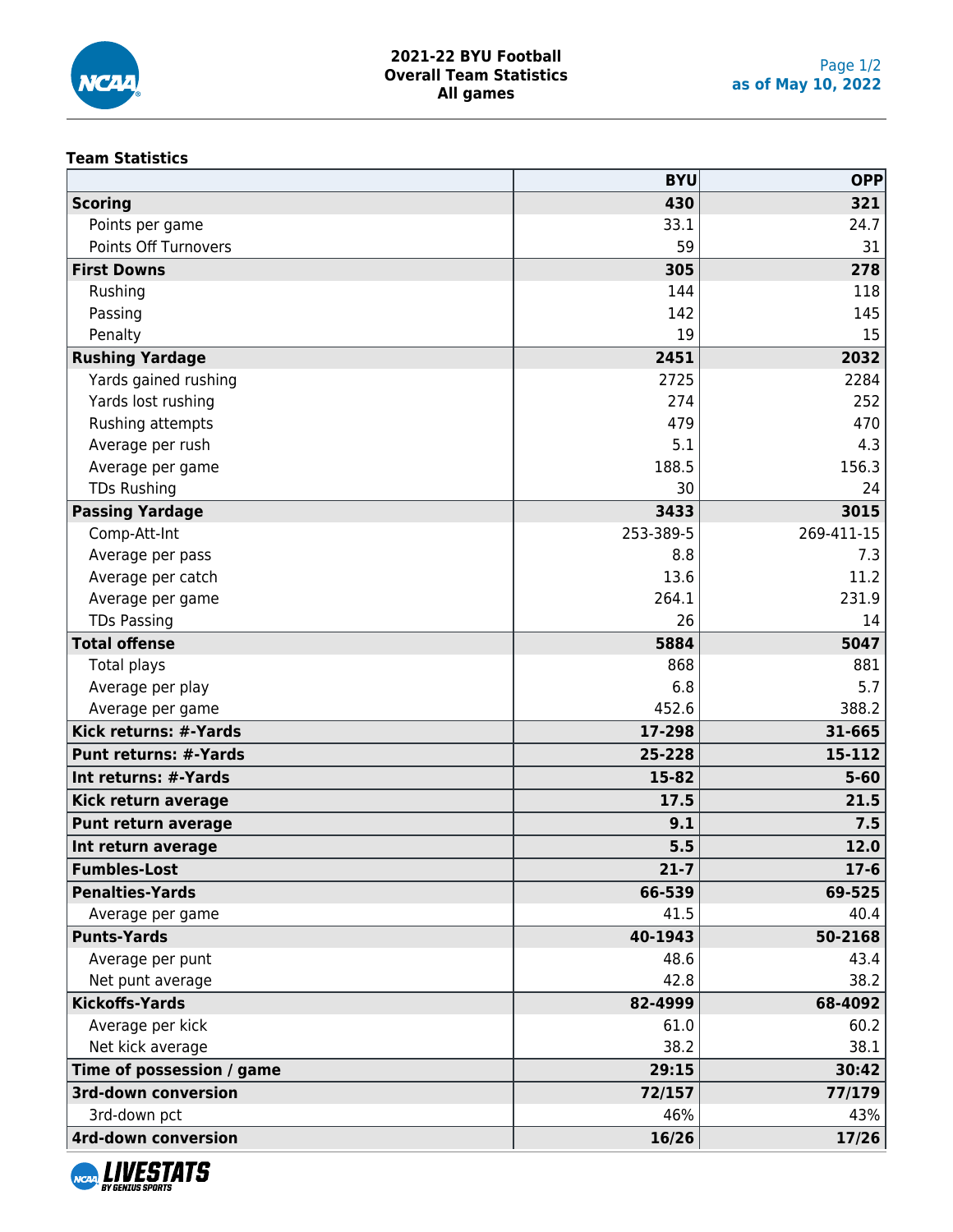

### **2021-22 BYU Football Overall Team Statistics All games**

|                            | <b>BYU</b>    | <b>OPP</b>    |
|----------------------------|---------------|---------------|
| 4rd-down pct               | 62%           | 65%           |
| <b>Sacks by-Yards</b>      | 20-138        | 15-114        |
| <b>Misc Yards</b>          | $\bf{0}$      | $\bf{0}$      |
| <b>Touchdowns scored</b>   | 57            | 38            |
| Field goals - attempts     | $11 - 16$     | 18-21         |
| <b>On-Side kicks</b>       | $0 - 0$       | $1 - 1$       |
| <b>Red-zone scores</b>     | $(49-55) 89%$ | $(42-50)$ 84% |
| <b>Red-zone touchdowns</b> | $(41-55)$ 75% | $(29-50) 58%$ |
| <b>PAT-attempts</b>        | $(54-57)$ 95% | $(35-37)$ 95% |
| <b>Attendance</b>          | 369882        | 172585        |
| Games / Avg per game       | 6/61647       | 5/34517       |
| Neutral site games         |               | 2/40409       |

# **Score by Periods**

| Team      | <b>1stl</b> | 2nd | 3rd | 4th | OТ |  |
|-----------|-------------|-----|-----|-----|----|--|
| BYU       |             | 148 | 70  | 98  |    |  |
| Opponents | 50          | 12Q | 84  | 58  |    |  |

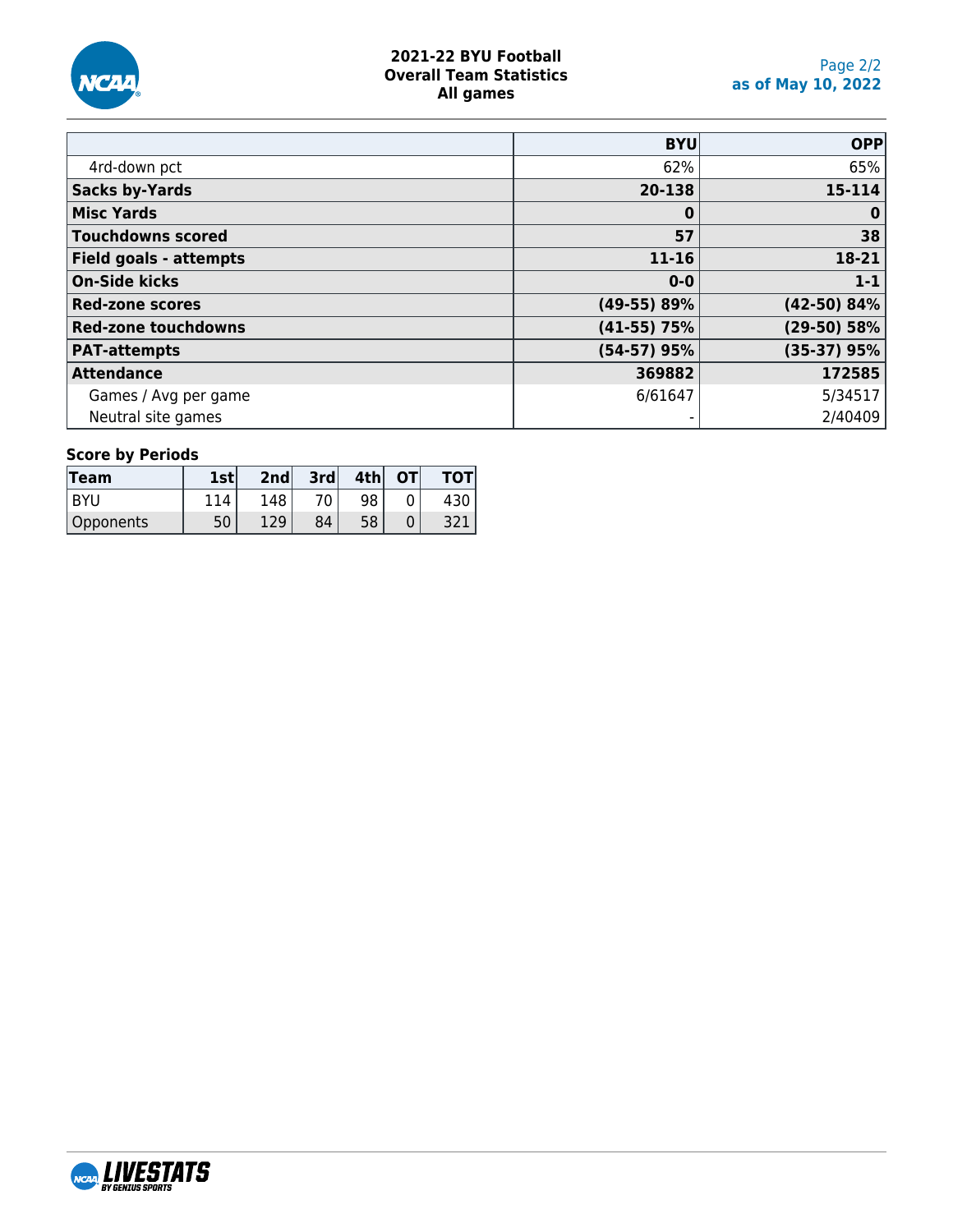

### **2021-22 BYU Football Overall Defense Statistics All games**

## **Team Defense**

|                |                            |                |                |                | <b>Tackles</b>    |            | <b>Sacks</b>   | Pass defense                                 |                | <b>Fumbles</b> |       | blkd         |          |  |
|----------------|----------------------------|----------------|----------------|----------------|-------------------|------------|----------------|----------------------------------------------|----------------|----------------|-------|--------------|----------|--|
| ##             | Player                     | gp             | ua             | a              | tot               | tfl/yds    |                | $\frac{1}{2}$ no-yds int-yds brup qbh fr-yds |                |                |       | ff           | kick saf |  |
| 33             | Ben Bywater                | 13             | 57             | 45             | 102               | $8.5 - 16$ | $1 - 4$        |                                              |                | 1              |       |              |          |  |
| 31             | <b>Max Tooley</b>          | 12             | 37             | 31             | 68                | $4.5 - 18$ | $1 - 1$        | $1-0$                                        | 3              |                |       |              |          |  |
| 49             | Payton Wilgar              | 10             | 29             | 27             | 56                | $7 - 21$   | $1.5 - 12$     | $2 - 24$                                     | 4 <sup>1</sup> | $\mathbf 1$    |       | $\mathbf 1$  |          |  |
| 92             | <b>Tyler Batty</b>         | 12             | 23             | 20             | 43                | $5 - 29$   | $3.5 - 27$     |                                              |                | $\overline{c}$ |       | $\mathbf 1$  |          |  |
| 45             | Pepe Tanuvasa              | 13             | 23             | 19             | 42                | $7 - 34$   | $3 - 28$       | $1 - 16$                                     |                | 3              |       |              |          |  |
| 3              | Chaz Ah You                | 8              | 18             | 21             | 39                | $0.5 - 1$  |                | $1 - 4$                                      | 2 <sup>1</sup> | $\mathbf{1}$   |       | $\mathbf 1$  |          |  |
| 5              | D'Angelo Mandell           | 13             | 25             | 11             | 36                | $1 - 1$    |                |                                              | 4              |                |       |              |          |  |
| 22             | Ammon Hannemann            | 10             | 25             | 9              | 34                |            |                |                                              | $\mathbf{1}$   | $\mathbf{1}$   |       |              |          |  |
| 12             | <b>Malik Moore</b>         | 13             | 20             | 13             | 33                |            |                | $3 - 23$                                     | 3 <sup>1</sup> |                |       |              |          |  |
| 10             | Morgan Pyper               | 13             | 15             | 17             | 32                | $0.5 - 2$  |                |                                              |                |                |       |              |          |  |
| 46             | Drew Jensen                | 13             | 12             | 20             | 32                | $0.5 - 0$  |                | $1-0$                                        | 1              |                |       |              |          |  |
| 95             | Caden Haws                 | 11             | 11             | 20             | 31                | $3-2$      | $1.5 - 0$      |                                              | 2 <sup>1</sup> | $\mathbf{1}$   |       | $\mathbf{1}$ |          |  |
| 41             | Keenan Pili                | 3              | 14             | 17             | 31                | $3.5 - 16$ | $1.5 - 12$     |                                              | $\blacksquare$ | $\mathbf 1$    |       |              |          |  |
| $\pmb{0}$      | Jakob Robinson             | 12             | 24             | 5              | 29                |            |                | $3 - 7$                                      | 4 <sup>1</sup> |                |       |              |          |  |
| 58             | Uriah Leiataua             | 13             | 16             | 10             | 26                | $4 - 22$   | $2.5 - 20$     |                                              | . .            | $\mathbf 1$    | $1-0$ | $\mathbf{1}$ |          |  |
| 62             | Atunaisa Mahe              | 12             | 12             | 14             | 26                | $5 - 24$   | $1.5 - 13$     |                                              |                | $\mathbf 1$    |       |              |          |  |
| 18             | Kaleb Hayes                | 13             | 21             | 5              | 26                |            |                |                                              | 12             |                |       |              |          |  |
| 91             | <b>Earl Tuioti-Mariner</b> | 13             | 6              | 19             | 25                | $2 - 13$   | $1 - 11$       |                                              |                | $\mathbf 1$    |       |              |          |  |
| 98             | <b>Gabe Summers</b>        | 12             | 12             | 12             | 24                | $1 - 5$    |                |                                              |                | 3              |       |              |          |  |
| 20             | Jacob Boren                | 13             | 13             | 7              | 20                |            |                |                                              | 2 <sup>1</sup> |                |       | $\mathbf{1}$ |          |  |
| 38             | Jackson Kaufusi            | 9              | 8              | $\overline{7}$ | 15                |            | $\cdot$        |                                              |                |                |       |              |          |  |
| 11             | <b>Isaiah Herron</b>       | 10             | 9              | $\overline{4}$ | 13                |            |                |                                              | 3 <sup>1</sup> |                | $1-0$ |              |          |  |
| 28             | Hayden Livingston          | 13             | 10             | 3              | 13                |            |                | $2 - 8$                                      | $\overline{2}$ |                | $1-0$ |              |          |  |
| 17             | <b>Matthew Criddle</b>     | 9              | 8              | 5              | 13                |            |                | $1 - 0$                                      | $1$ :          |                |       |              |          |  |
| 94             | John Nelson                | 13             | 6              | 6              | 12                | $2 - 3$    | $0.5 - 2$      |                                              | 1              |                |       |              |          |  |
| 53             | Fisher Jackson             | 9              | 5              | 4              | 9                 | $1-3$      | $0.5 - 2$      |                                              | 2 <sup>1</sup> |                |       |              |          |  |
| 51             | Alden Tofa                 | $\overline{7}$ | $\overline{2}$ | 5              | $\overline{7}$    | $1-6$      | $1-6$          |                                              | χł             |                |       |              |          |  |
| 93             | <b>Blake Mangelson</b>     | $\overline{7}$ | 3              | $\overline{2}$ | 5                 | $2 - 3$    |                |                                              |                | $\mathbf 1$    |       |              |          |  |
| $\overline{7}$ | George Udo                 | 5              | ३ ।            | $\overline{2}$ | 5                 |            |                |                                              |                |                |       |              |          |  |
| 55             | Lorenzo Fauatea            | 5              | $\overline{2}$ | 2 <sup>1</sup> | 4                 |            |                |                                              |                |                | $1-0$ | $\mathbf{1}$ |          |  |
| 29             | Shamon Willis              | 11             | $\overline{2}$ | 2 <sup>1</sup> | 4                 |            |                |                                              |                |                |       |              |          |  |
| 5              | Chris Jackson              | 13             | 3              |                | 3                 |            |                |                                              |                |                |       |              |          |  |
| 19             | Javelle Brown              | 10             | $\overline{2}$ | 1              | 3                 |            |                |                                              |                |                |       |              |          |  |
| 99             | Alema Pilimai              | $\mathbf{1}$   | $\mathbf{1}$   | 1              | $2^{\frac{1}{2}}$ | $0.5 - 0$  |                |                                              |                |                |       |              |          |  |
| 43             | Jared Kapisi               | 11             | $\mathbf{1}$   | $\mathbf 1$    | $\overline{2}$    | $0.5 - 1$  |                |                                              |                |                |       |              |          |  |
| 36             | <b>Talmage Gunther</b>     | 13             | $\overline{2}$ |                | $\overline{2}$    |            |                |                                              |                |                |       | $\mathbf 1$  |          |  |
| 34             | Josh Wilson                | 8              | $\overline{2}$ |                | 2                 |            | $\blacksquare$ | $\cdot$ :                                    | $\mathbf{1}$   |                |       |              |          |  |
| 26             | <b>Mitchell Price</b>      | 12             | $\mathbf{1}$   | 1              | $\overline{2}$    |            |                | $\mathbf{r}$ .                               |                |                |       |              |          |  |
| 35             | Ethan Slade                | $\overline{2}$ |                | 1              | 1                 |            | $\blacksquare$ | л. (                                         |                |                |       |              |          |  |
| 84             | <b>Austin Riggs</b>        | 13             |                | 1              | 1                 |            |                | × 3                                          |                |                |       |              |          |  |
| 25             | Tyler Allgeier             | 13             | 1              |                | 1                 |            |                | χł                                           |                |                |       | 1            |          |  |

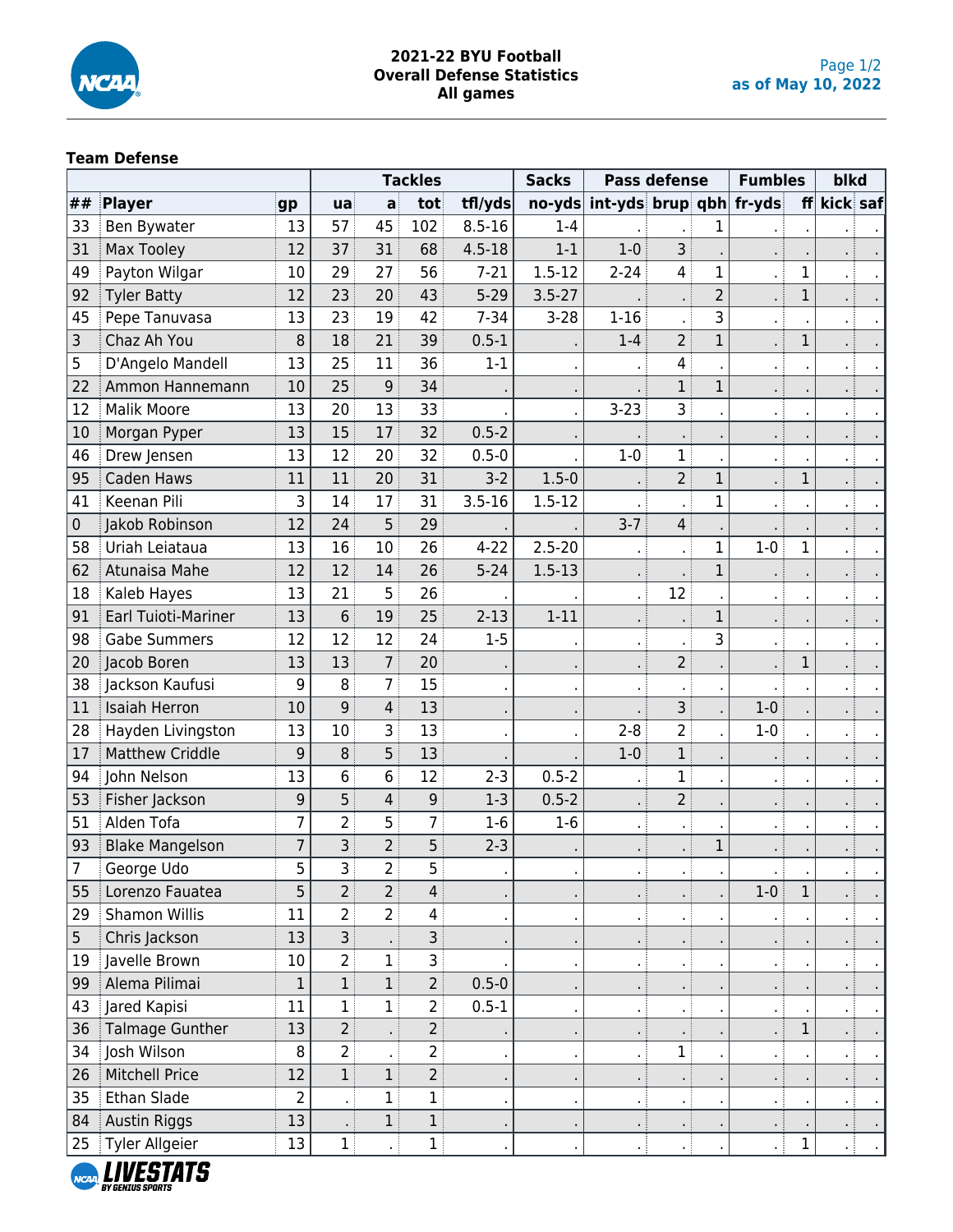

#### **2021-22 BYU Football Overall Defense Statistics All games**

|                |                        |                | <b>Tackles</b> |     | <b>Sacks</b> | <b>Pass defense</b> |         |                                | <b>Fumbles</b> | blkd |         |    |          |   |
|----------------|------------------------|----------------|----------------|-----|--------------|---------------------|---------|--------------------------------|----------------|------|---------|----|----------|---|
| ##             | Player                 | gp             | ua             | a   | tot          | tfl/yds             |         | no-yds int-yds brup qbh fr-yds |                |      |         | f  | kick saf |   |
| 57             | Josh Larsen            | 3              |                |     |              |                     |         |                                |                |      |         |    |          |   |
| 16             | Jacques Wilson         | 3              |                |     |              |                     |         | ٠                              |                |      |         |    |          |   |
| $\overline{4}$ | Caleb Christensen      | 8              |                |     |              |                     |         |                                |                |      |         |    |          |   |
| 90             | Jacob Palu             | 2              |                | 1   | 1            |                     |         | ٠                              |                |      |         |    |          |   |
| 50             | Jacob Bosco            | 1              |                |     |              |                     |         | ٠                              |                |      |         |    |          |   |
| 30             | Jason Money            |                |                |     |              |                     |         | ٠                              |                |      |         |    |          |   |
| 1              | Keanu Hill             | 13             |                |     |              |                     | $\cdot$ | ٠.                             | $\blacksquare$ |      |         |    | 1        |   |
| 97             | <b>Hunter Greer</b>    |                |                |     | $\mathbf 1$  |                     |         | $\blacksquare$                 |                |      |         |    |          |   |
| 54             | Kade Pupunu            | 1              |                |     | 1            |                     |         | ٠                              |                |      |         |    |          |   |
| 37             | Justen Smith           | 4              |                |     |              |                     | $\cdot$ | $\bullet$                      | ٠              |      |         |    |          |   |
| 32             | <b>Nick Nethercott</b> | $\overline{2}$ |                | 1   |              |                     |         | ٠                              |                |      |         |    |          |   |
| 56             | Clark Barrington       | 13             |                |     |              |                     |         | ٠                              |                |      | $1 - 0$ |    |          |   |
| 3              | Jaren Hall             | 10             |                |     |              |                     |         |                                |                |      | $1-0$   |    |          |   |
| 12             | Puka Nacua             | 12             |                |     |              |                     |         |                                |                |      | $1-0$   |    |          |   |
| 23             | Hobbs Nyberg           | 13             |                |     |              |                     |         |                                |                |      | $1-0$   |    |          |   |
|                | <b>Totals</b>          | 13             | 489            | 396 | 885          | 60-220              | 20-138  | 15-82                          | 48             | 19   | $8 - 0$ | 9  |          | O |
|                | Opponents              | 13             | 463            | 390 | 853          | 57-212              | 15-114  | $5 - 60$                       | 36             | 21   | $8 - 8$ | 12 |          |   |

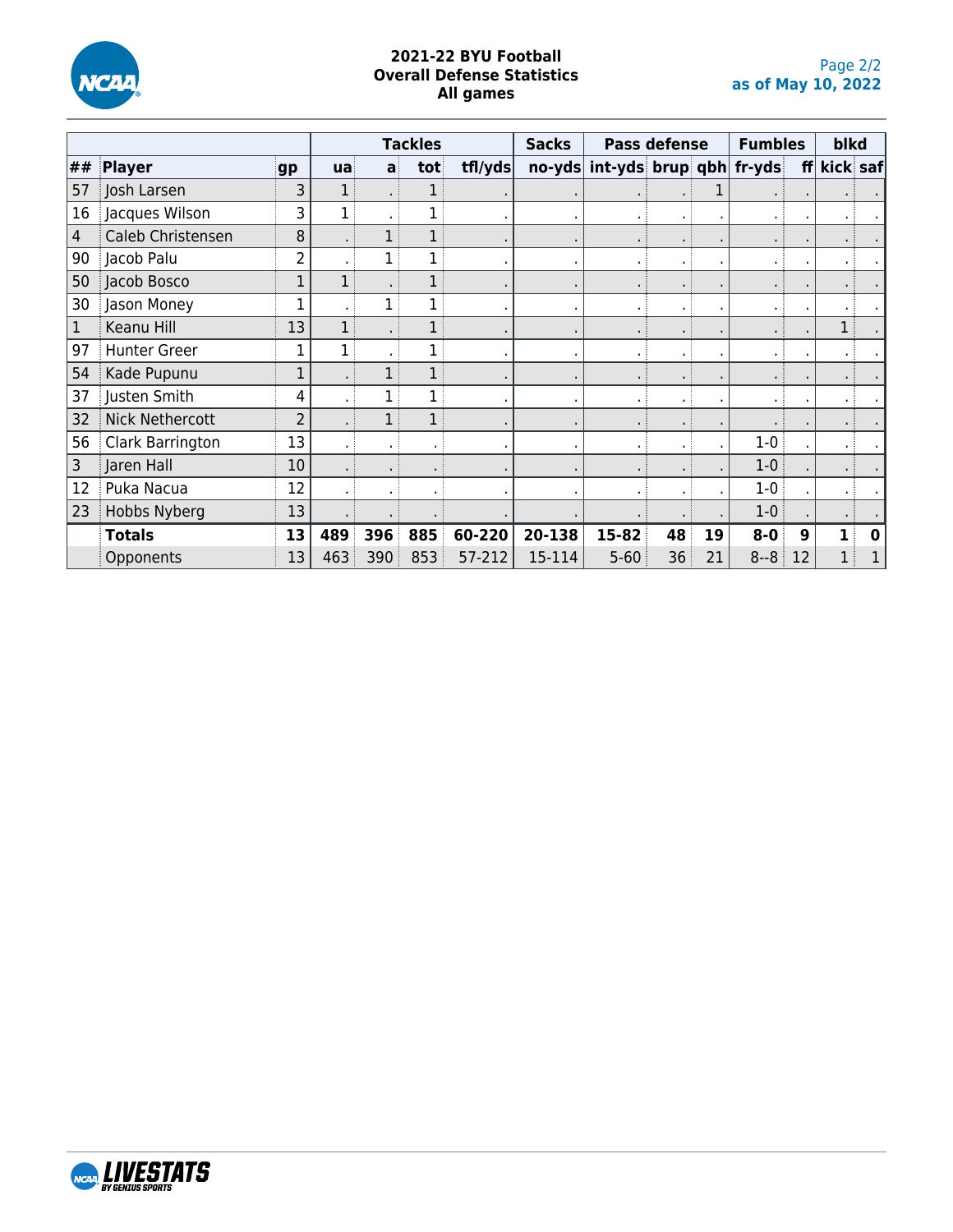# **BYU - Game Highs**

| <b>RUSHES</b>           | 48              | at Washington St. (10/23/2021) |
|-------------------------|-----------------|--------------------------------|
| <b>YARDS RUSHING</b>    | 385             | Virginia (10/30/2021)          |
| <b>YARDS PER RUSH</b>   | 8.4             | Virginia (10/30/2021)          |
| <b>TD RUSHES</b>        | 6               | Virginia (10/30/2021)          |
| <b>PASS ATTEMPTS</b>    | 38 <sup>1</sup> | Idaho St. (11/06/2021)         |
| <b>PASS COMPLETIONS</b> | 25              | Idaho St. (11/06/2021)         |
| <b>YARDS PASSING</b>    | 387             | Idaho St. (11/06/2021)         |
| <b>YARDS PER PASS</b>   | 12.2            | South Fla. (09/25/2021)        |
| <b>TD PASSES</b>        | 5.              | Idaho St. (11/06/2021)         |
| <b>TOTAL PLAYS</b>      | 83              | Virginia (10/30/2021)          |
| <b>TOTAL OFFENSE</b>    | 734             | Virginia (10/30/2021)          |
| <b>YARDS PER PLAY</b>   | 9.0             | South Fla. (09/25/2021)        |
| <b>POINTS</b>           | 66              | Virginia (10/30/2021)          |
| <b>SACKS BY</b>         | 4               | vs Arizona (N) (09/04/2021)    |
| <b>FIRST DOWNS</b>      | 37 <sup>1</sup> | Virginia (10/30/2021)          |
| <b>PENALTIES</b>        | 9               | Boise St. (10/09/2021)         |
| <b>PENALTY YARDS</b>    | 75              | Boise St. (10/09/2021)         |
|                         | 75              | Utah (09/11/2021)              |
| <b>TURNOVERS</b>        | 4               | Boise St. (10/09/2021)         |
| <b>PUNTS</b>            | 6               | Arizona St. (09/18/2021)       |
| <b>PUNTING AVG</b>      | 53.5            | at Ga. Southern (11/20/2021)   |
| <b>LONG PUNT</b>        | 83              | Arizona St. (09/18/2021)       |
| <b>PUNTS INSIDE 20</b>  |                 | vs Arizona (N) (09/04/2021)    |
|                         |                 | Idaho St. (11/06/2021)         |
| <b>LONG PUNT RETURN</b> | 42              | South Fla. (09/25/2021)        |

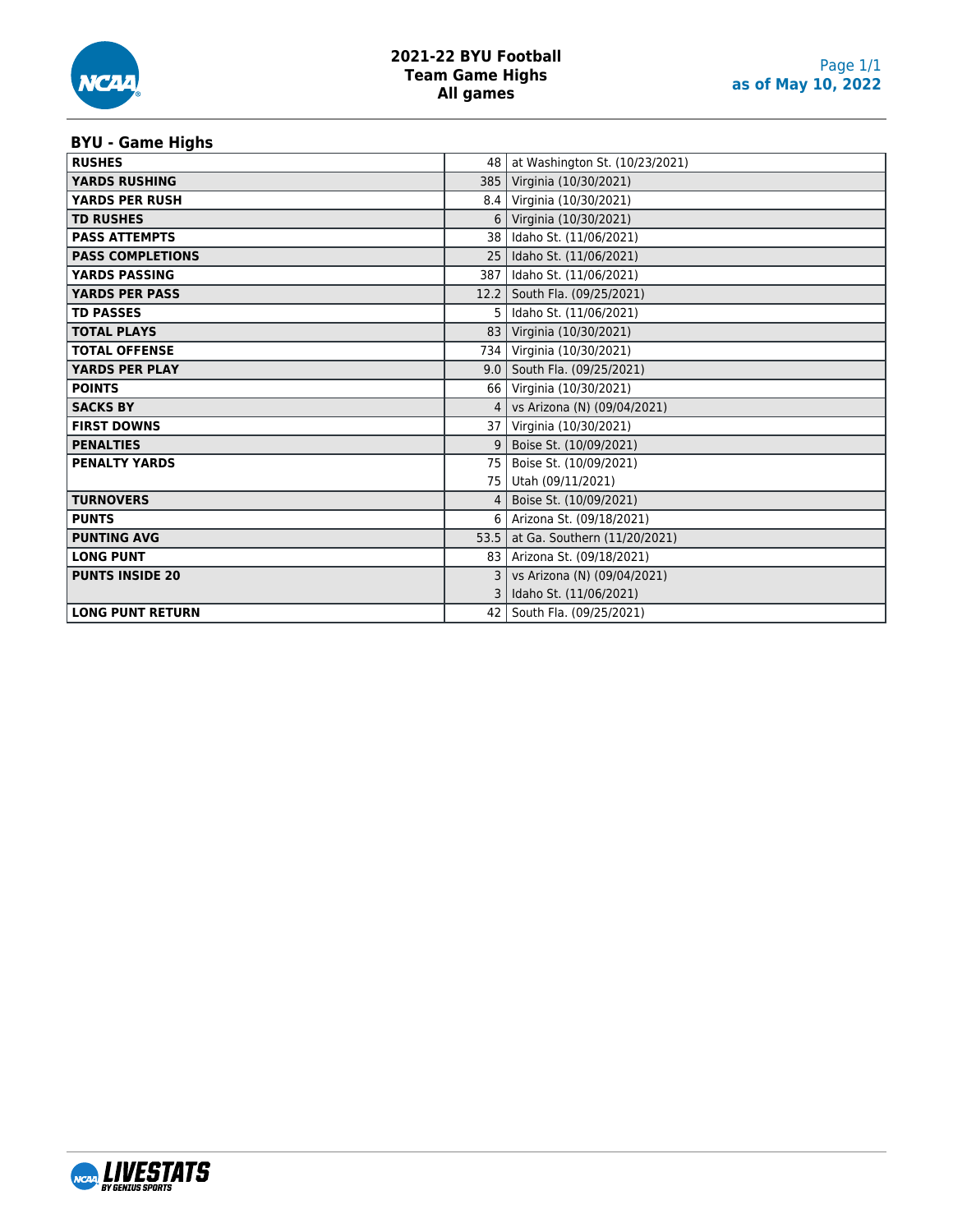

#### **Opponent - Game Highs**

| <b>RUSHES</b>           |                 | 48   South Fla. (09/25/2021)        |
|-------------------------|-----------------|-------------------------------------|
| <b>YARDS RUSHING</b>    | 303             | at Baylor (10/16/2021)              |
| <b>YARDS PER RUSH</b>   |                 | 8.6   Virginia (10/30/2021)         |
| <b>TD RUSHES</b>        | 4               | at Baylor (10/16/2021)              |
| <b>PASS ATTEMPTS</b>    | 48              | vs Arizona (N) (09/04/2021)         |
|                         | 48              | at Utah St. (10/01/2021)            |
| <b>PASS COMPLETIONS</b> | 36 l            | vs Arizona (N) (09/04/2021)         |
| <b>YARDS PASSING</b>    | 372             | Virginia (10/30/2021)               |
| <b>YARDS PER PASS</b>   |                 | 9.5   Virginia (10/30/2021)         |
| <b>TD PASSES</b>        | 4               | Virginia (10/30/2021)               |
| <b>TOTAL PLAYS</b>      | 83              | vs Arizona (N) (09/04/2021)         |
|                         | 83              | at Utah St. (10/01/2021)            |
| <b>TOTAL OFFENSE</b>    | 588             | Virginia (10/30/2021)               |
| <b>YARDS PER PLAY</b>   |                 | 9.2 Virginia (10/30/2021)           |
| <b>POINTS</b>           |                 | 49 Virginia (10/30/2021)            |
| <b>SACKS BY</b>         |                 | at Baylor (10/16/2021)              |
| <b>FIRST DOWNS</b>      | 27              | at Southern California (11/27/2021) |
|                         | 27              | Virginia (10/30/2021)               |
|                         | 27 <sup>1</sup> | vs Arizona (N) (09/04/2021)         |
| <b>PENALTIES</b>        |                 | 16   Arizona St. (09/18/2021)       |
| <b>PENALTY YARDS</b>    | 121             | Arizona St. (09/18/2021)            |
| <b>TURNOVERS</b>        | 4               | Arizona St. (09/18/2021)            |
| <b>PUNTS</b>            | 10 <sup>1</sup> | Idaho St. (11/06/2021)              |
| <b>PUNTING AVG</b>      | 53.7            | Virginia (10/30/2021)               |
| <b>LONG PUNT</b>        | 65              | Idaho St. (11/06/2021)              |
| <b>PUNTS INSIDE 20</b>  | 3               | vs Arizona (N) (09/04/2021)         |
| <b>LONG PUNT RETURN</b> | 35              | Utah (09/11/2021)                   |

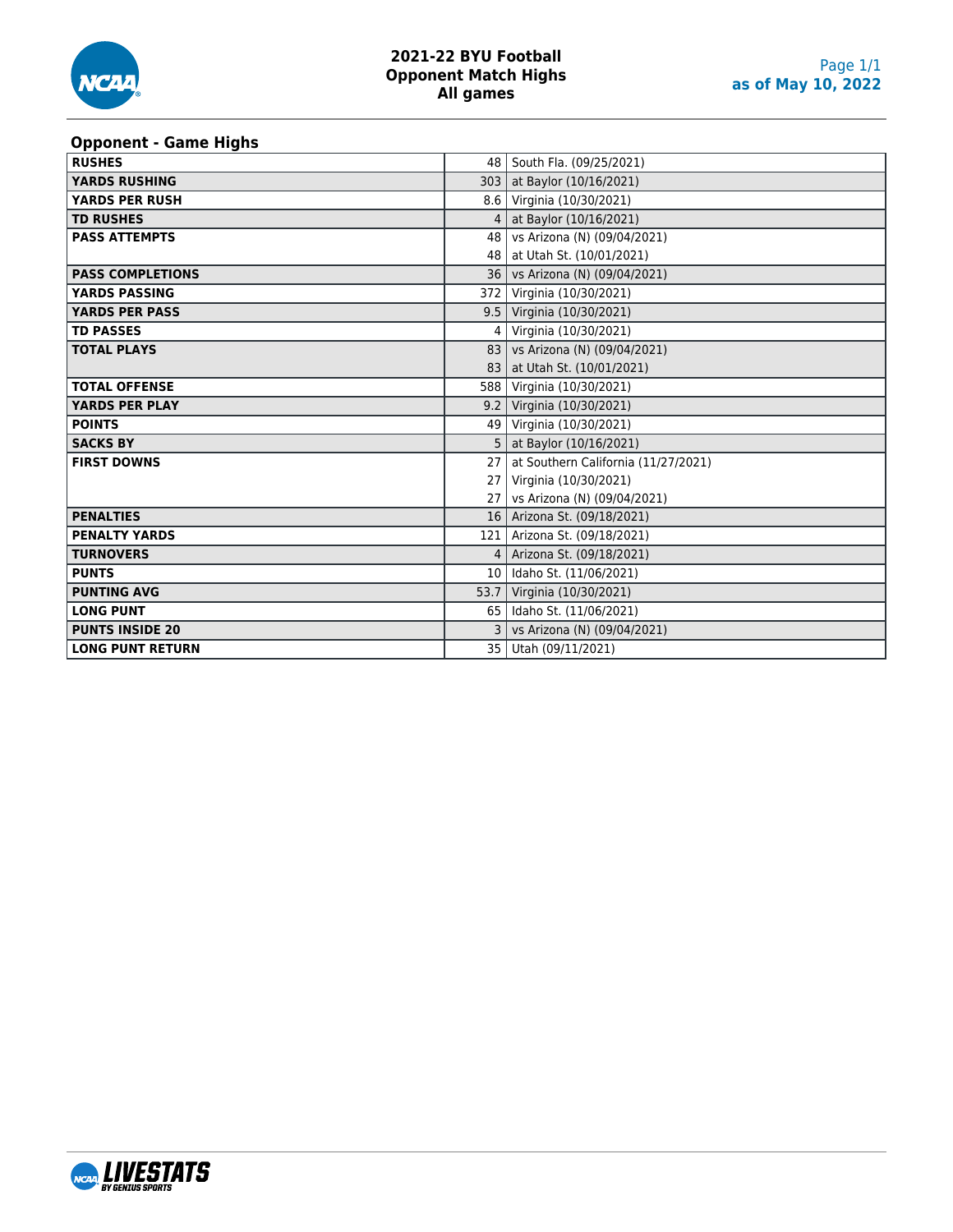

## **2021-22 BYU Football Team Match Lows All games**

#### **BYU - Game Lows**

| <b>RUSHES</b>           |                 | 24   at Baylor (10/16/2021)         |
|-------------------------|-----------------|-------------------------------------|
| <b>YARDS RUSHING</b>    |                 | 67   at Baylor (10/16/2021)         |
| <b>YARDS PER RUSH</b>   |                 | 2.8   at Baylor (10/16/2021)        |
| <b>TD RUSHES</b>        |                 | $0$ Utah (09/11/2021)               |
| <b>PASS ATTEMPTS</b>    | 21 <sub>1</sub> | at Washington St. (10/23/2021)      |
| <b>PASS COMPLETIONS</b> |                 | 15   vs UAB (N) (12/18/2021)        |
| <b>YARDS PASSING</b>    | 147             | at Washington St. (10/23/2021)      |
| <b>YARDS PER PASS</b>   |                 | 5.0   Utah (09/11/2021)             |
| <b>TD PASSES</b>        | 0               | vs UAB (N) (12/18/2021)             |
|                         | 0               | at Washington St. (10/23/2021)      |
| <b>TOTAL PLAYS</b>      | 50              | South Fla. (09/25/2021)             |
| <b>TOTAL OFFENSE</b>    |                 | 361   Arizona St. (09/18/2021)      |
| YARDS PER PLAY          |                 | 4.9   Utah (09/11/2021)             |
| <b>POINTS</b>           |                 | 17   Boise St. (10/09/2021)         |
| <b>SACKS BY</b>         | 0               | at Southern California (11/27/2021) |
|                         | 0               | at Ga. Southern (11/20/2021)        |
|                         | 0               | at Baylor (10/16/2021)              |
| <b>FIRST DOWNS</b>      |                 | 15   at Baylor (10/16/2021)         |
| <b>PENALTIES</b>        |                 | 2   vs UAB (N) $(12/18/2021)$       |
|                         | 2               | at Washington St. (10/23/2021)      |
|                         | $\overline{2}$  | at Baylor (10/16/2021)              |
| <b>PENALTY YARDS</b>    | 10 <sub>1</sub> | vs UAB (N) (12/18/2021)             |
|                         |                 | 10   at Washington St. (10/23/2021) |
| <b>INTERCEPTIONS BY</b> | $\Omega$        | at Southern California (11/27/2021) |
|                         | 0               | Boise St. (10/09/2021)              |
|                         |                 | 0   South Fla. (09/25/2021)         |
| <b>PUNTS</b>            |                 | $1$   vs UAB (N) (12/18/2021)       |
|                         | $\mathbf{1}$    | Boise St. (10/09/2021)              |
|                         |                 | 1   South Fla. (09/25/2021)         |
| <b>PUNTING AVG</b>      |                 | 42.0 at Baylor (10/16/2021)         |
|                         |                 | 42.0 Virginia (10/30/2021)          |
| <b>LONG PUNT</b>        |                 | 43   vs UAB (N) (12/18/2021)        |
| <b>PUNTS INSIDE 20</b>  | $\Omega$        | vs UAB (N) (12/18/2021)             |
|                         | 0               | Virginia (10/30/2021)               |
|                         | 0               | Boise St. (10/09/2021)              |
|                         |                 | 0   South Fla. (09/25/2021)         |
| <b>LONG PUNT RETURN</b> |                 | 0   Arizona St. (09/18/2021)        |
|                         | 0               | at Ga. Southern (11/20/2021)        |
|                         | 0               | vs Arizona (N) (09/04/2021)         |

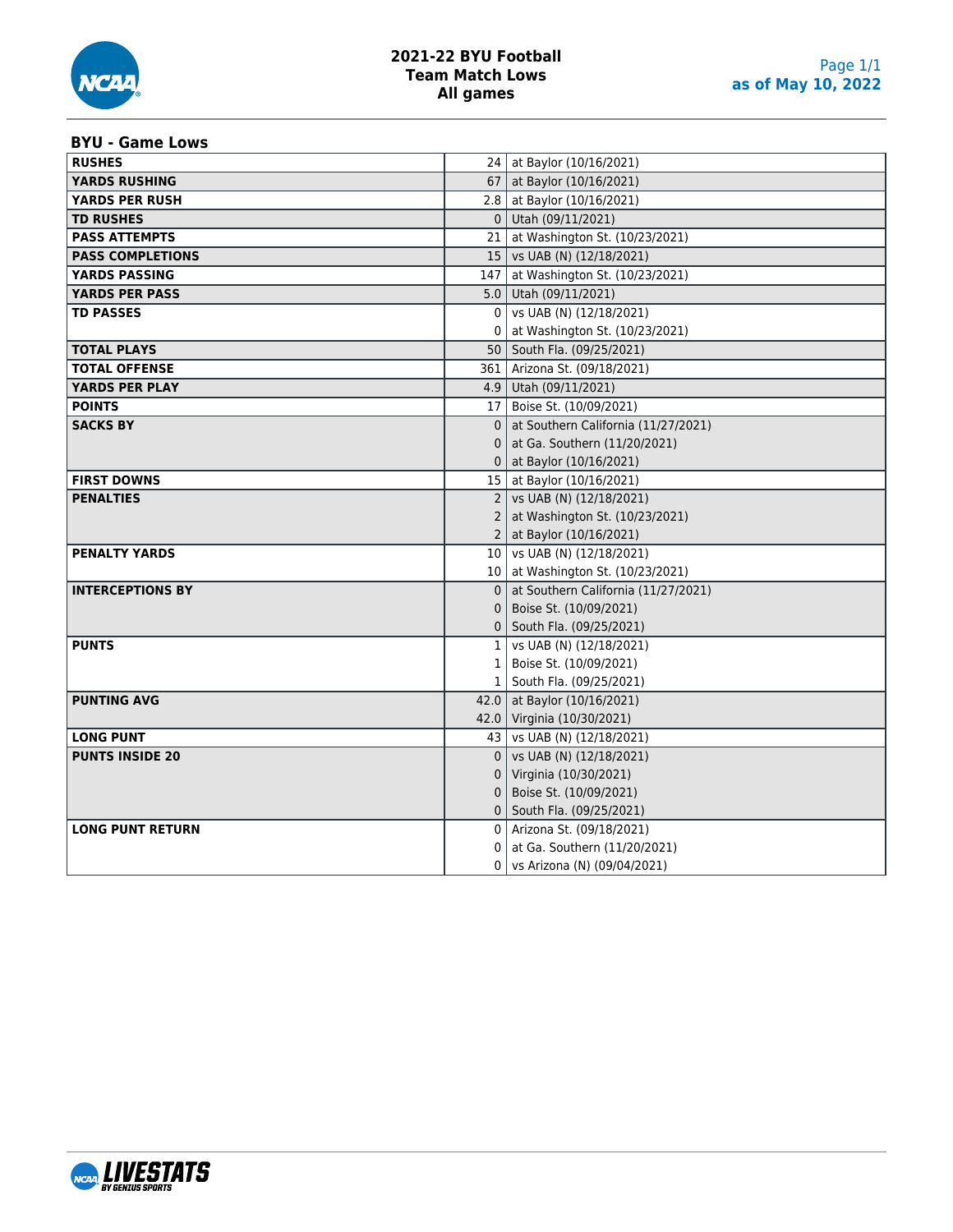#### **Opponent - Game Lows**

| - 11 - - - - - -<br><b>RUSHES</b> |              | 23 at Washington St. (10/23/2021)   |
|-----------------------------------|--------------|-------------------------------------|
| YARDS RUSHING                     |              | 22   at Utah St. (10/01/2021)       |
| YARDS PER RUSH                    |              | $0.6$   at Utah St. (10/01/2021)    |
| <b>TD RUSHES</b>                  | $\mathbf{0}$ | vs Arizona (N) (09/04/2021)         |
|                                   | 0            | at Utah St. (10/01/2021)            |
| <b>PASS ATTEMPTS</b>              |              | 15   at Ga. Southern (11/20/2021)   |
| <b>PASS COMPLETIONS</b>           |              | 11   at Ga. Southern (11/20/2021)   |
| <b>YARDS PASSING</b>              |              | 122   at Ga. Southern (11/20/2021)  |
| <b>YARDS PER PASS</b>             |              | 5.7   Utah (09/11/2021)             |
| <b>TD PASSES</b>                  | 0            | at Ga. Southern (11/20/2021)        |
|                                   |              | at Washington St. (10/23/2021)      |
|                                   |              | Boise St. (10/09/2021)              |
|                                   | 0            | South Fla. (09/25/2021)             |
|                                   |              | Arizona St. (09/18/2021)            |
| <b>TOTAL PLAYS</b>                |              | 51   Utah (09/11/2021)              |
| <b>TOTAL OFFENSE</b>              |              | 238   Idaho St. (11/06/2021)        |
| <b>YARDS PER PLAY</b>             |              | 4.0 daho St. (11/06/2021)           |
| <b>POINTS</b>                     |              | 14   Idaho St. (11/06/2021)         |
| <b>SACKS BY</b>                   | $\Omega$     | at Ga. Southern (11/20/2021)        |
|                                   | 0            | Virginia (10/30/2021)               |
|                                   | 0            | South Fla. (09/25/2021)             |
|                                   |              | $0$ Utah (09/11/2021)               |
| <b>FIRST DOWNS</b>                |              | 10   Idaho St. (11/06/2021)         |
| <b>PENALTIES</b>                  |              | 0   at Baylor $(10/16/2021)$        |
| <b>PENALTY YARDS</b>              |              | 0   at Baylor (10/16/2021)          |
| <b>INTERCEPTIONS BY</b>           |              | $0$   vs UAB (N) (12/18/2021)       |
|                                   | 0            | at Ga. Southern (11/20/2021)        |
|                                   | 0            | Idaho St. (11/06/2021)              |
|                                   | 0            | Virginia (10/30/2021)               |
|                                   |              | at Washington St. (10/23/2021)      |
|                                   |              | at Baylor (10/16/2021)              |
|                                   |              | at Utah St. (10/01/2021)            |
|                                   | 0            | South Fla. (09/25/2021)             |
|                                   | 0            | Utah (09/11/2021)                   |
|                                   | 0            | vs Arizona (N) (09/04/2021)         |
| <b>PUNTS</b>                      | 2            | at Baylor (10/16/2021)              |
|                                   | 2            | vs UAB (N) (12/18/2021)             |
|                                   | 2            | South Fla. (09/25/2021)             |
|                                   |              | 2 Utah (09/11/2021)                 |
| <b>PUNTING AVG</b>                | 35.3         | at Washington St. (10/23/2021)      |
| <b>LONG PUNT</b>                  |              | 41   at Washington St. (10/23/2021) |
| <b>PUNTS INSIDE 20</b>            | $\Omega$     | at Baylor (10/16/2021)              |
|                                   |              | vs UAB (N) (12/18/2021)             |
|                                   |              | at Utah St. (10/01/2021)            |
|                                   |              | South Fla. (09/25/2021)             |
| <b>LONG PUNT RETURN</b>           | 0            | Idaho St. (11/06/2021)              |
|                                   | 0            | Virginia (10/30/2021)               |
|                                   | 0            | at Baylor (10/16/2021)              |
|                                   |              | 0   South Fla. (09/25/2021)         |

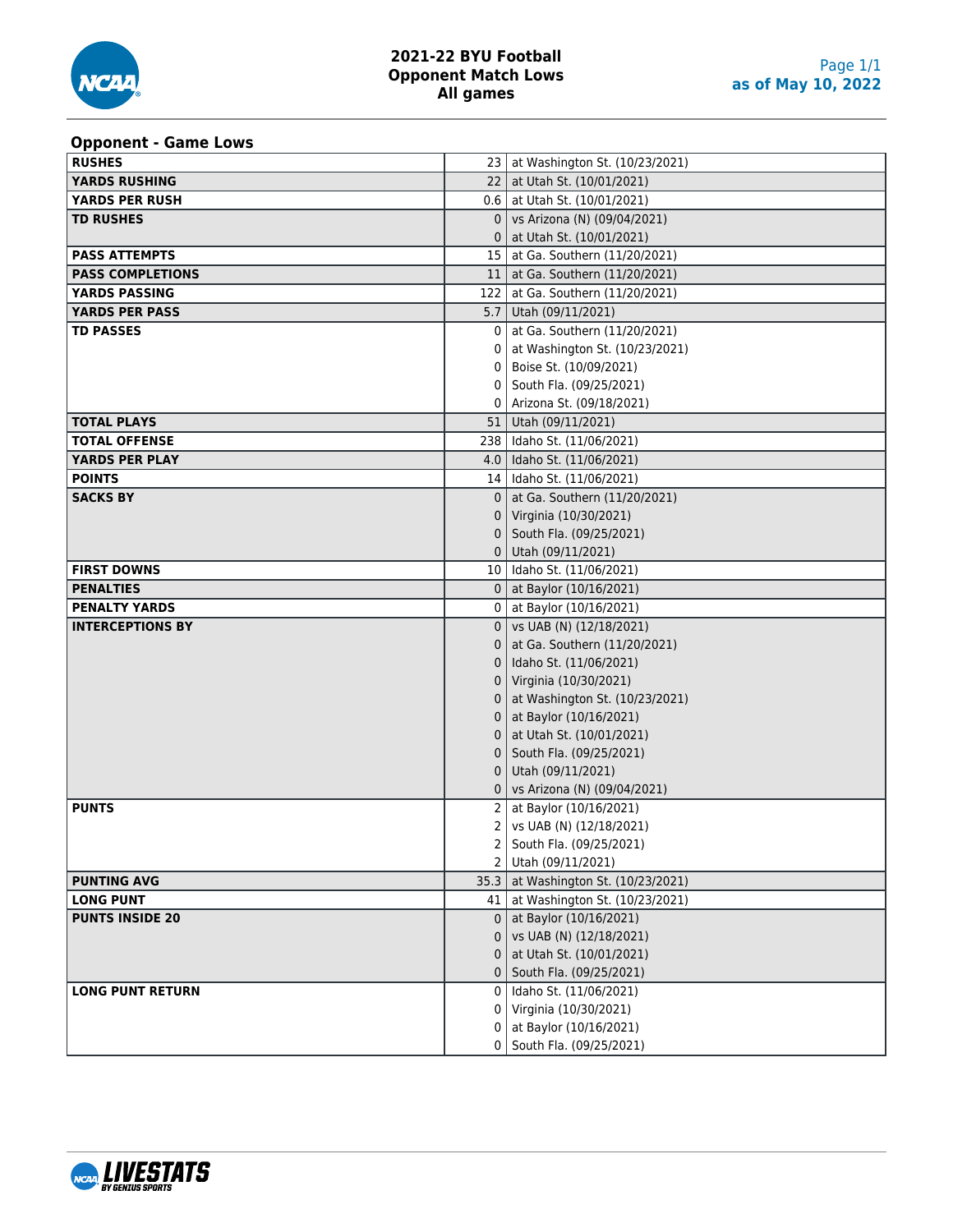

#### **BYU - Individual Game Highs**

| <b>RUSHES</b>              |               | 32   Tyler Allgeier at Washington St. (10/23/2021) |
|----------------------------|---------------|----------------------------------------------------|
| <b>YARDS RUSHING</b>       |               | 266   Tyler Allgeier vs Virginia (10/30/2021)      |
| <b>TD RUSHES</b>           | 5             | Tyler Allgeier vs Virginia (10/30/2021)            |
| <b>LONG RUSH</b>           |               | 67   Tyler Allgeier at Utah St. (10/01/2021)       |
| <b>PASS ATTEMPTS</b>       | 37 I          | Jaren Hall vs Virginia (10/30/2021)                |
|                            |               | 37   Jaren Hall vs Boise St. (10/09/2021)          |
| <b>PASS COMPLETIONS</b>    | 22            | Jaren Hall vs Virginia (10/30/2021)                |
|                            | 22            | Jaren Hall at Baylor (10/16/2021)                  |
|                            |               | 22 Jaren Hall vs Boise St. (10/09/2021)            |
| <b>YARDS PASSING</b>       |               | 349   Jaren Hall vs Virginia (10/30/2021)          |
| <b>TD PASSES</b>           |               | Jaren Hall vs Idaho St. (11/06/2021)               |
| <b>LONG PASS</b>           | 67            | Jaren Hall vs Arizona (N) (09/04/2021)             |
| <b>RECEPTIONS</b>          | 8             | Puka Nacua vs Virginia (10/30/2021)                |
|                            |               | Neil Pau'u vs Arizona (N) (09/04/2021)             |
| <b>YARDS RECEIVING</b>     | 168           | Puka Nacua at Baylor (10/16/2021)                  |
| <b>TD RECEPTIONS</b>       | $\mathcal{P}$ | Puka Nacua at Ga. Southern (11/20/2021)            |
|                            |               | Isaac Rex vs Arizona St. (09/18/2021)              |
|                            |               | Neil Pau'u vs Arizona (N) (09/04/2021)             |
| <b>LONG RECEPTION</b>      | 67            | Neil Pau'u vs Arizona (N) (09/04/2021)             |
| <b>PUNTS</b>               | 6             | Ryan Rehkow vs Arizona St. (09/18/2021)            |
| <b>PUNTING AVG</b>         | 53.5          | Ryan Rehkow at Ga. Southern (11/20/2021)           |
| <b>LONG PUNT</b>           | 83            | Ryan Rehkow vs Arizona St. (09/18/2021)            |
| <b>PUNTS INSIDE 20</b>     | 3             | Ryan Rehkow vs Idaho St. (11/06/2021)              |
|                            | 3             | Ryan Rehkow vs Arizona (N) (09/04/2021)            |
| <b>LONG PUNT RETURN</b>    | 42            | Hobbs Nyberg vs South Fla. (09/25/2021)            |
| <b>LONG KICKOFF RETURN</b> | 25            | Miles Davis vs UAB (N) (12/18/2021)                |
| <b>TACKLES</b>             | 17            | Keenan Pili vs Arizona (N) (09/04/2021)            |
| <b>SACKS</b>               |               | 2.5 Tyler Batty vs UAB (N) (12/18/2021)            |
| <b>TACKLES FOR LOSS</b>    | 3             | Tyler Batty vs UAB (N) (12/18/2021)                |
|                            | 3             | Ben Bywater at Utah St. (10/01/2021)               |

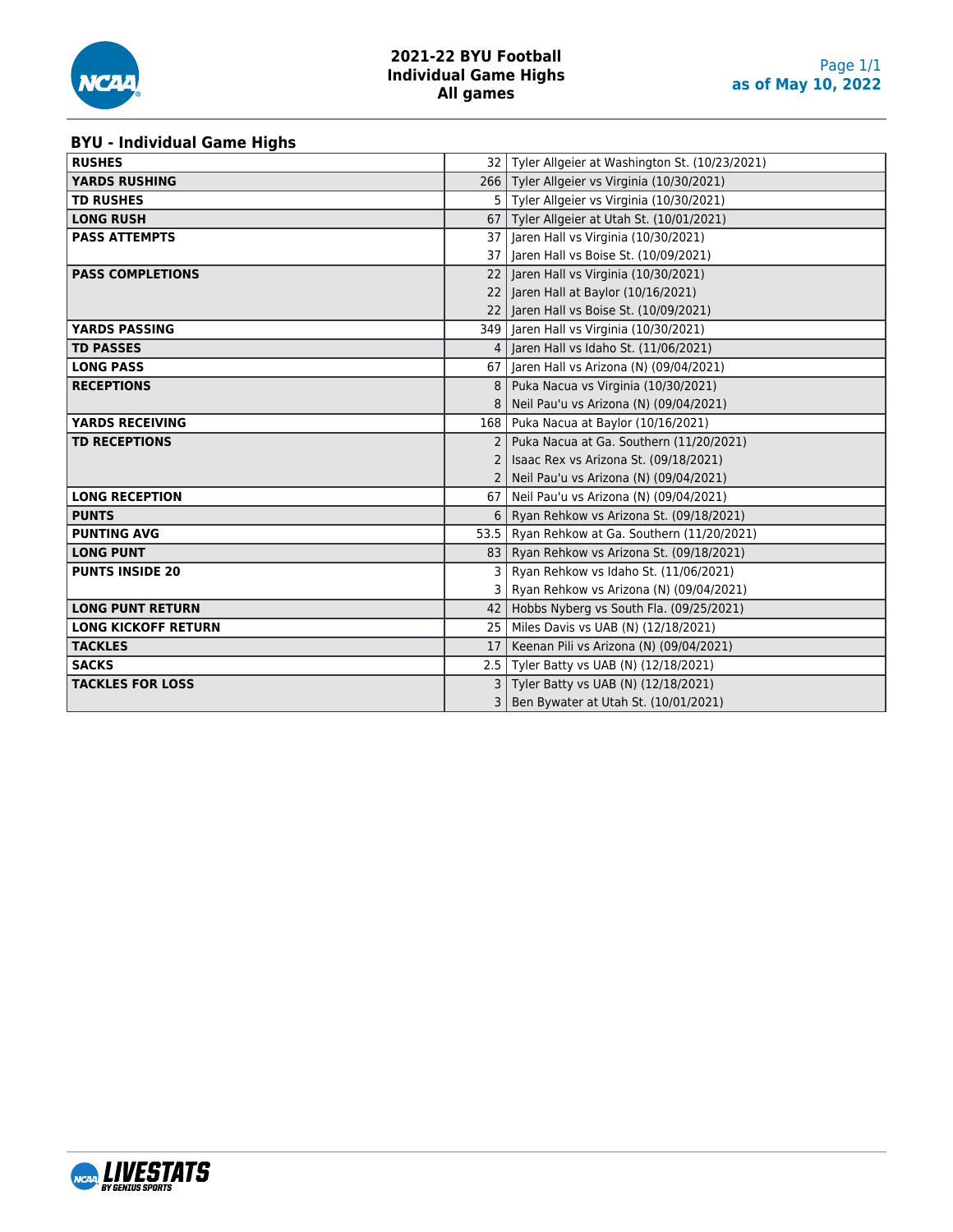

#### **2021-22 BYU Football Opponent Individual Match Highs All games**

# **Opponent - Individual Game Highs**

| <b>RUSHES</b>              |                | 28   DeWayne McBride vs UAB (N) (12/18/2021)                                           |
|----------------------------|----------------|----------------------------------------------------------------------------------------|
| <b>YARDS RUSHING</b>       |                | 188   Abram Smith at Baylor (10/16/2021)                                               |
| <b>TD RUSHES</b>           | 3              | Max Borghi at Washington St. (10/23/2021)                                              |
|                            | 3              | Abram Smith at Baylor (10/16/2021)                                                     |
| <b>LONG RUSH</b>           | 64             | DeWayne McBride vs UAB (N) (12/18/2021)                                                |
| <b>PASS ATTEMPTS</b>       | 45             | Gunner Cruz vs Arizona (N) (09/04/2021)                                                |
| <b>PASS COMPLETIONS</b>    | 34             | Gunner Cruz vs Arizona (N) (09/04/2021)                                                |
| <b>YARDS PASSING</b>       | 337            | Brennan Armstrong vs Virginia (10/30/2021)                                             |
| <b>TD PASSES</b>           | 4              | Brennan Armstrong vs Virginia (10/30/2021)                                             |
| <b>LONG PASS</b>           | 70             | Brennan Armstrong vs Virginia (10/30/2021)                                             |
| <b>RECEPTIONS</b>          | 12             | Stanley Berryhill III vs Arizona (N) (09/04/2021)                                      |
| <b>YARDS RECEIVING</b>     | 125            | Dontayvion Wicks vs Virginia (10/30/2021)                                              |
|                            | 125            | Deven Thompkins at Utah St. (10/01/2021)                                               |
| <b>TD RECEPTIONS</b>       | $\overline{2}$ | Gerrit Prince vs UAB (N) (12/18/2021)                                                  |
| <b>LONG RECEPTION</b>      | 70             | Dontayvion Wicks vs Virginia (10/30/2021)                                              |
| <b>FIELD GOALS</b>         | 4              | Jonah Dalmas vs Boise St. (10/09/2021)                                                 |
| <b>LONG FIELD GOALS</b>    | 52             | Connor Coles at Utah St. (10/01/2021)                                                  |
| <b>PUNTS</b>               | 9              | Kevin Ryan vs Idaho St. (11/06/2021)                                                   |
| <b>PUNTING AVG</b>         | 53.7           | Jacob Finn vs Virginia (10/30/2021)                                                    |
| <b>LONG PUNT</b>           | 65             | Kevin Ryan vs Idaho St. (11/06/2021)                                                   |
| <b>PUNTS INSIDE 20</b>     | 3              | Kyle Ostendorp vs Arizona (N) (09/04/2021)                                             |
| <b>LONG PUNT RETURN</b>    | 35             | Britain Covey vs Utah (09/11/2021)                                                     |
| <b>LONG KICKOFF RETURN</b> | 89             | Benjamin Omayebu vs Idaho St. (11/06/2021)                                             |
|                            |                |                                                                                        |
| <b>TACKLES</b>             | 16             | Nick Jackson vs Virginia (10/30/2021)                                                  |
|                            | 16             | Jahad Woods at Washington St. (10/23/2021)                                             |
| <b>SACKS</b>               | 1              | Fish McWilliams vs UAB (N) (12/18/2021)                                                |
|                            | 1              | Chris Steele at Southern California (11/27/2021)                                       |
|                            | 1              | Will Vea vs Idaho St. (11/06/2021)                                                     |
|                            | 1              | Ahmir Crowder at Washington St. (10/23/2021)                                           |
|                            |                | Willie Taylor III at Washington St. (10/23/2021)                                       |
|                            |                | Bryson Jackson at Baylor (10/16/2021)                                                  |
|                            | 1              | TJ Franklin at Baylor (10/16/2021)                                                     |
|                            | 1              | Terrel Bernard at Baylor (10/16/2021)                                                  |
|                            |                | Jalen Pitre at Baylor (10/16/2021)                                                     |
|                            | 1              | Dillon Doyle at Baylor (10/16/2021)                                                    |
|                            |                | Scott Matlock vs Boise St. (10/09/2021)                                                |
|                            |                | Nick Heninger at Utah St. (10/01/2021)                                                 |
|                            | 1              | Omarr Norman-Lott vs Arizona St. (09/18/2021)                                          |
|                            | 1              | Kyon Barrs vs Arizona (N) (09/04/2021)                                                 |
| <b>TACKLES FOR LOSS</b>    | 4              | Antonio Moultrie vs UAB (N) (12/18/2021)                                               |
| <b>INTERCEPTIONS</b>       | 1              | Kana'i Mauga at Southern California (11/27/2021)                                       |
|                            |                | Calen Bullock at Southern California (11/27/2021)                                      |
|                            | 1              | Kaonohi Kaniho vs Boise St. (10/09/2021)                                               |
|                            | 1              | Jack Jones vs Arizona St. (09/18/2021)<br>Merlin Robertson vs Arizona St. (09/18/2021) |

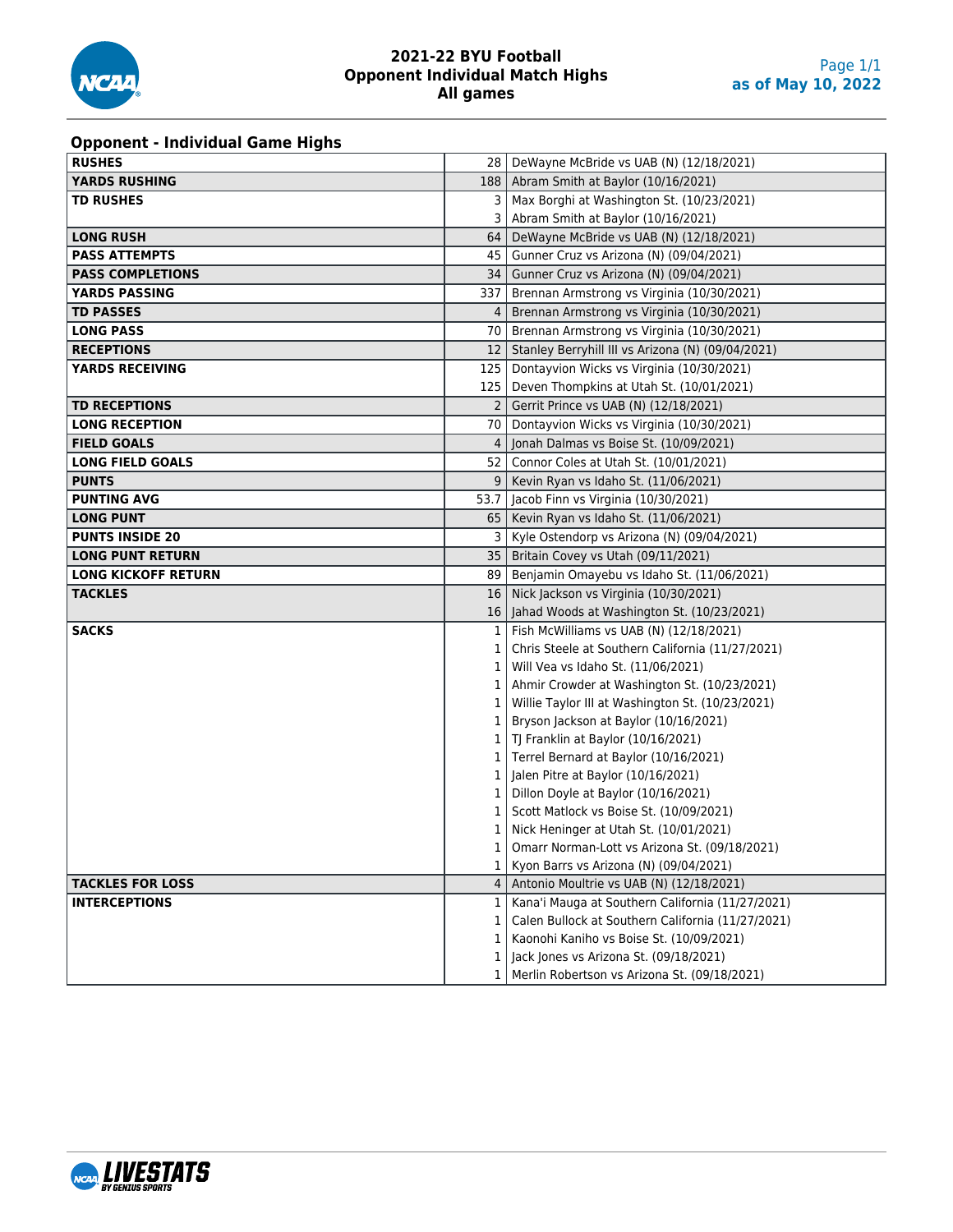

### **2021-22 BYU Football Individual Statistics All games**

# **Rushing**

| <b>Player</b>         | gp             | att:           | gain | loss           | net            | avg    | td           | lg             | avg/g  |
|-----------------------|----------------|----------------|------|----------------|----------------|--------|--------------|----------------|--------|
| <b>Tyler Allgeier</b> | 13             | 276            | 1651 | 45             | 1606           | 5.8    | 23           | 67             | 123.5  |
| Jaren Hall            | 10             | 62             | 420  | 113            | 307            | 5.0    | 3            | 56             | 30.7   |
| Lopini Katoa          | 13             | 61             | 260  | 18             | 242            | 4.0    | 2            | 25             | 18.6   |
| Jackson McChesney     | 5              | 14             | 64   | $\mathbf{0}$   | 64             | 4.6    | $\mathbf{1}$ | 11             | 12.8   |
| Puka Nacua            | 12             | 14             | 148  | 0              | 148            | 10.6   | 0            | 28             | 12.3   |
| <b>Baylor Romney</b>  | 5              | 10             | 37   | 41             | $-4$           | $-0.4$ | 0            | 13             | $-0.8$ |
| Samson Nacua          | 13             | 7              | 29   | 0              | 29             | 4.1    | 1            | 10             | 2.2    |
| Neil Pau'u            | 10             | 5              | 46   | $\mathbf{0}$   | 46             | 9.2    | 0:           | 20             | 4.6    |
| Hinckley Ropati       | 5              | 4              | 17   | 2              | 15             | 3.8    | 0            | 11             | 3.0    |
| Masen Wake            | 11             | 3              | 8    | $\mathbf{0}$   | 8              | 2.7    | $\Omega$     | $\overline{7}$ | 0.7    |
| Chris Jackson         | 13             | 3              | 14   | 2              | 12             | 4.0    | 0            | 10             | 0.9    |
| <b>Gunner Romney</b>  | 10             | $\overline{2}$ | 9    | $\overline{7}$ | $\overline{2}$ | 1.0    | $\Omega$     | 9              | 0.2    |
| <b>Miles Davis</b>    | $\overline{2}$ | 1              | 0    | 7              | $-7$           | $-7.0$ | 0            | 0              | $-3.5$ |
| Dallin Holker         | 13             | $\mathbf{1}$   | 22   | $\overline{7}$ | 15             | 15.0   | 0            | 22             | 1.2    |
| Team                  | 13             | 16             | 0    | 32             | $-32$          | $-2.0$ | 0            | 0              | $-2.5$ |
| Total                 | 13             | 479            | 2725 | 274            | 2451           | 5.1    | 30           | 67             | 188.5  |
| <b>Opponents</b>      | 13             | 470            | 2284 | 252            | 2032           | 4.3    | 24           | 64             | 156.3  |

#### **Passing**

| Player               | gp   |                    | efficicomp-att-inti                         | pct               |     |         |       | ydsi tdi lgi avg/g    |
|----------------------|------|--------------------|---------------------------------------------|-------------------|-----|---------|-------|-----------------------|
| Jaren Hall           | 10   | 156.1              | 189-296-5                                   |                   |     |         |       | 63.9 2583 20 67 258.3 |
| <b>Baylor Romney</b> | 5    | 176.5              | $56 - 80 - 0$                               | 70.0              |     |         |       | 779 6 55 155.8        |
| Jacob Conover        | 2    | 87.8               | $5-10-0$                                    | 50.0              | 45: |         | 0:16: | 22.5                  |
| Neil Pau'u           | 10   | 172.8              |                                             | $3-3-0$ : 100.0 : |     | 26:0:13 |       | 2.6                   |
| <b>Total</b>         | 13 I | 158.7 <sup>1</sup> | 253-389-5 65.0 3433 26 67 264.1             |                   |     |         |       |                       |
| Opponents            |      |                    | $13 131.0 269-411-15 65.5 3015 14 70 231.9$ |                   |     |         |       |                       |

# **Receiving**

| Player                | gp | no.            | vds  | avg  | td             | lg | avg/g |
|-----------------------|----|----------------|------|------|----------------|----|-------|
| Neil Pau'u            | 10 | 46             | 526  | 11.4 | 6              | 67 | 52.6  |
| Puka Nacua            | 12 | 43             | 805  | 18.7 | 6              | 55 | 67.1  |
| <b>Gunner Romney</b>  | 10 | 34             | 594  | 17.5 | 3              | 59 | 59.4  |
| <b>Tyler Allgeier</b> | 13 | 28             | 199  | 7.1  | $\mathbf{0}$   | 46 | 15.3  |
| Samson Nacua          | 13 | 21             | 329  | 15.7 | 3              | 52 | 25.3  |
| Keanu Hill            | 13 | 18             | 343  | 19.1 | $\overline{2}$ | 44 | 26.4  |
| <b>Isaac Rex</b>      | 12 | 18             | 191  | 10.6 | 3              | 20 | 15.9  |
| Masen Wake            | 11 | 14             | 148  | 10.6 | $\mathbf{1}$   | 36 | 13.5  |
| Dallin Holker         | 13 | 14             | 200  | 14.3 | $\overline{1}$ | 31 | 15.4  |
| Lopini Katoa          | 13 | 9              | 28   | 3.1  | $\mathbf{1}$   | 9  | 2.2   |
| Chris Jackson         | 13 | 4              | 39   | 9.8  | 0              | 15 | 3.0   |
| Iaren Hall            | 10 | $\overline{2}$ | 13   | 6.5  | $\mathbf{0}$   | 9  | 1.3   |
| <b>Baylor Romney</b>  | 5  | 1              | 13   | 13.0 | 0              | 13 | 2.6   |
| Carter Wheat          | 5  | 1              | 5    | 5.0  | $\mathbf{0}$   | 5  | 1.0   |
| Total                 | 13 | 253            | 3433 | 13.6 | 26             | 67 | 264.1 |
| <b>Opponents</b>      | 13 | 269            | 3015 | 11.2 | 14             | 70 | 231.9 |

# **Punt Returns**

| Player                 | no.l | vds  | avg  | td: | Ig |
|------------------------|------|------|------|-----|----|
| Hobbs Nyberg           | 23   | 221: | 9.6: |     | 42 |
| <b>Talmage Gunther</b> |      |      | 3.5  |     |    |
| <b>Total</b>           | 25   | 228  | 9.1  |     | 42 |
| <b>Opponents</b>       | 15   | 112  | 7.5  |     | 35 |

#### **Interceptions**

| <b>Player</b>      | no.            | yds      | avg  | td | lg |
|--------------------|----------------|----------|------|----|----|
| Jakob Robinson     | 3              |          | 2.3  |    |    |
| <b>Malik Moore</b> | 3              | 23       | 7.7  |    | 23 |
| Payton Wilgar      | $\mathcal{P}$  | 24       | 12.0 |    | 24 |
| Hayden Livingston  | $\overline{2}$ | 8        | 4.0  |    | 8  |
| Matthew Criddle    | 1              | 0        | 0.0  |    |    |
| Max Tooley         | 1              | $\Omega$ | 0.0  |    | 0  |
| Chaz Ah You        | 1              | 4        | 4.0  |    |    |
| Pepe Tanuvasa      | 1              | 16       | 16.0 |    | 16 |
| Drew Jensen        |                | 0        | 0.0  |    |    |
| <b>Total</b>       | 15             | 82       | 5.5  | n  | 24 |
| <b>Opponents</b>   | 5              | 60       | 12.0 |    | 60 |

# **Kick Returns**

| Player             | no.                      | vds | avg  | td | Ig |
|--------------------|--------------------------|-----|------|----|----|
| Lopini Katoa       | 4                        | 80  | 20.0 |    | 22 |
| <b>Miles Davis</b> | 4                        | 78  | 19.5 |    | 25 |
| Caleb Christensen  | 4                        | 70  | 17.5 |    | 21 |
| Javelle Brown      | $\overline{\phantom{0}}$ | 39  | 19.5 |    | 21 |
| Jacob Boren        | 2                        | 15  | 7.5  |    | 14 |
| Hobbs Nyberg       |                          | 14  | 14.0 |    | 14 |
| <b>Total</b>       | 17                       | 298 | 17.5 |    | 25 |
| <b>Opponents</b>   | 31                       | 665 | 21.5 |    | 89 |

### **Fumble Returns**

| <b>Player</b>        | no. | vds | avg    | td | Ig |
|----------------------|-----|-----|--------|----|----|
| Uriah Leiataua       | 1   |     | 0.0    |    |    |
| Lorenzo Fauatea      | 1   |     | 0.0    |    |    |
| <b>Isaiah Herron</b> | 1   |     | 0.0    |    |    |
| Jaren Hall           | 1   |     | 0.0    |    |    |
| Clark Barrington     | 1   |     | 0.0    |    |    |
| Hayden Livingston    | 1   |     | 0.0    |    |    |
| Hobbs Nyberg         | 1   |     | 0.0    |    |    |
| Puka Nacua           | 1   |     | 0.0    |    |    |
| <b>Total</b>         | 8   |     | 0.0    | п  | Λ  |
| <b>Opponents</b>     | 8   | -8  | $-1.0$ |    |    |

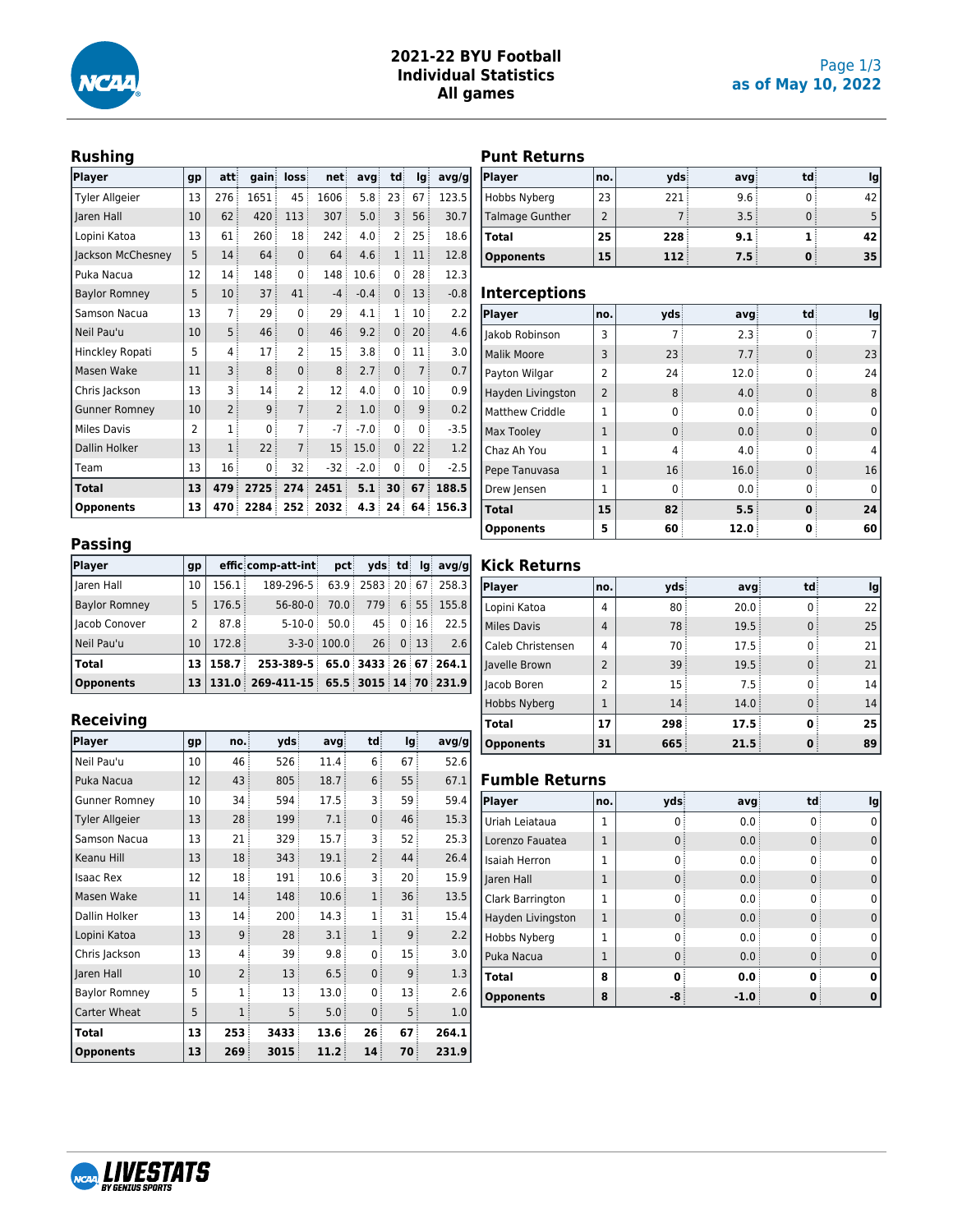

### **2021-22 BYU Football Individual Statistics All games**

#### **Scoring**

| Player                | td | fg       | kick      |   |   | rush rcv pass dxp saf |   |   | pts |
|-----------------------|----|----------|-----------|---|---|-----------------------|---|---|-----|
| <b>Tyler Allgeier</b> | 23 |          |           |   |   |                       |   |   | 138 |
| Jacob Oldroyd         |    | $9 - 13$ | $42 - 43$ |   |   |                       |   |   | 69  |
| Neil Pau'u            | 6  |          |           |   |   |                       |   |   | 36  |
| Puka Nacua            | 6  |          |           |   |   | -                     |   |   | 36  |
| Samson Nacua          | 4  |          |           |   |   |                       |   |   | 24  |
| Lopini Katoa          | 3  |          |           |   |   | -                     |   |   | 20  |
| <b>Gunner Romney</b>  | 3  |          |           |   |   |                       |   |   | 18  |
| Jaren Hall            | 3  |          |           |   |   |                       |   |   | 18  |
| Keanu Hill            | 3  |          |           |   |   |                       |   |   | 18  |
| <b>Isaac Rex</b>      | 3  |          |           |   |   | -                     |   |   | 18  |
| Justen Smith          |    | $2 - 3$  | $11 - 11$ |   |   |                       |   |   | 17  |
| Masen Wake            | 1  |          |           |   |   |                       |   |   | 6   |
| Jackson McChesney     |    |          |           |   |   |                       |   |   | 6   |
| Dallin Holker         |    |          |           |   |   |                       |   |   | 6   |
| Total                 | 57 | 11-16    | 53-54     | ŋ |   | 1                     | 0 | 0 | 430 |
| <b>Opponents</b>      | 38 | 18-21    | 33-33     | 0 | 2 | $\overline{2}$        | 0 |   | 321 |

|   | <b>Total Offense</b>  |                          |                |               |              |       |        |
|---|-----------------------|--------------------------|----------------|---------------|--------------|-------|--------|
|   | <b>Player</b>         | g                        |                | plays rush    | pass         | total | avg/g  |
| s | Jaren Hall            | 10                       | 358            | 307           | 2583         | 2890  | 289.0  |
|   | <b>Tyler Allgeier</b> | 13                       | 276            | 1606          | 0            | 1606  | 123.5  |
|   | <b>Baylor Romney</b>  | 5                        | 90             | $-4$          | 779          | 775   | 155.0  |
|   | Lopini Katoa          | 13                       | 61             | 242           | $\mathbf{0}$ | 242   | 18.6   |
|   | Puka Nacua            | 12                       | 14             | 148           | 0            | 148   | 12.3   |
|   | Neil Pau'u            | 10                       | 8              | 46            | 26           | 72    | 7.2    |
|   | Jackson McChesney     | 5                        | 14             | 64            | 0            | 64    | 12.8   |
|   | Jacob Conover         | $\overline{\phantom{0}}$ | 10             | $\Omega$      | 45           | 45    | 22.5   |
|   | Samson Nacua          | 13                       | 7              | 29            | 0            | 29    | 2.2    |
|   | Dallin Holker         | 13                       | $\mathbf{1}$   | 15            | 0            | 15    | 1.2    |
|   | Hinckley Ropati       | 5                        | 4              | 15            | 0            | 15    | 3.0    |
|   | Chris Jackson         | 13                       | 3              | 12            | 0            | 12    | 0.9    |
|   | Masen Wake            | 11                       | 3              | 8             | 0            | 8     | 0.7    |
|   | <b>Gunner Romney</b>  | 10                       | $\overline{2}$ | $\mathcal{P}$ | 0            | 2     | 0.2    |
|   | Miles Davis           | 2                        | 1              | $-7$          | 0            | $-7$  | $-3.5$ |
|   | Team                  | 13                       | $\overline{0}$ | $-32$         | 0            | $-32$ | $-2.5$ |
|   | Total                 | 13                       | 868            | 2451          | 3433         | 5884  | 452.6  |
|   | <b>Opponents</b>      | 13                       | 881            | 2032          | 3015         | 5047  | 388.2  |

#### **Field Goals**

| Player                                                                      |  |  |  |  | fg pct. 01-19 20-29 30-39 40-49 50-99 Ig blk Punting |
|-----------------------------------------------------------------------------|--|--|--|--|------------------------------------------------------|
| Jacob Oldroyd   9-13   69.2   0-0   1-1   6-7   2-4   0-1   49   0   Player |  |  |  |  |                                                      |
| Justen Smith   2-3   66.7   0-0   0-1   1-1   1-1   0-0   40   1   Ryan Re  |  |  |  |  |                                                      |
| Opponents   18-21 85.7   0-0   6-6   6-7   5-7   1-1   52   0     Total     |  |  |  |  |                                                      |

#### **FG Sequence**

| <b>Team Name</b>    | <b>BYU</b>       | <b>Opponents</b>       |
|---------------------|------------------|------------------------|
| Arizona             | (40)             | 31, (28), 44, (37)     |
| Utah                | $(37)$ , $(21)$  | 49, (47)               |
| Boise St.           | (30)             | (41), (20), (28), (22) |
| Utah St.            | 45,(32),(49)     | (52),(45)              |
| South Fla.          | 22               | $(29)$ , $(42)$        |
| Southern California | $\left( \right)$ | (26),(33),(37)         |
| Idaho St.           | (39)             |                        |
| Arizona St.         |                  | (40)                   |
| Baylor              |                  | (31)                   |
| Ga. Southern        |                  | (38)                   |
| <b>UAB</b>          |                  | (38)                   |

| <b>Player</b>                                              | no. yds avg lg tb fc i20 50+ blk |  |  |  |  |
|------------------------------------------------------------|----------------------------------|--|--|--|--|
| Ryan Rehkow   40   1943   48.6   83   6   10   16   19   0 |                                  |  |  |  |  |
| $\sf Total$                                                | 40 1943 48.6 83 6 10 16 19 0     |  |  |  |  |
| <b>Opponents</b>                                           | 50 2168 43.4 65 1 14 13 15 1     |  |  |  |  |

| <b>Kickoffs</b>  |               |                                                 |              |     |                         |  |
|------------------|---------------|-------------------------------------------------|--------------|-----|-------------------------|--|
| Player           | no.           | vds                                             |              |     | avg tb ob retn net ydln |  |
| Jacob Oldroyd    | 62            | $ 3746 $ 60.4 35 1                              |              |     |                         |  |
| Justen Smith     | 18            | 1123                                            | $62.4$ 6 0   |     |                         |  |
| Cash Peterman    | $\mathcal{P}$ | 130                                             | $65.0 \pm 1$ | ் ∩ |                         |  |
| <b>Total</b>     |               | $82 \mid 4999 \mid 61.0 \mid 42 \mid 1 \mid 31$ |              |     | $38.2$ 26               |  |
| <b>Opponents</b> | 68            | $4092 \, \text{60.2} \, 44 \, 3 \, 17$          |              |     | $38.1$ 26               |  |

Numbers in (parentheses) indicate field goal was made

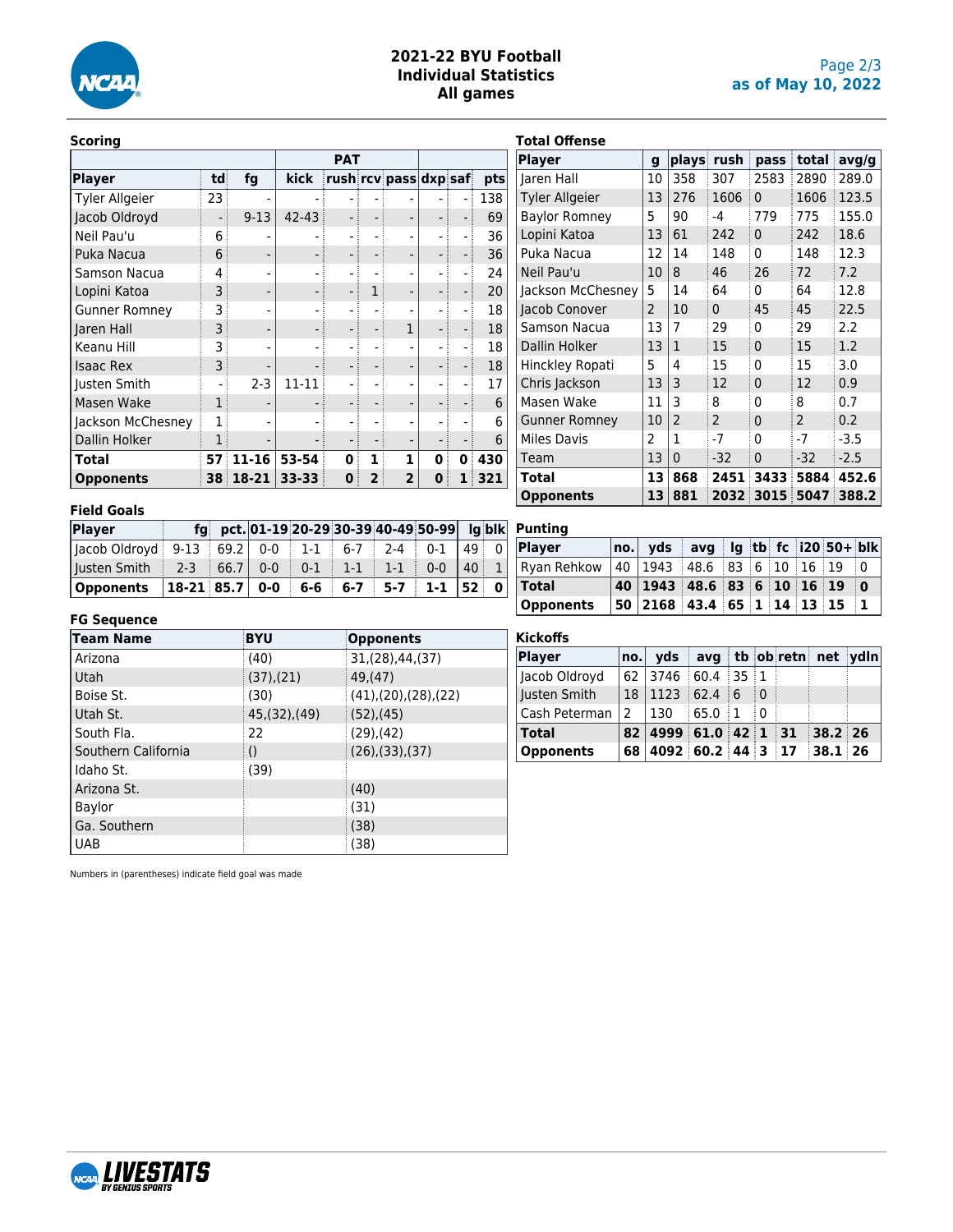

## **2021-22 BYU Football Individual Statistics All games**

#### **All Purpose**

| <b>Player</b>          | g  | rush            | rcv            | pr             | kr             | iri            | total          | avg/g  |
|------------------------|----|-----------------|----------------|----------------|----------------|----------------|----------------|--------|
| <b>Tyler Allgeier</b>  | 13 | 1606            | 199            | 0              | 0              | 0              | 1805           | 138.8  |
| Puka Nacua             | 12 | 148             | 805            | 0              | 0              | 0              | 953            | 79.4   |
| <b>Gunner Romney</b>   | 10 | 2               | 594            | 0              | 0              | 0              | 596            | 59.6   |
| Neil Pau'u             | 10 | 46 <sup>3</sup> | 526            | $\mathbf 0$    | 0              | 0              | 572            | 57.2   |
| Samson Nacua           | 13 | 29              | 329            | 0              | 0              | 0              | 358            | 27.5   |
| Lopini Katoa           | 13 | 242             | 28             | $\overline{0}$ | 80             | 0              | 350            | 26.9   |
| Keanu Hill             | 13 | 0               | 343            | 0              | 0              | 0              | 343            | 26.4   |
| Jaren Hall             | 10 | 307             | 13             | $\overline{0}$ | $\overline{0}$ | 0              | 320            | 32.0   |
| Hobbs Nyberg           | 13 | 0               | 0              | 221            | 14             | 0              | 235            | 18.1   |
| Dallin Holker          | 13 | 15              | 200            | $\mathbf 0$    | 0 <sup>3</sup> | $\overline{0}$ | 215            | 16.5   |
| <b>Isaac Rex</b>       | 12 | 0               | 191            | 0              | 0              | 0              | 191            | 15.9   |
| Masen Wake             | 11 | 8               | 148            | $\mathbf 0$    | 0              | 0              | 156            | 14.2   |
| <b>Miles Davis</b>     | 2  | $-7$            | 0              | 0              | 78             | 0              | 71             | 35.5   |
| Caleb Christensen      | 8  | $\mathbf 0$     | $\overline{0}$ | 0              | 70             | $\overline{0}$ | 70             | 8.8    |
| Jackson McChesney      | 5  | 64              | 0              | 0              | 0              | 0              | 64             | 12.8   |
| Chris Jackson          | 13 | 12              | 39             | 0              | 0              | 0              | 51             | 3.9    |
| Javelle Brown          | 10 | 0               | 0              | 0              | 39             | 0              | 39             | 3.9    |
| Payton Wilgar          | 10 | $\mathbf 0$     | $\mathbf{0}$   | $\mathbf 0$    | 0:             | 24             | 24             | 2.4    |
| <b>Malik Moore</b>     | 13 | 0               | 0              | 0              | 0:             | 23             | 23             | 1.8    |
| Pepe Tanuvasa          | 13 | $\mathbf 0$     | $\mathbf 0$    | 0              | 0              | 16             | 16             | 1.2    |
| Jacob Boren            | 13 | 0               | 0              | 0              | 15             | $\mathbf 0$    | 15             | 1.2    |
| Hinckley Ropati        | 5  | 15              | $\mathbf 0$    | 0              | 0              | 0              | 15             | 3.0    |
| <b>Baylor Romney</b>   | 5  | $-4$            | 13             | 0              | 0              | 0              | 9              | 1.8    |
| Hayden Livingston      | 13 | $\mathbf 0$     | $\mathbf 0$    | 0              | 0              | 8              | 8              | 0.6    |
| <b>Talmage Gunther</b> | 13 | 0               | 0              | 7              | 0              | 0              | 7              | 0.5    |
| Jakob Robinson         | 12 | $\overline{0}$  | 0              | 0              | 0 <sup>3</sup> | $\overline{7}$ | $\overline{7}$ | 0.6    |
| Carter Wheat           | 5  | 0               | 5              | 0              | 0              | 0              | 5              | 1.0    |
| Chaz Ah You            | 8  | 0               | $\mathbf 0$    | 0              | 0              | 4              | 4              | 0.5    |
| Jackson Kaufusi        | 9  | 0               | 0              | 0              | 2              | 0              | $\overline{2}$ | 0.2    |
| Team                   | 13 | $-32$           | 0              | $\mathbf 0$    | 0 <sup>3</sup> | 0              | -32            | $-2.5$ |
| Total                  | 13 | 2451            | 3433           | 228            | 298            | 82             | 6492           | 499.4  |
| <b>Opponents</b>       | 13 | 2032            | 3015           | 112            | 665            | 60             | 5884           | 452.6  |

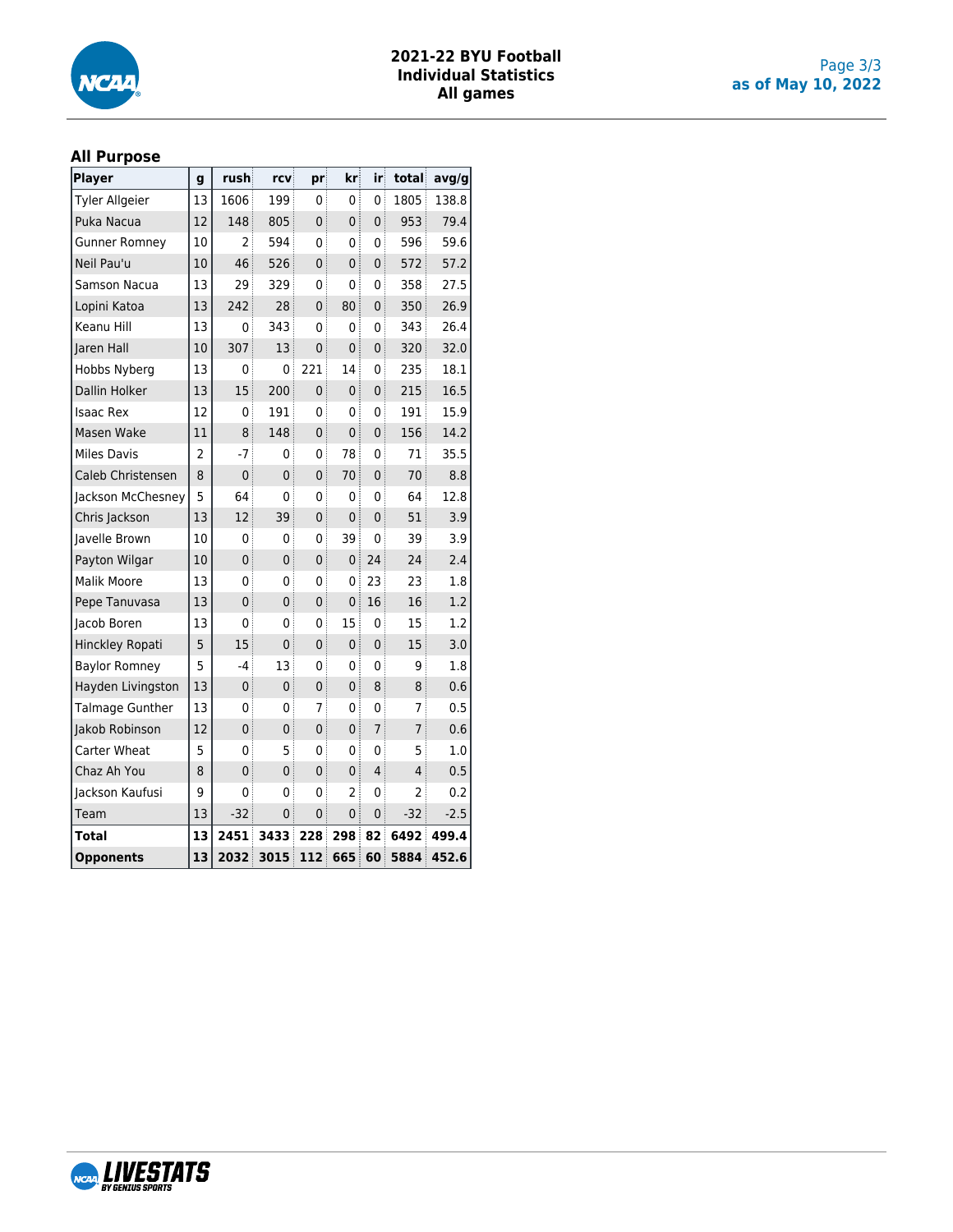

### Page 1/4 **as of May 10, 2022**

#### **Team Results**

| <b>Date</b> | Opponent               |   | Score     | Att.  |
|-------------|------------------------|---|-----------|-------|
| 09/04/2021  | ys Arizona             | w | $24 - 16$ | 54541 |
| 09/11/2021  | Utah                   | W | $26 - 17$ | 63470 |
| 09/18/2021  | Arizona St.            | w | $27 - 17$ | 61570 |
| 09/25/2021  | South Fla.             | W | $35 - 27$ | 60217 |
| 10/01/2021  | at Utah St.            | w | $34 - 20$ | 25240 |
| 10/09/2021  | Boise St.              | L | $17-26$   | 63470 |
| 10/16/2021  | at Baylor              | L | 24-38     | 48016 |
| 10/23/2021  | at Washington St.      | W | $21 - 19$ | 22541 |
| 10/30/2021  | Virginia               | w | 66-49     | 57685 |
| 11/06/2021  | Idaho St.              | W | 59-14     | 63470 |
| 11/20/2021  | at Ga. Southern        | w | 34-16     | 20862 |
| 11/27/2021  | at Southern California | W | $35 - 31$ | 55926 |
| 12/18/2021  | vs UAB                 | L | 28-31     | 26276 |

**Player gp att gain loss net avg td lg avg/g** Tyler Allgeier 13 276 1651 45 1606 5.8 23 67 123.5 Jaren Hall 10 62 420 113 307 5.0 3 56 30.7 Lopini Katoa | 13 | 61 | 260 | 18 | 242 | 4.0 | 2 | 25 | 18.6 Puka Nacua | 12 | 14 | 148 | 0 | 148 | 10.6 | 0 | 28 | 12.3 Jackson McChesney  $\begin{vmatrix} 5 & 14 & 64 & 0 & 64 & 4.6 & 1 & 11 & 12.8 \end{vmatrix}$ Neil Pau'u 10 5 46 0 46 9.2 0 20 4.6 Samson Nacua 13 7 29 0 29 4.1 1 10 2.2 Dallin Holker  $\begin{vmatrix} 13 & 1 & 22 \\ 1 & 2 & 7 \end{vmatrix}$  15  $\begin{vmatrix} 15.0 & 0 & 22 \\ 0 & 2 & 1.2 \end{vmatrix}$  1.2 Hinckley Ropati 5 4 17 2 15 3.8 0 11 3.0 Chris Jackson 13 3 14 2 12 4.0 0 10 0.9 Masen Wake  $|11|$  3 8 0 8 2.7 0 7 0.7 Gunner Romney  $|10|$  2 9 7 2 1.0 0 9 0.2 Baylor Romney  $\begin{vmatrix} 5 & 10 & 37 \\ 1 & 41 & -4 \end{vmatrix}$  -0.4 0 13 -0.8 Miles Davis 2 1 0 7 -7 -7.0 0 0 -3.5 Team 13 16 0 32 -32 -2.0 0 0 -2.5 **Total 13 479 2725 274 2451 5.1 30 67 188.5 Opponents 13 470 2284 252 2032 4.3 24 64 156.3**

#### **Game Records**

| Record            | Overall | Homel   | Awav    | <b>Neutrall</b> |
|-------------------|---------|---------|---------|-----------------|
| ALL GAMES         | $10-3$  | $5 - 1$ | $4-1$   | 1-1             |
| <b>CONFERENCE</b> | $0 - 0$ | $0 - 0$ | $0 - 0$ | $0 - 0$         |
| NON-CONFERENCE    | $10-3$  | $5-1$   | $4-1$   | 1-1             |

#### **Team Statistics**

|                              | <b>BYU</b> | <b>OPP</b>  |
|------------------------------|------------|-------------|
| <b>First Downs</b>           | 305        | 278         |
| Rushing                      | 144        | 118         |
| Passing                      | 142        | 145         |
| Penalty                      | 19         | 15          |
| <b>Rushing Yardage</b>       | 2451       | 2032        |
| Rushing attempts             | 479        | 470         |
| Average per rush             | 5.1        | 4.3         |
| Average per game             | 188.5      | 156.3       |
| <b>TDs Rushing</b>           | 30         | 24          |
| <b>Passing Yardage</b>       | 3433       | 3015        |
| Comp-Att-Int                 | 253-389-5  | 269-411-15  |
| Average per pass             | 8.8        | 7.3         |
| Average per catch            | 13.6       | 11.2        |
| Average per game             | 264.1      | 231.9       |
| <b>TDs Passing</b>           | 26         | 14          |
| <b>Total offense</b>         | 5884       | 5047        |
| Average per play             | 6.8        | 5.7         |
| Average per game             | 452.6      | 388.2       |
| Kick returns: #-Yards        | 17-298     | 31-665      |
| <b>Punt returns: #-Yards</b> | 25-228     | 15-112      |
| Int returns: #-Yards         | 15-82      | $5 - 60$    |
| <b>Fumbles-Lost</b>          | $21 - 7$   | $17-6$      |
| <b>Penalties-Yards</b>       | 66-539     | 69-525      |
| <b>Punts-Avg</b>             | 40-48.6    | $50 - 43.4$ |
| Time of possession / game    | 29:15      | 30:42       |
| 3rd-down conversion          | 72/157     | 77/179      |
| 4rd-down conversion          | 16/26      | 17/26       |

#### **Passing**

**Rushing**

| Player               | gp              | effic | comp-att-int  | pct            | vds             | td              | lq   | avq/q |
|----------------------|-----------------|-------|---------------|----------------|-----------------|-----------------|------|-------|
| laren Hall           | 10 <sup>°</sup> | 156.1 | 189-296-5     | 63.9:          | 2583            | 20 <sup>3</sup> | 67:  | 258.3 |
| <b>Baylor Romney</b> | 5               | 176.5 | $56 - 80 - 0$ | 70.0           | 779             | 6               | 55:  | 155.8 |
| <b>Iacob Conover</b> | 2               | 87.8  | $5 - 10 - 0$  | 50.0           | 45              | $\Omega$        | 16:  | 22.5  |
| Neil Pau'u           | 10              | 172.8 | $3 - 3 - 0$   | 100.0          | 26 <sup>3</sup> | $\Omega$        | 13:  | 2.6   |
| Total                | 13              | 158.7 | 253-389-5     | 65.0           | 3433            | 26              | 67   | 264.1 |
| <b>Opponents</b>     | 13              | 131.0 | 269-411-15    | $65.5^{\circ}$ | 3015            | 14              | 70 i | 231.9 |

#### **Receiving**

| Player                | gp | no.            | vds  | avg            | td             | lg | avg/g |
|-----------------------|----|----------------|------|----------------|----------------|----|-------|
| Neil Pau'u            | 10 | 46             | 526  | 11.4           | 6              | 67 | 52.6  |
| Puka Nacua            | 12 | 43             | 805  | 18.7           | 6              | 55 | 67.1  |
| <b>Gunner Romney</b>  | 10 | 34             | 594  | 17.5           | 3              | 59 | 59.4  |
| <b>Tyler Allgeier</b> | 13 | 28             | 199  | 7.1            | $\Omega$       | 46 | 15.3  |
| Samson Nacua          | 13 | 21             | 329  | 15.7           | 3              | 52 | 25.3  |
| Keanu Hill            | 13 | 18             | 343  | 19.1           | $\overline{2}$ | 44 | 26.4  |
| <b>Isaac Rex</b>      | 12 | 18             | 191  | 10.6           | 3              | 20 | 15.9  |
| Masen Wake            | 11 | 14             | 148  | 10.6           | 1              | 36 | 13.5  |
| Dallin Holker         | 13 | 14             | 200  | 14.3           | 1              | 31 | 15.4  |
| Lopini Katoa          | 13 | 9              | 28   | 3.1            | 1              | 9  | 2.2   |
| Chris Jackson         | 13 | 4              | 39   | 9.8            | $\Omega$       | 15 | 3.0   |
| Jaren Hall            | 10 | $\overline{2}$ | 13   | 6.5            | $\Omega$       | 9  | 1.3   |
| <b>Baylor Romney</b>  | 5  | $\mathbf{1}$   | 13   | 13.0           | $\mathbf 0$    | 13 | 2.6   |
| Carter Wheat          | 5  | 1              | 5    | 5.0            | $\mathbf 0$    | 5  | 1.0   |
| Total                 | 13 | 253            | 3433 | $13.6^{\circ}$ | 26             | 67 | 264.1 |
| <b>Opponents</b>      | 13 | 269            | 3015 | 11.2           | 14             | 70 | 231.9 |

# **Interceptions**

| Player             | no.            | vds      | avg  | td          | lg          |
|--------------------|----------------|----------|------|-------------|-------------|
| Jakob Robinson     | 3              |          | 2.3  | $\Omega$    | 7           |
| <b>Malik Moore</b> | 3              | 23       | 7.7  | $\mathbf 0$ | 23          |
| Payton Wilgar      | $\overline{2}$ | 24       | 12.0 | $\Omega$    | 24          |
| Hayden Livingston  | $\overline{2}$ | 8        | 4.0  | $\mathbf 0$ | 8           |
| Matthew Criddle    | 1              | ŋ        | 0.0  | $\Omega$    | 0           |
| Max Tooley         |                | $\Omega$ | 0.0  | $\Omega$    | $\mathbf 0$ |
| Chaz Ah You        | 1              | 4        | 4.0  | $\Omega$    | 4           |
| Pepe Tanuvasa      |                | 16       | 16.0 | $\mathbf 0$ | 16          |
| Drew Jensen        | 1              | $\Omega$ | 0.0  | $\Omega$    | $\Omega$    |
| <b>Total</b>       | 15             | 82       | 5.5  | $\bf{0}$    | 24          |
| <b>Opponents</b>   | 5              | 60       | 12.0 | 0           | 60          |

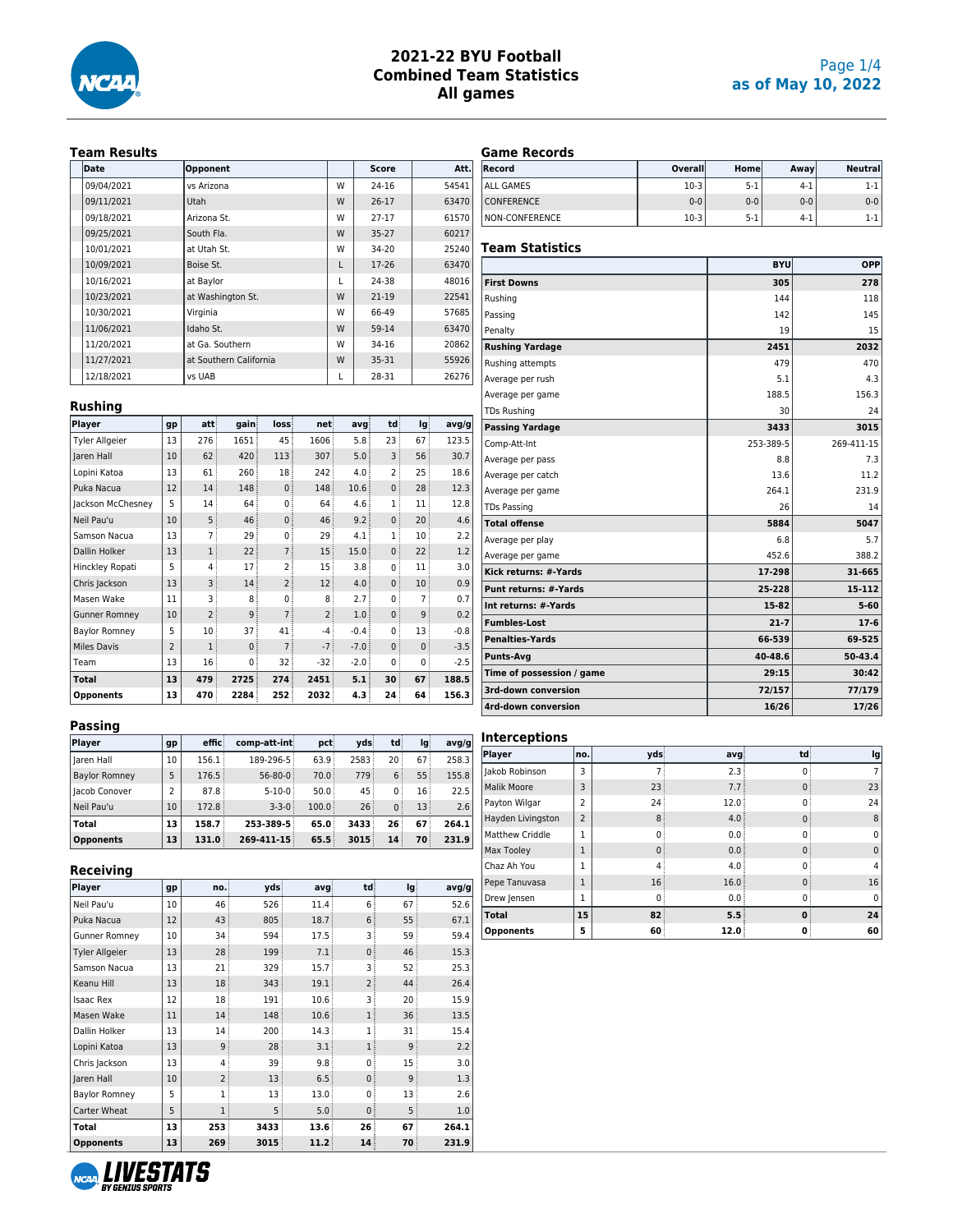

| <b>Field Goals</b>      |          |                          |           |         |                          |                                                      |           |                          |              | <b>Punting</b>         |     |                        |                |                |                     |              |                |                         |       |       |
|-------------------------|----------|--------------------------|-----------|---------|--------------------------|------------------------------------------------------|-----------|--------------------------|--------------|------------------------|-----|------------------------|----------------|----------------|---------------------|--------------|----------------|-------------------------|-------|-------|
| <b>Player</b>           | fg       | pct.                     | $01 - 19$ | 20-29   | 30-39                    | 40-49                                                | 50-99     | lg                       | blk          | Player                 | no. | yds                    |                | avg            | Ig                  | tb           | fc             | i20                     | $50+$ | blk   |
| Jacob Oldroyd           | $9 - 13$ | 69.2                     | $0 - 0$   | $1 - 1$ | $6 - 7$                  | $2 - 4$                                              | $0 - 1$   | 49                       | $\pmb{0}$    | Ryan Rehkow            | 40  | 1943                   | 48.6           |                | 83                  | 6<br>10      |                | 16<br>19                |       | 0     |
| Justen Smith            | $2 - 3$  | 66.7                     | $0 - 0$   | $0 - 1$ | $1 - 1$                  | $1 - 1$                                              | $0-0$     | 40                       | $\mathbf{1}$ | <b>Total</b>           | 40  | 1943                   | 48.6           |                | 83                  | 6<br>10      |                | 16                      | 19    | 0     |
| <b>Opponents</b>        | 18-21    | 85.7                     | 0-0       | $6-6$   | $6 - 7$                  | $5 - 7$                                              | $1 - 1$   | 52                       | 0            | <b>Opponents</b>       | 50  | 2168                   | 43.4           |                | 65                  | 1            | 14             | 13                      | 15    | 1     |
|                         |          |                          |           |         |                          |                                                      |           |                          |              |                        |     |                        |                |                |                     |              |                |                         |       |       |
| <b>Scoring</b>          |          |                          |           |         |                          |                                                      |           |                          |              | <b>Punt Returns</b>    |     |                        |                |                |                     |              |                |                         |       |       |
|                         |          |                          |           |         | <b>PAT</b>               |                                                      |           |                          |              | Player                 |     |                        | no.            |                | yds                 |              | avg            | td                      |       | lg    |
| Player                  |          | td                       | fg        | kick    | rush                     | rcv<br>pass                                          | dxp saf   |                          | pts          | Hobbs Nyberg           |     |                        | 23             |                | 221                 | 9.6          |                | $\pmb{0}$               | 42    |       |
| <b>Tyler Allgeier</b>   |          | 23                       |           | ÷,      |                          |                                                      | $\sim$    | $\overline{\phantom{a}}$ | 138          | <b>Talmage Gunther</b> |     |                        | $\mathbf 2$    | $\overline{7}$ |                     | 3.5          |                | $\mathbf{0}$            | 5     |       |
| Jacob Oldroyd           |          | $\overline{\phantom{a}}$ | $9 - 13$  | 42-43   |                          |                                                      |           |                          | 69           | <b>Total</b>           |     |                        | 25             |                | 228                 | 9.1          |                | $\mathbf 1$             | 42    |       |
| Neil Pau'u              |          | 6                        |           |         |                          |                                                      |           | ÷,                       | 36           | <b>Opponents</b>       |     |                        | 15             |                | 112                 | 7.5          |                | $\bf{0}$                | 35    |       |
| Puka Nacua              |          | 6                        |           |         |                          | $\overline{\phantom{a}}$                             |           |                          | 36           |                        |     |                        |                |                |                     |              |                |                         |       |       |
| Samson Nacua            |          | 4                        |           | ÷,      |                          |                                                      |           |                          | 24           | <b>Kick Returns</b>    |     |                        |                |                |                     |              |                |                         |       |       |
| Lopini Katoa            |          | 3                        |           |         |                          | $\mathbf{1}$                                         |           |                          | 20           | Player                 |     |                        | no.            |                | yds                 |              | avg            | td                      |       | lg    |
|                         |          |                          |           |         |                          | $\sim$                                               |           |                          |              | Lopini Katoa           |     |                        | 4              | 80             |                     | 20.0         |                | $\mathbf 0$             | 22    |       |
| <b>Gunner Romney</b>    |          | 3                        |           | $\sim$  |                          |                                                      | $\sim$    | $\sim$                   | 18           | <b>Miles Davis</b>     |     |                        | 4              | 78             |                     | 19.5         |                | $\mathbf{0}$            | 25    |       |
| Jaren Hall              |          | 3                        |           | ÷       |                          | $\mathbf 1$                                          | ÷         |                          | 18           | Caleb Christensen      |     |                        | 4              | 70             |                     | 17.5         |                | $\overline{\mathbf{0}}$ | 21    |       |
| Keanu Hill              |          | 3                        |           | ÷,      | $\overline{\phantom{a}}$ | $\overline{\phantom{a}}$                             |           |                          | 18           | Javelle Brown          |     |                        | $\overline{2}$ | 39             |                     | 19.5         |                |                         | 21    |       |
| <b>Isaac Rex</b>        |          | 3                        |           |         |                          |                                                      |           |                          | 18           |                        |     |                        |                | 15             |                     |              |                | $\pmb{0}$               | 14    |       |
| Justen Smith            |          | $\sim$                   | $2 - 3$   | 11-11   |                          | $\sim$                                               | $\sim$    | $\overline{\phantom{a}}$ | 17           | Jacob Boren            |     |                        | 2              |                |                     | 7.5          |                | 0                       |       |       |
| Masen Wake              |          | $\,1$                    |           |         |                          |                                                      |           |                          | 6            | Hobbs Nyberg           |     |                        | $\mathbf{1}$   | 14             |                     | 14.0         |                | $\mathbf{0}$            | 14    |       |
| Jackson McChesney       |          | $\,1$                    |           | ä,      |                          |                                                      | ÷,        | $\sim$                   | 6            | <b>Total</b>           |     |                        | 17             | 298            |                     | 17.5         |                | $\mathbf 0$             | 25    |       |
| Dallin Holker           |          | $1\,$                    |           | ÷,      |                          | $\overline{\phantom{a}}$<br>$\overline{\phantom{a}}$ | ÷         | $\sim$                   | 6            | <b>Opponents</b>       |     |                        | 31             | 665            |                     | 21.5         |                | $\bf{0}$                | 89    |       |
| <b>Total</b>            |          | 57                       | $11 - 16$ | 53-54   | 0                        | $\mathbf 1$<br>$\mathbf 1$                           | 0         | 0                        | 430          |                        |     |                        |                |                |                     |              |                |                         |       |       |
| <b>Opponents</b>        |          | 38                       | 18-21     | 33-33   | 0                        | $\mathbf{2}$<br>$\overline{\mathbf{c}}$              | 0         | ${\bf 1}$                | 321          | <b>All Purpose</b>     |     |                        |                |                |                     |              |                |                         |       |       |
|                         |          |                          |           |         |                          |                                                      |           |                          |              | Player                 |     | $\mathbf{g}$           | rush           | rcv            | pr                  | kr           | ir             | total                   |       | avg/g |
| <b>Score by Periods</b> |          |                          |           |         |                          |                                                      |           |                          |              | <b>Tyler Allgeier</b>  |     | 13                     | 1606           | 199            | 0                   | 0            | 0              | 1805                    |       | 138.8 |
| <b>Team</b>             |          | 1st                      |           | 2nd     | 3rd                      | 4th                                                  | OT        |                          | <b>TOT</b>   | Puka Nacua             |     | 12<br>148              |                | 805            | $\mathbf 0$         | 0            | $\pmb{0}$      | 953                     | 79.4  |       |
| <b>BYU</b>              |          | 114                      |           | 148     | 70                       | 98                                                   | 0         |                          | 430          | <b>Gunner Romney</b>   |     | 10<br>$\overline{2}$   |                | 594            | 0                   | 0            | 0              | 596                     | 59.6  |       |
| Opponents               |          | 50                       |           | 129     | 84                       | 58                                                   | $\pmb{0}$ |                          | 321          | Neil Pau'u             |     | 10<br>46               |                | 526            | $\mathsf{O}\xspace$ | 0            | $\pmb{0}$      | 572                     | 57.2  |       |
|                         |          |                          |           |         |                          |                                                      |           |                          |              | Samson Nacua           |     | 13<br>29               |                | 329            | $\mathbf 0$         | 0            | 0              | 358                     | 27.5  |       |
|                         |          |                          |           |         |                          |                                                      |           |                          |              | Lopini Katoa           |     | 13<br>242              | 28             |                | $\mathsf{O}\xspace$ | 80           | $\pmb{0}$      | 350                     | 26.9  |       |
|                         |          |                          |           |         |                          |                                                      |           |                          |              | Keanu Hill             |     | 13<br>0                |                | 343            | $\mathbf 0$         | 0            | 0              | 343                     | 26.4  |       |
|                         |          |                          |           |         |                          |                                                      |           |                          |              | Jaren Hall             |     | 10<br>307              | 13             |                | $\mathsf 0$         | 0            | $\pmb{0}$      | 320                     | 32.0  |       |
|                         |          |                          |           |         |                          |                                                      |           |                          |              | Hobbs Nyberg           |     | 13<br>0                | 0              |                | 221                 | 14           | 0              | 235                     | 18.1  |       |
|                         |          |                          |           |         |                          |                                                      |           |                          |              | Dallin Holker          |     | 13<br>15               |                | 200            | $\mathsf 0$         | 0            | $\pmb{0}$      | 215                     | 16.5  |       |
|                         |          |                          |           |         |                          |                                                      |           |                          |              | <b>Isaac Rex</b>       |     | 12<br>0                |                | 191            | 0                   | 0            | 0              | 191                     | 15.9  |       |
|                         |          |                          |           |         |                          |                                                      |           |                          |              | Masen Wake             |     | $11\,$<br>8            |                | 148            | $\pmb{0}$           | 0            | $\pmb{0}$      | 156                     | 14.2  |       |
|                         |          |                          |           |         |                          |                                                      |           |                          |              | <b>Miles Davis</b>     |     | $\overline{2}$<br>$-7$ | 0              |                | $\mathbf 0$         | 78           | 0              | 71                      | 35.5  |       |
|                         |          |                          |           |         |                          |                                                      |           |                          |              | Caleb Christensen      |     | 8<br>$\pmb{0}$         | $\pmb{0}$      |                | $\mathsf 0$         | 70           | $\pmb{0}$      | 70                      | 8.8   |       |
|                         |          |                          |           |         |                          |                                                      |           |                          |              | Jackson McChesney      |     | 5<br>64                | 0              |                | $\mathbf 0$         | 0            | 0              | 64                      | 12.8  |       |
|                         |          |                          |           |         |                          |                                                      |           |                          |              | Chris Jackson          |     | 13<br>12               | 39             |                | $\mathsf 0$         | 0            | $\pmb{0}$      | 51                      | 3.9   |       |
|                         |          |                          |           |         |                          |                                                      |           |                          |              | Javelle Brown          |     | 10<br>0                | 0              |                | $\mathbf 0$         | 39           | 0              | 39                      | 3.9   |       |
|                         |          |                          |           |         |                          |                                                      |           |                          |              |                        |     | 10<br>$\pmb{0}$        | $\pmb{0}$      |                | $\pmb{0}$           | 0            | 24             | 24                      | 2.4   |       |
|                         |          |                          |           |         |                          |                                                      |           |                          |              | Payton Wilgar          |     |                        |                |                |                     |              |                |                         |       |       |
|                         |          |                          |           |         |                          |                                                      |           |                          |              | Malik Moore            |     | 13<br>0                | 0              |                | 0                   | 0            | 23             | 23                      | 1.8   |       |
|                         |          |                          |           |         |                          |                                                      |           |                          |              | Pepe Tanuvasa          |     | 13<br>$\pmb{0}$        | $\pmb{0}$      |                | $\pmb{0}$           | 0            | 16             | 16                      | 1.2   |       |
|                         |          |                          |           |         |                          |                                                      |           |                          |              | Jacob Boren            |     | 13<br>0                | 0              |                | $\mathbf 0$         | 15           | 0              | 15                      | 1.2   |       |
|                         |          |                          |           |         |                          |                                                      |           |                          |              | Hinckley Ropati        |     | 5<br>15                | $\pmb{0}$      |                | $\mathsf 0$         | 0            | $\pmb{0}$      | 15                      | 3.0   |       |
|                         |          |                          |           |         |                          |                                                      |           |                          |              | <b>Baylor Romney</b>   |     | 5<br>$-4$              | 13             |                | 0                   | 0            | 0              | 9                       | 1.8   |       |
|                         |          |                          |           |         |                          |                                                      |           |                          |              | Hayden Livingston      |     | 13<br>$\pmb{0}$        | $\pmb{0}$      |                | $\pmb{0}$           | 0            | $\bf 8$        | 8                       | 0.6   |       |
|                         |          |                          |           |         |                          |                                                      |           |                          |              | Talmage Gunther        |     | 13<br>0                | 0              |                | $\overline{7}$      | 0            | 0              | $\overline{7}$          | 0.5   |       |
|                         |          |                          |           |         |                          |                                                      |           |                          |              | Jakob Robinson         |     | 12<br>$\mathbf 0$      | $\pmb{0}$      |                | $\pmb{0}$           | 0            | $\overline{7}$ | $\overline{7}$          | 0.6   |       |
|                         |          |                          |           |         |                          |                                                      |           |                          |              | Carter Wheat           |     | 5<br>0                 | 5              |                | $\overline{0}$      | 0            | 0              | 5                       | 1.0   |       |
|                         |          |                          |           |         |                          |                                                      |           |                          |              | Chaz Ah You            |     | 8<br>$\pmb{0}$         | $\pmb{0}$      |                | $\mathsf 0$         | 0            | $\overline{4}$ | $\sqrt{4}$              | 0.5   |       |
|                         |          |                          |           |         |                          |                                                      |           |                          |              | Jackson Kaufusi        |     | 9<br>$\Omega$          | 0              |                | 0                   | 2            | 0              | $\overline{2}$          | 0.2   |       |
|                         |          |                          |           |         |                          |                                                      |           |                          |              | <b>Total</b>           |     | 13                     | 2451           | 3433           | 228                 | 298          | 82             | 6492                    |       | 499.4 |
|                         |          |                          |           |         |                          |                                                      |           |                          |              | <b>Opponents</b>       |     | 13                     | 2032           | 3015           | 112                 | 665          | 60             | 5884                    |       | 452.6 |
|                         |          |                          |           |         |                          |                                                      |           |                          |              |                        |     |                        |                |                |                     |              |                |                         |       |       |
|                         |          |                          |           |         |                          |                                                      |           |                          |              | <b>Total Offense</b>   |     |                        |                |                |                     |              |                |                         |       |       |
|                         |          |                          |           |         |                          |                                                      |           |                          |              | Player                 |     | g                      | plays          |                | rush                | pass         |                | total                   |       | avg/g |
|                         |          |                          |           |         |                          |                                                      |           |                          |              | Jaren Hall             |     | 10                     | 358            |                | 307                 | 2583         |                | 2890                    | 289.0 |       |
|                         |          |                          |           |         |                          |                                                      |           |                          |              | Tyler Allgeier         |     | 13                     | 276            |                | 1606                | $\mathbf 0$  |                | 1606                    | 123.5 |       |
|                         |          |                          |           |         |                          |                                                      |           |                          |              | Baylor Romney          |     | 5                      | 90             | $-4$           |                     | 779          | 775            |                         | 155.0 |       |
|                         |          |                          |           |         |                          |                                                      |           |                          |              | Lopini Katoa           |     | 13                     | 61             |                | 242                 | $\mathbf{0}$ | 242            |                         | 18.6  |       |
|                         |          |                          |           |         |                          |                                                      |           |                          |              | Puka Nacua             |     | 12                     | 14             |                | 148                 | 0            | 148            |                         | 12.3  |       |
|                         |          |                          |           |         |                          |                                                      |           |                          |              | Neil Pau'u             |     | 10                     | 8              | 46             |                     | 26           | 72             |                         | 7.2   |       |
|                         |          |                          |           |         |                          |                                                      |           |                          |              | Jackson McChesney      |     | 5                      | 14             | 64             |                     | 0            | 64             |                         | 12.8  |       |
|                         |          |                          |           |         |                          |                                                      |           |                          |              | Jacob Conover          |     | $\overline{2}$         | 10             | 0              |                     | 45           | 45             |                         | 22.5  |       |
|                         |          |                          |           |         |                          |                                                      |           |                          |              | Samson Nacua           |     | 13                     | $\overline{7}$ | 29             |                     | 0            | 29             |                         | 2.2   |       |
|                         |          |                          |           |         |                          |                                                      |           |                          |              | Dallin Holker          |     | 13                     | $\mathbf{1}$   | 15             |                     | 0            | 15             |                         | 1.2   |       |
|                         |          |                          |           |         |                          |                                                      |           |                          |              | Hinckley Ropati        |     | 5                      | $\sqrt{4}$     | 15             |                     | 0            | 15             |                         | 3.0   |       |
|                         |          |                          |           |         |                          |                                                      |           |                          |              |                        |     |                        |                |                |                     |              |                |                         |       |       |

0allin Holker 13 1 1 15 0 15 1.2<br>
Hinckley Ropati 5 4 15 0 15 3.0<br>
Chris Jackson 13 3 12 0 12 0.9 Hinckley Ropati 5 4 15 0 15 3.0 Chris Jackson 13 3 12 0 12 0.9 Masen Wake 11 3 8 0 8 0.7<br>
Gunner Romney 10 2 2 0 2 0.2 Gunner Romney 10 2 2 0 2 0.2<br>Miles Davis 2 1 -7 0 -7 -3.5 Miles Davis 2 1 -7 0 -7 -3.5<br> **13 868 2451 3433 5884 452.6 Total 13 868 2451 3433 5884 452.6 Opponents 13 881 2032 3015 5047 388.2**

**Team Defense**

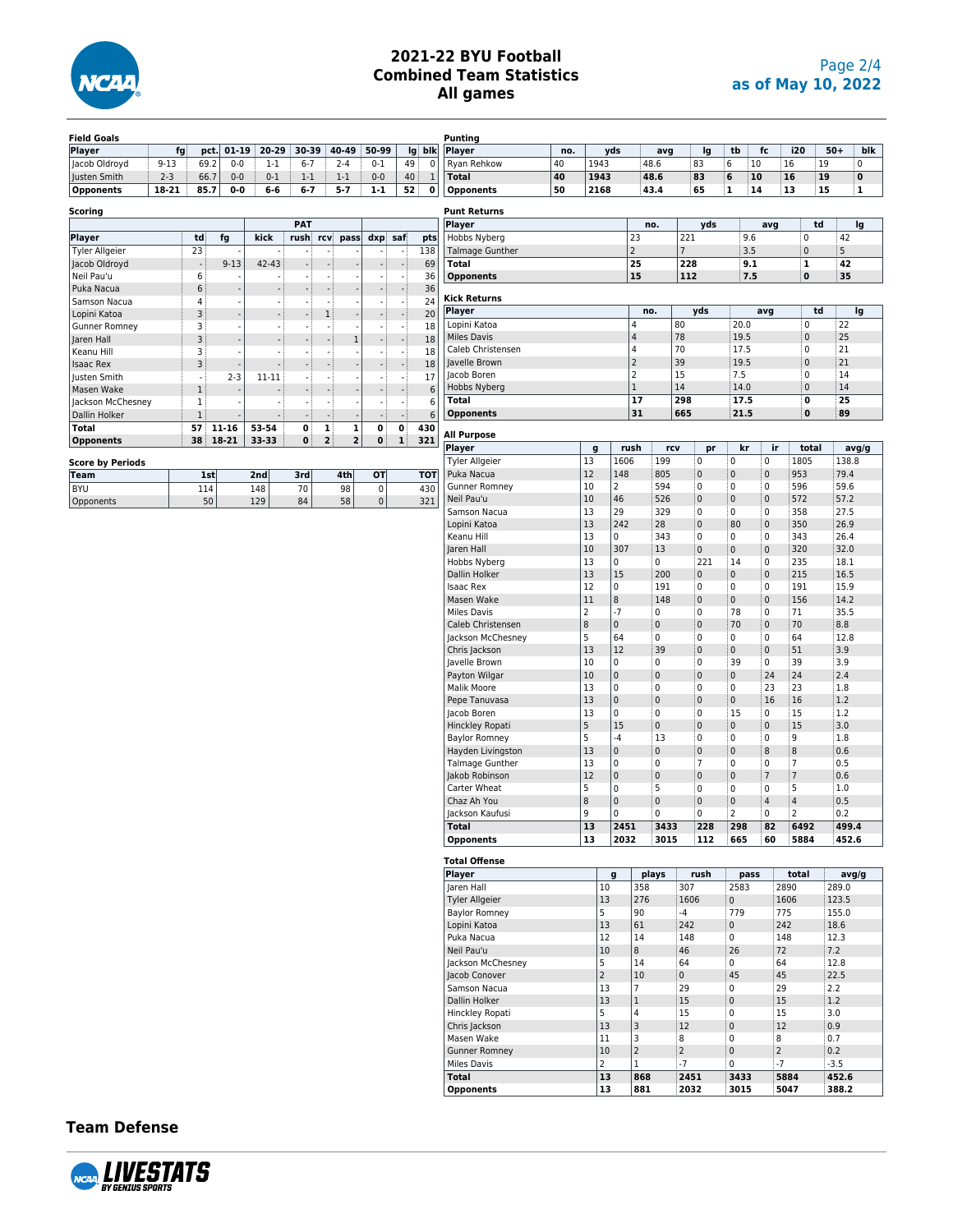

|             |                            |                |                 |                | <b>Tackles</b> |            | <b>Sacks</b>   |                         | <b>Pass defense</b> |                | <b>Fumbles</b> |              | blkd     |  |
|-------------|----------------------------|----------------|-----------------|----------------|----------------|------------|----------------|-------------------------|---------------------|----------------|----------------|--------------|----------|--|
| ##          | Player                     | gp             | ua              | $\mathsf{a}$   | tot            | tfl/yds    | $no-yds$       | int-yds brup qbh fr-yds |                     |                |                | ff           | kick saf |  |
| 33          | Ben Bywater                | 13             | 57              | 45             | 102            | $8.5 - 16$ | $1 - 4$        |                         |                     | 1              |                |              |          |  |
| 31          | <b>Max Tooley</b>          | 12             | 37              | 31             | 68             | $4.5 - 18$ | $1 - 1$        | $1 - 0$                 | 3                   |                |                |              |          |  |
| 49          | Payton Wilgar              | 10             | 29              | 27             | 56             | $7 - 21$   | $1.5 - 12$     | $2 - 24$                | 4                   | $\mathbf{1}$   |                | 1            |          |  |
| 92          | <b>Tyler Batty</b>         | 12             | 23              | 20             | 43             | $5 - 29$   | $3.5 - 27$     |                         |                     | $\overline{2}$ |                | $\mathbf 1$  |          |  |
| 45          | Pepe Tanuvasa              | 13             | 23              | 19             | 42             | $7 - 34$   | $3 - 28$       | $1 - 16$                |                     | 3              |                |              |          |  |
| 3           | Chaz Ah You                | 8              | 18              | 21             | 39             | $0.5 - 1$  |                | $1 - 4$                 | $2^{\frac{1}{2}}$   | $\mathbf{1}$   |                | $\mathbf{1}$ |          |  |
| 5           | D'Angelo Mandell           | 13             | 25              | 11             | 36             | $1 - 1$    |                |                         | 4                   |                |                |              |          |  |
| 22          | Ammon Hannemann            | 10             | 25              | 9              | 34             |            |                |                         | $\mathbf 1$         | $\mathbf 1$    |                |              |          |  |
| 12          | <b>Malik Moore</b>         | 13             | 20              | 13             | 33             |            |                | $3 - 23$                | 3                   |                |                |              |          |  |
| 46          | Drew Jensen                | 13             | 12              | 20             | 32             | $0.5 - 0$  |                | $1 - 0$                 | $\mathbf 1$         |                |                |              |          |  |
| 10          | Morgan Pyper               | 13             | 15              | 17             | 32             | $0.5 - 2$  |                | $\blacksquare$          | - 1                 |                |                |              |          |  |
| 95          | Caden Haws                 | 11             | 11              | 20             | 31             | $3-2$      | $1.5 - 0$      |                         | $2^{\frac{1}{2}}$   | $\mathbf 1$    |                | 1            |          |  |
| 41          | Keenan Pili                | 3              | 14              | 17             | 31             | $3.5 - 16$ | $1.5 - 12$     |                         |                     | $\mathbf 1$    |                |              |          |  |
| $\mathbf 0$ | Jakob Robinson             | 12             | 24              | 5              | 29             |            |                | $3 - 7$                 | 4                   |                |                |              |          |  |
| 62          | Atunaisa Mahe              | 12             | 12              | 14             | 26             | $5 - 24$   | $1.5 - 13$     |                         |                     | $\mathbf 1$    |                |              |          |  |
| 18          | Kaleb Hayes                | 13             | 21              | 5              | 26             |            |                |                         | 12                  |                |                |              |          |  |
| 58          | Uriah Leiataua             | 13             | 16              | 10             | 26             | $4 - 22$   | $2.5 - 20$     | ×.                      |                     | 1              | $1-0$          | $\mathbf 1$  |          |  |
| 91          | <b>Earl Tuioti-Mariner</b> | 13             | $6\overline{6}$ | 19             | 25             | $2 - 13$   | $1 - 11$       | ×.                      |                     | $\mathbf{1}$   |                |              |          |  |
| 98          | <b>Gabe Summers</b>        | 12             | 12              | 12             | 24             | $1 - 5$    |                | $\blacksquare$          |                     | $\overline{3}$ |                |              |          |  |
| 20          | Jacob Boren                | 13             | 13              | $\overline{7}$ | 20             |            |                |                         | 2 <sup>1</sup>      |                |                | $\mathbf 1$  |          |  |
| 38          | Jackson Kaufusi            | 9              | 8               | $\overline{7}$ | 15             |            |                |                         |                     |                |                |              |          |  |
| 28          | Hayden Livingston          | 13             | 10              | $\overline{3}$ | 13             |            | $\blacksquare$ | $2 - 8$                 | $\overline{2}$      |                | $1-0$          |              |          |  |
| 17          | <b>Matthew Criddle</b>     | 9              | 8               | 5              | 13             |            |                | $1 - 0$                 | 1                   |                |                |              |          |  |
| 11          | <b>Isaiah Herron</b>       | 10             | 9               | $\overline{4}$ | 13             |            |                |                         | 3                   |                | $1 - 0$        |              |          |  |
| 94          | John Nelson                | 13             | 6               | 6              | 12             | $2 - 3$    | $0.5 - 2$      | $\cdot$ :               | 1                   |                |                |              |          |  |
| 53          | Fisher Jackson             | 9              | 5               | 4              | 9              | $1-3$      | $0.5 - 2$      |                         | $\overline{2}$      |                |                |              |          |  |
| 51          | Alden Tofa                 | 7              | $\overline{2}$  | 5              | $\overline{7}$ | $1-6$      | $1-6$          |                         |                     |                |                |              |          |  |
| 93          | <b>Blake Mangelson</b>     | $\overline{7}$ | 3               | $\overline{2}$ | 5              | $2 - 3$    |                |                         |                     | $\mathbf 1$    |                |              |          |  |
|             | George Udo                 | 5              | 3               | $\mathbf{2}$   | 5              |            | $\cdot$        | $\mathbf{r}$            |                     |                |                |              |          |  |
| 29          | Shamon Willis              | 11             | $\overline{2}$  | 2 <sup>1</sup> | $\overline{4}$ |            |                | $\epsilon$              |                     |                |                |              |          |  |
| 55          | Lorenzo Fauatea            | 5              | 2 <sup>1</sup>  | 2 <sup>1</sup> | 4              |            | $\blacksquare$ | $\mathbf{r}$            |                     |                | $1-0$          | 1            |          |  |
| 19          | Javelle Brown              | 10             | 2 <sup>1</sup>  | 1              | 3 <sup>3</sup> |            |                |                         |                     |                |                |              |          |  |
| 5           | Chris Jackson              | 13             | $\overline{3}$  |                | 3              |            | $\cdot$        | $\blacksquare$          |                     |                |                |              |          |  |
| 34          | Josh Wilson                | 8              | $\overline{2}$  |                | $\overline{2}$ |            |                | $\mathbf{r}$ .          | $1$ :               |                |                |              |          |  |
| 99          | Alema Pilimai              | 1              | $\mathbf{1}$    | $\mathbf{1}$   | 2 <sup>1</sup> | $0.5 - 0$  | $\blacksquare$ | $\cdot$ :               | жł                  |                |                |              |          |  |
| 36          | <b>Talmage Gunther</b>     | 13             | 2 <sup>1</sup>  |                | 2 <sup>1</sup> |            |                | $\cdot$ :               |                     |                |                | 1            |          |  |
| 43          | Jared Kapisi               | 11             | 1               | $\mathbf{1}$   | $\overline{2}$ | $0.5 - 1$  | $\blacksquare$ | $\cdot$ :               | $\cdot$ :           |                |                |              |          |  |
| 26          | <b>Mitchell Price</b>      | 12             | 1               | $\mathbf{1}$   | $2\frac{1}{2}$ |            |                | $\cdot$ :               |                     |                |                |              |          |  |
| 84          | Austin Riggs               | 13             |                 | $\mathbf{1}$   | $\mathbf{1}$   |            | $\blacksquare$ | $\mathbf{r}$            |                     |                |                |              |          |  |
| 25          | Tyler Allgeier             | 13             | $\mathbf{1}$    |                | $\mathbf{1}$   |            | $\blacksquare$ | $\bullet$               |                     |                |                | $\mathbf 1$  |          |  |
| 16          | Jacques Wilson             | 3              | $\mathbf{1}$    |                | $\mathbf{1}$   |            | $\cdot$        | $\blacksquare$          |                     |                |                |              |          |  |
| 35          | Ethan Slade                | $\overline{2}$ |                 | 1              | 1 <sup>1</sup> |            |                | $\blacksquare$          |                     |                |                |              |          |  |

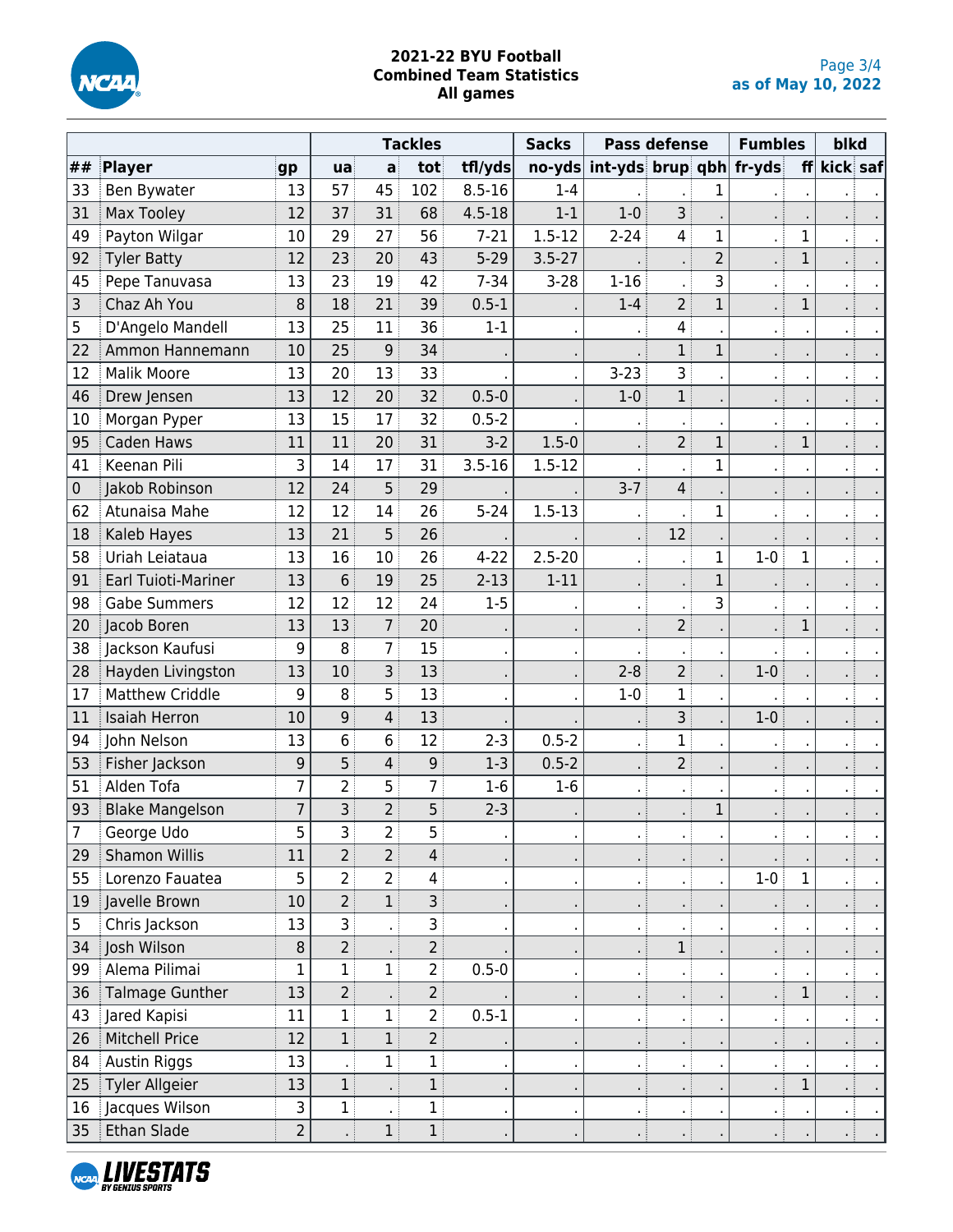

|    |                        |                |     |     | <b>Tackles</b> |         | <b>Sacks</b> |                                | <b>Pass defense</b> |    | <b>Fumbles</b> |    | blkd     |   |
|----|------------------------|----------------|-----|-----|----------------|---------|--------------|--------------------------------|---------------------|----|----------------|----|----------|---|
| ## | Player                 | gp             | ua  | a   | tot            | tfl/yds |              | no-yds int-yds brup qbh fr-yds |                     |    |                | ff | kick saf |   |
| 90 | Jacob Palu             | 2              |     |     |                |         |              |                                |                     |    |                |    |          |   |
| 32 | <b>Nick Nethercott</b> | $\overline{2}$ |     |     |                |         |              |                                |                     |    |                |    |          |   |
| 57 | Josh Larsen            | 3              |     |     |                |         |              | $\bullet$                      |                     |    |                |    |          |   |
| 4  | Caleb Christensen      | 8              |     |     |                |         |              |                                | $\blacksquare$      |    |                |    |          |   |
| 97 | <b>Hunter Greer</b>    |                |     |     |                |         |              | $\blacksquare$                 | $\blacksquare$      |    |                |    |          |   |
| 50 | Jacob Bosco            | 1              |     |     |                |         |              |                                | $\blacksquare$      |    |                |    |          |   |
| 37 | Justen Smith           | 4              |     |     |                |         |              | $\bullet$                      | $\blacksquare$      |    |                |    |          |   |
|    | Keanu Hill             | 13             |     |     |                |         |              |                                | $\blacksquare$      |    |                |    |          |   |
| 30 | Jason Money            |                |     |     |                |         |              |                                | $\blacksquare$      |    |                |    |          |   |
| 54 | Kade Pupunu            |                |     |     |                |         |              |                                | $\blacksquare$      |    |                |    |          |   |
| 3  | Jaren Hall             | 10             |     |     |                |         |              |                                |                     |    | $1 - 0$        |    |          |   |
| 56 | Clark Barrington       | 13             |     |     |                |         |              |                                |                     |    | $1 - 0$        |    |          |   |
| 23 | Hobbs Nyberg           | 13             |     |     |                |         |              |                                |                     |    | $1-0$          |    |          |   |
| 12 | Puka Nacua             | 12             |     |     |                |         |              |                                |                     |    | $1-0$          |    |          |   |
|    | <b>Totals</b>          | 13             | 489 | 396 | 885            | 60-220  | 20-138       | 15-82                          | 48                  | 19 | $8 - 0$        | 9  |          | 0 |
|    | Opponents              | 13             | 463 | 390 | 853            | 57-212  | 15-114       | $5 - 60$                       | 36                  | 21 | $8 - 8$        | 12 |          |   |

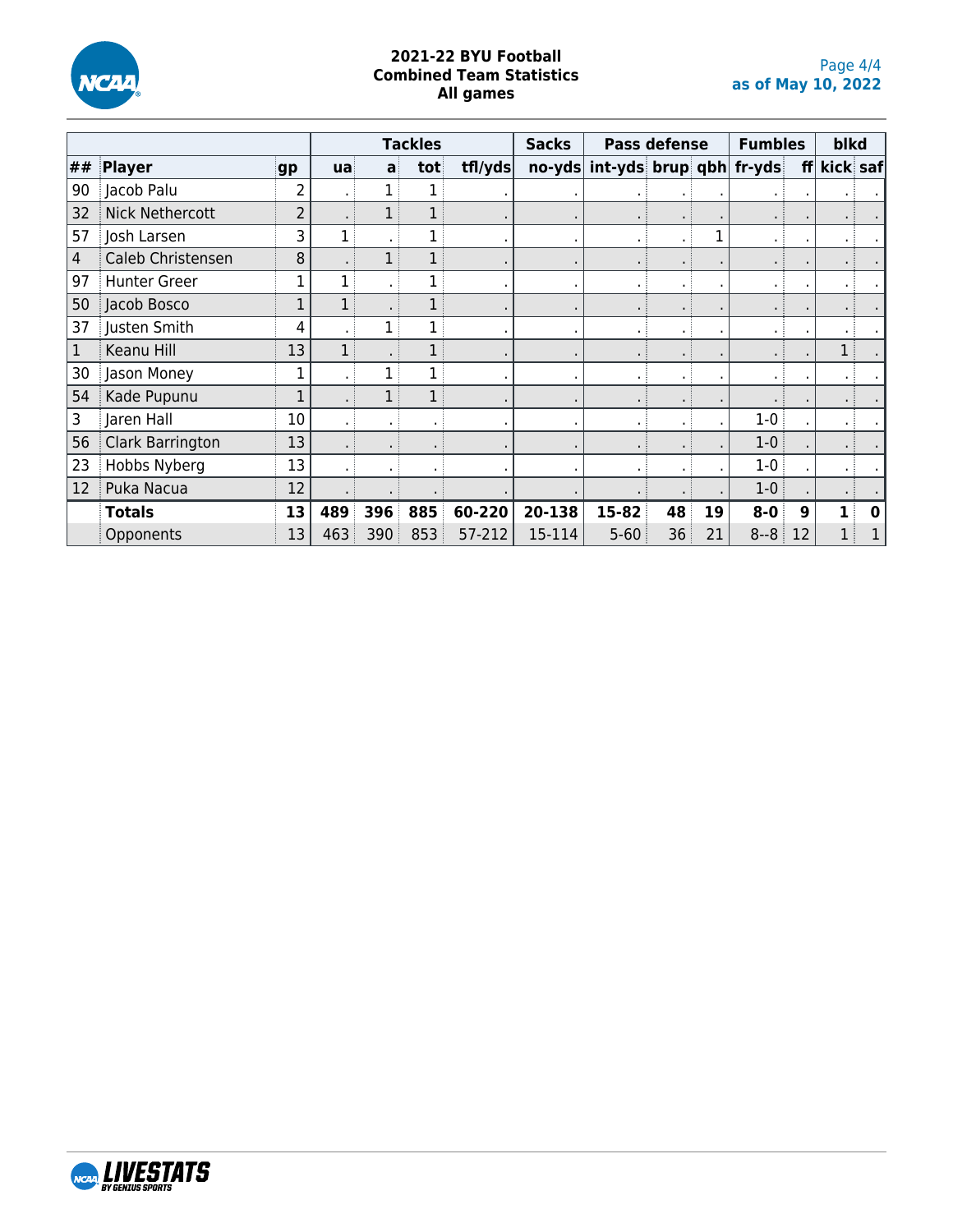

## **2021-22 BYU Football Games Played All games**

| ##             | Player                 | GP-GS | <b>UA</b>    | Utah         | <b>ASU</b>   | <b>USF</b>   | <b>USU</b>   | <b>Boise</b> | <b>Baylor</b> | <b>WSU</b>   | UVa          | <b>ISU</b>   | GS           | <b>USC</b>   | <b>UAB</b>   |
|----------------|------------------------|-------|--------------|--------------|--------------|--------------|--------------|--------------|---------------|--------------|--------------|--------------|--------------|--------------|--------------|
| 0              | Kody Epps              | 0/0   | $\cdots$     |              | $\cdots$     | $\cdots$     |              | $\cdots$     |               |              |              | $\cdots$     |              |              |              |
| 0              | Jakob Robinson         | 12/5  | XXX          | <b>XXX</b>   | XXX          | XXX          | <b>START</b> | XXX          | XXX           | <b>START</b> | <b>START</b> | XXX          | <b>START</b> | <b>START</b> |              |
| 1              | Keanu Hill             | 13/1  | <b>XXX</b>   | XXX          | XXX          | XXX          | XXX          | XXX          | XXX           | XXX          | XXX          | XXX          | XXX          | <b>START</b> | XXX          |
| 1              | Micah Harper           | 0/0   | $\cdots$     | $\cdots$     | $\cdots$     | $\cdots$     | $\cdots$     |              | $\cdots$      |              |              |              |              |              |              |
| 2              | Keenan Ellis           | 1/1   | <b>START</b> | $\ddotsc$    | $\ddotsc$    | $\cdots$     | $\cdots$     | $\ddotsc$    |               |              |              | $\cdots$     | $\cdots$     | $\cdots$     |              |
| $\overline{2}$ | Neil Pau'u             | 10/10 | <b>START</b> | <b>START</b> | <b>START</b> | <b>START</b> | <b>START</b> | <b>START</b> | <b>START</b>  | <b>START</b> | <b>START</b> | <b>START</b> |              | $\cdots$     | $\cdots$     |
| 3              | Jaren Hall             | 10/10 | <b>START</b> | <b>START</b> | <b>START</b> | $\cdots$     |              | <b>START</b> | <b>START</b>  | <b>START</b> | <b>START</b> | <b>START</b> | <b>START</b> | <b>START</b> |              |
| 3              | Chaz Ah You            | 8/6   | <b>START</b> | <b>START</b> | <b>START</b> | <b>XXX</b>   | <b>START</b> | <b>START</b> | <b>START</b>  | XXX          |              | $\cdots$     |              | $\cdots$     | $\cdots$     |
| 4              | Lopini Katoa           | 13/0  | <b>XXX</b>   | <b>XXX</b>   | <b>XXX</b>   | XXX          | <b>XXX</b>   | <b>XXX</b>   | <b>XXX</b>    | <b>XXX</b>   | XXX          | XXX          | XXX          | XXX          | XXX          |
| 4              | Caleb Christensen      | 8/0   | XXX          | <b>XXX</b>   | <b>XXX</b>   | <b>XXX</b>   |              | $\cdots$     | $\cdots$      |              | $\cdots$     | XXX          | <b>XXX</b>   | <b>XXX</b>   | <b>XXX</b>   |
| 5              | D'Angelo Mandell       | 13/13 | <b>START</b> | <b>START</b> | <b>START</b> | <b>START</b> | <b>START</b> | <b>START</b> | <b>START</b>  | <b>START</b> | <b>START</b> | <b>START</b> | <b>START</b> | <b>START</b> | <b>START</b> |
| 5              | Chris Jackson          | 13/0  | XXX          | XXX          | XXX          | XXX          | <b>XXX</b>   | <b>XXX</b>   | <b>XXX</b>    | <b>XXX</b>   | XXX          | <b>XXX</b>   | <b>XXX</b>   | XXX          | <b>XXX</b>   |
| 7              | George Udo             | 5/0   | $\cdots$     | $\cdots$     | $\cdots$     | XXX          | <b>XXX</b>   | <b>XXX</b>   | XXX           | $\cdots$     |              | $\ddotsc$    | <b>XXX</b>   | $\cdots$     | $\cdots$     |
| 7              | <b>Hinckley Ropati</b> | 5/0   | $\cdots$     | $\cdots$     | $\cdots$     | <b>XXX</b>   | XXX          | <b>XXX</b>   | $\cdots$      | $\cdots$     | XXX          | XXX          | $\cdots$     | $\cdots$     | $\cdots$     |
| 8              | <b>Brock Gunderson</b> | 0/0   | $\cdots$     |              |              | $\ddotsc$    | $\ddotsc$    | $\cdots$     | $\cdots$      |              |              |              | $\cdots$     | $\cdots$     | $\cdots$     |
| 10             | Morgan Pyper           | 13/1  | <b>XXX</b>   | <b>XXX</b>   | XXX          | XXX          | <b>XXX</b>   | XXX          | <b>XXX</b>    | <b>XXX</b>   | <b>START</b> | XXX          | <b>XXX</b>   | XXX          | XXX          |
| 10             | Sol-Jay Maiava         | 0/0   | $\ddotsc$    |              | $\cdots$     | $\cdots$     | $\ddotsc$    | $\cdots$     | $\cdots$      | $\cdots$     |              | $\cdots$     | $\cdots$     | $\cdots$     | $\cdots$     |
| 11             | <b>Isaiah Herron</b>   | 10/2  | <b>XXX</b>   | <b>START</b> | <b>START</b> |              | <b>XXX</b>   | XXX          | <b>XXX</b>    | <b>XXX</b>   | XXX          |              | <b>XXX</b>   | XXX          | $\cdots$     |
| 11             | Cade Fennegan          | 0/0   | $\cdots$     |              |              |              |              |              |               |              |              |              |              |              |              |
| 12             | <b>Malik Moore</b>     | 13/13 | <b>START</b> | <b>START</b> | <b>START</b> | <b>START</b> | <b>START</b> | <b>START</b> | <b>START</b>  | <b>START</b> | <b>START</b> | <b>START</b> | <b>START</b> | <b>START</b> | <b>START</b> |
| 12             | Puka Nacua             | 12/7  |              | <b>XXX</b>   | XXX          | <b>START</b> | XXX          | XXX          | <b>START</b>  | <b>START</b> | <b>START</b> | XXX          | <b>START</b> | <b>START</b> | <b>START</b> |
| 13             | Masen Wake             | 11/5  | XXX          | <b>START</b> | <b>START</b> | <b>XXX</b>   |              |              | XXX           | <b>XXX</b>   | XXX          | <b>START</b> | <b>XXX</b>   | <b>START</b> | <b>START</b> |
| 15             | <b>Nick Billoups</b>   | 0/0   | $\cdots$     |              | $\cdots$     | $\cdots$     |              |              | $\cdots$      | $\cdots$     | $\cdots$     | $\cdots$     | $\cdots$     |              |              |
| 15             | Jaylon Vickers         | 0/0   | $\cdots$     |              | $\cdots$     | .            | $\cdots$     |              | $\cdots$      |              | $\cdots$     | $\cdots$     |              | $\cdots$     |              |
| 16             | <b>Baylor Romney</b>   | 5/3   | $\cdots$     |              | <b>XXX</b>   | <b>START</b> | <b>START</b> | $\ddotsc$    | $\cdots$      |              |              | <b>XXX</b>   |              | $\cdots$     | <b>START</b> |
| 16             | Jacques Wilson         | 3/0   |              |              | $\cdots$     | <b>XXX</b>   | <b>XXX</b>   | $\cdots$     | <b>XXX</b>    | $\ddotsc$    | $\cdots$     |              | $\ddotsc$    |              | $\cdots$     |
| 17             | <b>Matthew Criddle</b> | 9/4   |              |              | XXX          | $\cdots$     | $\ddotsc$    | XXX          | XXX           | XXX          | XXX          | <b>START</b> | <b>START</b> | <b>START</b> | <b>START</b> |
| 17             | Jacob Conover          | 2/0   | $\cdots$     | $\cdots$     | $\cdots$     |              | <b>XXX</b>   | $\ddotsc$    | $\cdots$      |              | $\cdots$     | XXX          |              | $\cdots$     | $\cdots$     |
| 18             | <b>Gunner Romney</b>   | 10/10 | <b>START</b> | <b>START</b> | <b>START</b> | <b>START</b> | <b>START</b> | <b>START</b> | <b>START</b>  | <b>START</b> | $\ddotsc$    |              | <b>START</b> | $\ddotsc$    | <b>START</b> |
| 18             | Kaleb Hayes            | 13/10 | XXX          | <b>XXX</b>   | XXX          | <b>START</b> | <b>START</b> | <b>START</b> | <b>START</b>  | <b>START</b> | <b>START</b> | <b>START</b> | <b>START</b> | <b>START</b> | <b>START</b> |
| 19             | <b>Rhett Reilly</b>    | 0/0   | $\ddotsc$    | $\ddotsc$    | $\ddotsc$    | $\cdots$     |              | $\ddotsc$    | $\cdots$      |              | $\cdots$     | $\cdots$     |              |              |              |
| 19             | Javelle Brown          | 10/0  |              | <b>XXX</b>   | XXX          | $\cdots$     | <b>XXX</b>   | XXX          | <b>XXX</b>    | <b>XXX</b>   | <b>XXX</b>   |              | <b>XXX</b>   | <b>XXX</b>   | <b>XXX</b>   |
| 19             | <b>Miles Davis</b>     | 2/0   | $\ddotsc$    |              | $\cdots$     |              |              | $\cdots$     | $\cdots$      |              | $\ddotsc$    | XXX          | $\ddotsc$    | $\ddotsc$    | XXX          |
| 20             | Jacob Boren            | 13/1  | <b>XXX</b>   | <b>XXX</b>   | XXX          | XXX          | <b>XXX</b>   | XXX          | XXX           | <b>START</b> | XXX          | XXX          | XXX          | XXX          | XXX          |
| 21             | Jackson McChesney      | 5/0   | $\cdots$     |              |              |              |              | XXX          |               | XXX          | XXX          | <b>XXX</b>   | $\ddotsc$    | XXX          |              |
| 21             | Dean Jones             | 0/0   |              |              |              |              | $\cdots$     |              |               |              |              |              | $\cdots$     |              |              |
| 22             | Ammon Hannemann        | 10/4  | XXX          | XXX          | XXX          | <b>START</b> | <b>START</b> | <b>START</b> | <b>START</b>  | $\ddotsc$    | $\ddotsc$    | $\ddotsc$    | XXX          | XXX          | XXX          |
| 22             | Mason Fakahua          | 9/0   | $\cdots$     |              | XXX          | $\cdots$     |              | XXX          | <b>XXX</b>    | XXX          | <b>XXX</b>   | XXX          | <b>XXX</b>   | <b>XXX</b>   | XXX          |
| 23             | Hobbs Nyberg           | 13/0  | <b>XXX</b>   | <b>XXX</b>   | XXX          | XXX          | <b>XXX</b>   | <b>XXX</b>   | <b>XXX</b>    | <b>XXX</b>   | XXX          | <b>XXX</b>   | <b>XXX</b>   | <b>XXX</b>   | <b>XXX</b>   |
| 24             | Ryan Rehkow            | 13/0  | XXX          | <b>XXX</b>   | <b>XXX</b>   | <b>XXX</b>   | <b>XXX</b>   | XXX          | XXX           | <b>XXX</b>   | <b>XXX</b>   | XXX          | <b>XXX</b>   | <b>XXX</b>   | <b>XXX</b>   |
| 25             | <b>Tyler Allgeier</b>  | 13/13 | <b>START</b> | <b>START</b> | <b>START</b> | <b>START</b> | <b>START</b> | <b>START</b> | <b>START</b>  | <b>START</b> | <b>START</b> | <b>START</b> | <b>START</b> | <b>START</b> | <b>START</b> |
| 25             | <b>Talan Alfrey</b>    | 1/0   | $\cdots$     | $\cdots$     | $\cdots$     | $\cdots$     | $\cdots$     | $\cdots$     | $\cdots$      |              | $\cdots$     | $\cdots$     | $\cdots$     |              | XXX          |
| 26             | <b>Mitchell Price</b>  | 12/0  | XXX          | XXX          | XXX          | XXX          | XXX          | XXX          | XXX           | XXX          | XXX          | XXX          | XXX          | XXX          | $\cdots$     |
| 27             | Sione Finau            | 3/0   | $\cdots$     |              |              | $\cdots$     |              |              | $\cdots$      | <b>XXX</b>   | XXX          | <b>XXX</b>   |              |              | $\cdots$     |
| 27             | Chase Roberts          | 0/0   | $\cdots$     | $\cdots$     | $\cdots$     | $\cdots$     | $\cdots$     | $\cdots$     | $\cdots$      | $\cdots$     | $\cdots$     | $\cdots$     | $\cdots$     | $\cdots$     | $\cdots$     |
| 27             | Beau Robinson          | 0/0   | $\cdots$     |              | $\cdots$     | $\cdots$     | $\cdots$     | $\cdots$     | $\cdots$      |              |              | $\cdots$     | $\ldots$     | $\cdots$     | $\cdots$     |
| 28             | Hayden Livingston      | 13/0  | XXX          | XXX          | XXX          | XXX          | XXX          | XXX          | XXX           | XXX          | XXX          | XXX          | XXX          | XXX          | XXX          |
| 29             | Shamon Willis          | 11/0  | XXX          | <b>XXX</b>   | <b>XXX</b>   | XXX          |              | <b>XXX</b>   | XXX           | $\ddotsc$    | XXX          | XXX          | XXX          | <b>XXX</b>   | <b>XXX</b>   |
| 30             | Jason Money            | 1/0   | $\cdots$     | $\cdots$     | $\ldots$     |              |              | $\cdots$     | $\cdots$      |              | $\cdots$     | XXX          |              |              | $\cdots$     |
| 31             | Max Tooley             | 12/6  |              | <b>XXX</b>   | <b>XXX</b>   | <b>START</b> | XXX          | <b>XXX</b>   | XXX           | <b>START</b> | <b>XXX</b>   | <b>START</b> | <b>START</b> | <b>START</b> | <b>START</b> |
| 32             | Dallin Holker          | 13/4  | <b>START</b> | XXX          | XXX          | XXX          | <b>START</b> | <b>START</b> | XXX           | XXX          | XXX          | XXX          | XXX          | XXX          | <b>START</b> |
| 32             | <b>Nick Nethercott</b> | 2/0   |              |              |              | XXX          |              |              |               |              |              | XXX          |              | $\cdots$     | $\cdots$     |
| 33             | Ben Bywater            | 13/13 | START        | <b>START</b> | <b>START</b> | <b>START</b> | <b>START</b> | <b>START</b> | <b>START</b>  | <b>START</b> | <b>START</b> | START        | <b>START</b> | <b>START</b> | <b>START</b> |
| 34             | Josh Wilson            | 8/0   | XXX          | <b>XXX</b>   | XXX          |              | XXX          | <b>XXX</b>   | XXX           |              | XXX          | XXX          |              | $\cdots$     | $\cdots$     |
| 35             | Ben Tuipulotu          | 0/0   | $\cdots$     |              |              | $\cdots$     | $\cdots$     |              | $\cdots$      | $\ldots$     |              | $\cdots$     |              | $\cdots$     | $\cdots$     |
| 35             | Ethan Slade            | 2/0   | XXX          |              |              |              |              | $\cdots$     | $\cdots$      |              | $\cdots$     | <b>XXX</b>   |              | $\cdots$     | $\cdots$     |
| 36             | Talmage Gunther        | 13/0  | XXX          | XXX          | XXX          | XXX          | XXX          | XXX          | XXX           | XXX          | XXX          | XXX          | XXX          | XXX          | XXX          |
| 36             | Cade Hoke              | 0/0   | $\cdots$     | $\cdots$     |              | $\cdots$     | $\cdots$     | $\cdots$     | $\cdots$      | $\ldots$     | $\cdots$     | $\cdots$     | $\ldots$     | $\cdots$     | $\cdots$     |
| 37             | Justen Smith           | 4/0   | XXX          |              | XXX          | XXX          | $\cdots$     | $\cdots$     | $\cdots$      | $\cdots$     |              | XXX          | $\ldots$     | $\cdots$     | $\cdots$     |
| 37             | <b>Isaac Matua</b>     | 0/0   | $\ldots$     | $\cdots$     | $\cdots$     | $\cdots$     | $\cdots$     | $\cdots$     | $\cdots$      | $\cdots$     | $\cdots$     | $\cdots$     | $\cdots$     | $\cdots$     | $\cdots$     |

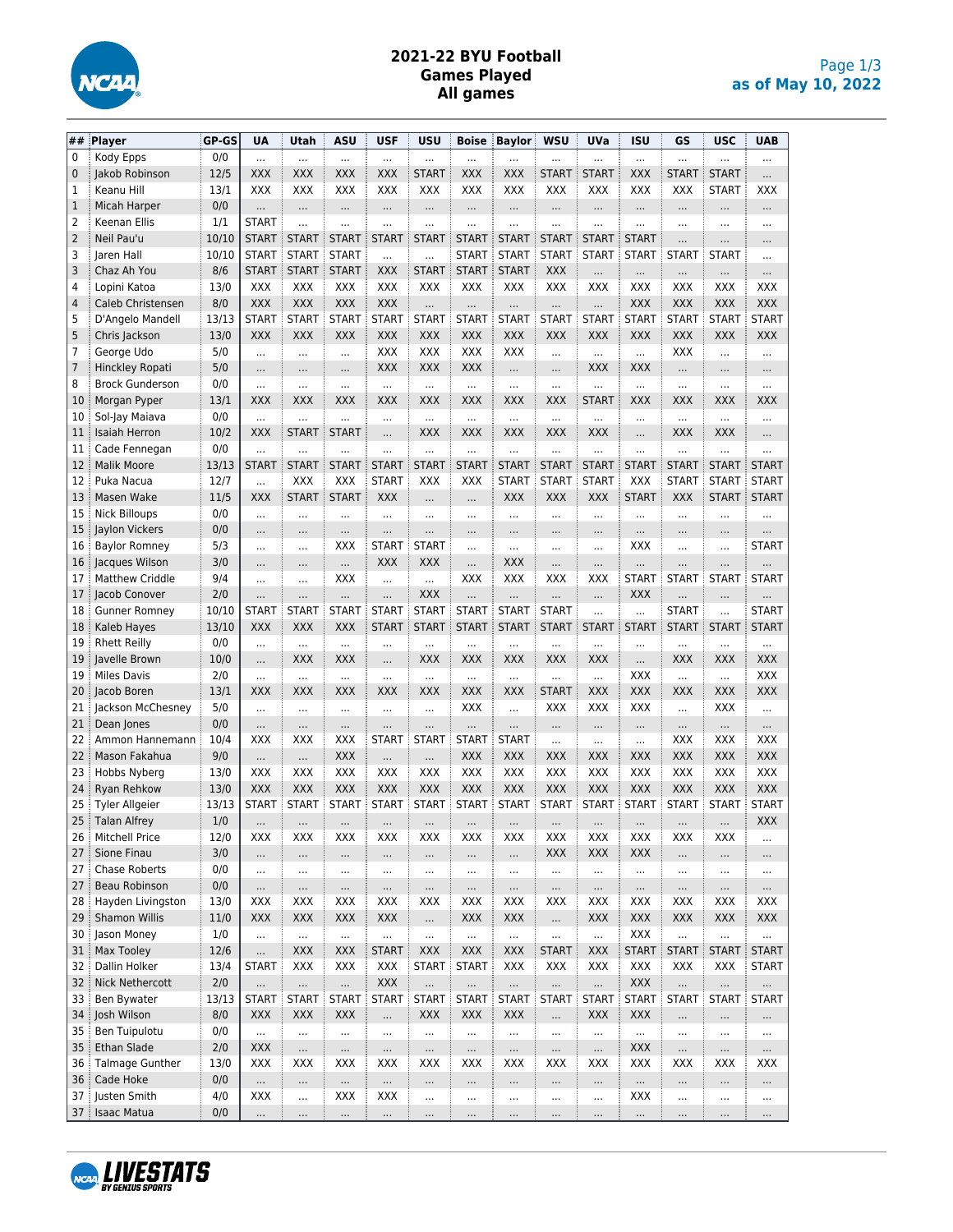

## **2021-22 BYU Football Games Played All games**

| ##       | Player                                     | GP-GS       | UA                       | Utah             | <b>ASU</b>               | <b>USF</b>               | <b>USU</b>       | <b>Boise</b>     | Baylor       | <b>WSU</b>      | <b>UVa</b>       | <b>ISU</b>       | GS                       | <b>USC</b>       | <b>UAB</b>             |
|----------|--------------------------------------------|-------------|--------------------------|------------------|--------------------------|--------------------------|------------------|------------------|--------------|-----------------|------------------|------------------|--------------------------|------------------|------------------------|
| 38       | Jackson Kaufusi                            | 9/0         | $\cdots$                 |                  | XXX                      | XXX                      | XXX              | XXX              |              | $\cdots$        | XXX              | XXX              | XXX                      | XXX              | XXX                    |
| 39       | Jacob Oldroyd                              | 10/0        |                          | <b>XXX</b>       |                          |                          | <b>XXX</b>       | <b>XXX</b>       | <b>XXX</b>   | XXX             | XXX              | <b>XXX</b>       | XXX                      | <b>XXX</b>       | <b>XXX</b>             |
| 40       | <b>Quenton Rice</b>                        | 0/0         | $\cdots$                 |                  | $\cdots$                 | $\cdots$                 | $\ddotsc$        |                  |              | $\ddotsc$       |                  |                  |                          | $\cdots$         |                        |
| 40       | Viliami Tausinga                           | 0/0         |                          |                  |                          |                          |                  |                  |              |                 |                  |                  |                          | .                |                        |
| 41       | Keenan Pili                                | 3/3         | <b>START</b>             | <b>START</b>     | <b>START</b>             |                          |                  |                  |              | $\cdots$        |                  |                  |                          |                  |                        |
| 42       | <b>Mikey Petty</b>                         | 0/0         |                          |                  |                          |                          |                  |                  |              |                 |                  |                  |                          |                  |                        |
| 43       | Jared Kapisi                               | 11/0        | XXX                      | XXX              | XXX                      |                          | XXX              | .                | XXX          | XXX             | <b>XXX</b>       | XXX              | XXX                      | XXX              | XXX                    |
| 44       | Michael Daley                              | 0/0         | $\cdots$                 | $\cdots$         |                          |                          |                  |                  | $\cdots$     |                 |                  |                  | $\cdots$                 |                  |                        |
| 45       | Pepe Tanuvasa                              | 13/9        | XXX                      | XXX              | <b>START</b>             | <b>START</b>             | XXX              | <b>START</b>     | <b>START</b> | <b>START</b>    | <b>START</b>     | XXX              | <b>START</b>             | <b>START</b>     | <b>START</b>           |
| 45       | Samson Nacua                               | 13/4        | XXX                      | XXX              | <b>XXX</b>               | <b>XXX</b>               | <b>XXX</b>       | <b>XXX</b>       | <b>XXX</b>   | XXX             | <b>START</b>     | <b>START</b>     | <b>START</b>             | <b>START</b>     | <b>XXX</b>             |
| 46       | Drew Jensen                                | 13/0        | XXX                      | XXX              | <b>XXX</b>               | <b>XXX</b>               | XXX              | <b>XXX</b>       | XXX          | XXX             | <b>XXX</b>       | XXX              | XXX                      | <b>XXX</b>       | XXX                    |
| 47       | Theo Dawson                                | 1/0         | $\cdots$                 | $\cdots$         |                          | $\cdots$                 | $\cdots$         | $\cdots$         | $\cdots$     | $\cdots$        | $\cdots$         | <b>XXX</b>       | $\cdots$                 | $\cdots$         |                        |
| 48       | Alex Muti                                  | 0/0         |                          |                  | $\cdots$                 |                          |                  | .                | $\cdots$     |                 |                  | $\ddotsc$        | $\cdots$                 | $\cdots$         | $\cdots$               |
| 49       | Payton Wilgar                              | 10/10       | <b>START</b>             | <b>START</b>     | <b>START</b>             | <b>START</b>             | <b>START</b>     | <b>START</b>     | <b>START</b> | <b>START</b>    | <b>START</b>     | <b>START</b>     | $\ddotsc$                | $\cdots$         |                        |
| 50       | Jacob Bosco                                | 1/0         | $\cdots$                 |                  |                          |                          |                  | .                | $\cdots$     | $\cdots$        |                  | <b>XXX</b>       | $\ddotsc$                | $\cdots$         |                        |
| 51       | Alden Tofa                                 | 7/0         | $\cdots$                 |                  | XXX                      | XXX                      | $\cdots$         |                  | $\cdots$     | .               | <b>XXX</b>       | <b>XXX</b>       | XXX                      | <b>XXX</b>       | <b>XXX</b>             |
| 52       | Joe Tukuafu                                | 12/9        | XXX                      | XXX              | XXX                      | <b>START</b>             | <b>START</b>     | <b>START</b>     |              | <b>START</b>    | <b>START</b>     | <b>START</b>     | <b>START</b>             | <b>START</b>     | <b>START</b>           |
| 53       | Fisher Jackson                             | 9/0         |                          |                  | $\cdots$                 | <b>XXX</b>               | <b>XXX</b>       |                  | XXX          | XXX             | XXX              | <b>XXX</b>       | XXX                      | <b>XXX</b>       | <b>XXX</b>             |
| 54       | Kade Pupunu                                | 1/0         |                          |                  |                          |                          |                  |                  |              |                 |                  | XXX              |                          | $\cdots$         |                        |
| 55       | Lorenzo Fauatea                            | 5/0         | <b>XXX</b>               | <b>XXX</b>       | XXX                      | XXX                      | <b>XXX</b>       |                  |              |                 |                  | $\ddotsc$        | $\cdots$                 |                  |                        |
| 56       | Clark Barrington                           | 13/13       | <b>START</b>             | <b>START</b>     | <b>START</b>             | <b>START</b>             | <b>START</b>     | <b>START</b>     | <b>START</b> | <b>START</b>    | <b>START</b>     | <b>START</b>     | <b>START</b>             | <b>START</b>     | <b>START</b>           |
| 57       | Josh Larsen                                | 3/0         |                          |                  |                          |                          |                  |                  |              |                 | XXX              | <b>XXX</b>       | $\ddotsc$                | <b>XXX</b>       |                        |
| 58       | Uriah Leiataua                             | 13/3        | XXX                      | <b>START</b>     | XXX                      | XXX                      | XXX              | XXX              | XXX          | XXX             | <b>XXX</b>       | <b>START</b>     | XXX                      | XXX              | <b>START</b>           |
| 59       | Joshua Singh                               | 1/0         | $\cdots$                 |                  | $\cdots$                 | $\cdots$                 |                  |                  | $\cdots$     | $\cdots$        | $\cdots$         | XXX              | $\cdots$                 | $\cdots$         |                        |
| 60       | <b>Tyler Little</b>                        | 1/0         | $\cdots$                 | $\ddotsc$        | $\cdots$                 | $\cdots$                 | $\ddotsc$        | $\cdots$         | $\cdots$     | $\cdots$        |                  | <b>XXX</b>       | $\ddotsc$                | $\cdots$         | $\cdots$               |
| 61       | <b>Hunter Hill</b>                         | 0/0         | .                        | $\ddotsc$        | $\cdots$                 |                          | .                | .                |              |                 |                  | $\ddotsc$        | $\cdots$                 | .                |                        |
| 62       | Atunaisa Mahe                              | 12/4        | <b>START</b>             | <b>START</b>     | <b>XXX</b>               |                          | <b>START</b>     | <b>XXX</b>       | XXX          | XXX             | <b>XXX</b>       | XXX              | XXX                      | <b>START</b>     | XXX                    |
| 62       | Cooper McMullin                            | 0/0         | $\cdots$                 | $\cdots$         | $\cdots$                 |                          |                  |                  | $\cdots$     | $\cdots$        | $\cdots$         |                  | $\cdots$                 | $\cdots$         |                        |
| 63       | Dylan Rollins                              | 0/0         | $\cdots$                 | $\cdots$         | $\cdots$                 | $\cdots$                 | $\cdots$         | $\cdots$         | $\cdots$     | $\cdots$        |                  |                  | $\ddotsc$                |                  | $\cdots$               |
| 64       | Braden Keim                                | 3/2         |                          |                  |                          |                          |                  | $\cdots$         |              | $\cdots$        |                  | XXX              | <b>START</b>             | <b>START</b>     |                        |
| 65       | <b>Chandler Bird</b>                       | 0/0         |                          | $\ddotsc$        | $\cdots$                 |                          |                  | $\ddotsc$        | $\cdots$     | $\cdots$        |                  |                  |                          | $\cdots$         |                        |
| 66       | James Empey                                | 7/7         | START                    | <b>START</b>     | <b>START</b>             | <b>START</b>             |                  | <b>START</b>     | <b>START</b> | <b>START</b>    |                  |                  |                          |                  |                        |
| 69       | Seth Willis                                | 12/0        | <b>XXX</b>               | XXX              |                          | <b>XXX</b>               | XXX              | <b>XXX</b>       | XXX          | XXX             | <b>XXX</b>       | <b>XXX</b>       | XXX                      | <b>XXX</b>       | XXX                    |
| 70       | Connor Pay                                 | 12/10       | <b>START</b>             | <b>START</b>     | <b>START</b>             |                          | <b>START</b>     | <b>XXX</b>       | <b>START</b> | <b>XXX</b>      | <b>START</b>     | <b>START</b>     | <b>START</b>             | <b>START</b>     | <b>START</b>           |
| 71       | <b>Blake Freeland</b>                      | 13/13       | <b>START</b>             | <b>START</b>     | <b>START</b>             | <b>START</b>             | <b>START</b>     | <b>START</b>     | <b>START</b> | <b>START</b>    | <b>START</b>     | <b>START</b>     | <b>START</b>             | <b>START</b>     | <b>START</b>           |
| 73       | <b>Tysen Lewis</b>                         | 0/0         |                          |                  |                          |                          | $\ddotsc$        |                  |              | .               |                  |                  |                          |                  |                        |
| 74       | Campbell Barrington                        | 8/6         |                          |                  |                          | <b>XXX</b>               | <b>START</b>     | <b>START</b>     | <b>START</b> | <b>START</b>    | <b>START</b>     | <b>START</b>     |                          |                  | XXX                    |
| 75       | JT Gentry                                  | 1/0         | .                        | .                |                          |                          |                  |                  |              |                 | $\cdots$         | <b>XXX</b>       |                          |                  |                        |
| 76       | Harris LaChance                            | 5/5         | <b>START</b>             | <b>START</b>     | <b>START</b>             | <b>START</b>             | $\cdots$         | $\cdots$         | $\cdots$     | $\cdots$        | $\cdots$         | $\ddotsc$        | $\cdots$                 | $\cdots$         | <b>START</b>           |
| 77       | Donovan Hanna                              | 1/0         | $\cdots$                 |                  |                          |                          |                  |                  |              |                 |                  | XXX              | $\cdots$                 |                  |                        |
| 78       | Cade Parrish                               | 1/0         | $\cdots$                 | $\cdots$         | $\cdots$                 | $\cdots$                 | $\ddotsc$        | $\cdots$         | $\cdots$     | $\cdots$        | $\cdots$         | XXX              | $\ddotsc$                | $\cdots$         |                        |
| 80       | Lane Lunt                                  | 12/0        | <b>XXX</b>               | $\cdots$         | XXX                      | XXX                      | <b>XXX</b>       | <b>XXX</b>       | XXX          | <b>XXX</b>      | XXX              | <b>XXX</b>       | XXX                      | <b>XXX</b>       | <b>XXX</b>             |
| 82       | <b>Bentley Hanshaw</b><br><b>Isaac Rex</b> | 0/0         | $\cdots$<br><b>START</b> | $\cdots$         | $\cdots$<br><b>START</b> | $\cdots$<br><b>START</b> | $\cdots$         | <br><b>START</b> |              | $\cdots$        | $\cdots$         | <br><b>START</b> | $\cdots$<br><b>START</b> | $\cdots$         | $\cdots$               |
| 83       | <b>Austin Riggs</b>                        | 12/11       |                          | <b>START</b>     |                          |                          | <b>START</b>     |                  | <b>START</b> | <b>START</b>    | <b>START</b>     |                  |                          | <b>XXX</b>       | $\cdots$               |
| 84       | <b>Brayden Cosper</b>                      | 13/0<br>0/0 | XXX                      | XXX              | XXX                      | XXX                      | XXX              | XXX              | XXX          | XXX             | XXX              | XXX              | XXX                      | XXX              | XXX                    |
| 85<br>85 | <b>Tanner Wall</b>                         | 2/0         | $\cdots$                 | $\cdots$         |                          | $\cdots$                 | $\cdots$         | $\cdots$         | <br>XXX      | $\cdots$<br>XXX | $\cdots$         |                  | $\cdots$                 | $\cdots$         | $\cdots$               |
|          |                                            |             | $\cdots$                 | $\cdots$         | $\cdots$                 | $\cdots$                 | $\cdots$         | $\cdots$         |              |                 | $\cdots$         |                  | $\cdots$                 | $\cdots$         |                        |
| 86<br>87 | McGuire Anderson<br><b>Britton Hogan</b>   | 0/0<br>12/0 | $\cdots$<br>XXX          | <br>XXX          | <br>XXX                  | $\cdots$<br>XXX          | <br>XXX          | $\cdots$<br>XXX  | <br>XXX      | $\cdots$<br>XXX | <br>XXX          | <br>XXX          | $\cdots$<br>XXX          | $\cdots$<br>XXX  |                        |
| 88       | <b>Terence Fall</b>                        | 4/0         |                          |                  |                          |                          |                  |                  |              |                 |                  | <b>XXX</b>       | XXX                      | <b>XXX</b>       | $\cdots$<br><b>XXX</b> |
| 89       | Kade Moore                                 | 0/0         | $\cdots$<br>             | $\cdots$         |                          |                          | <br>$\cdots$     | $\cdots$         | <br>         | <br>$\cdots$    | $\cdots$<br>     |                  |                          | $\cdots$         |                        |
| 90       | Jacob Palu                                 | 2/0         |                          | $\cdots$         |                          |                          |                  |                  | <b>XXX</b>   |                 |                  |                  |                          |                  | $\cdots$<br><b>XXX</b> |
| 91       | Earl Tuioti-Mariner                        | 13/12       | <br><b>START</b>         | <br><b>START</b> | <br><b>START</b>         | <br><b>START</b>         | <br><b>START</b> | <br><b>START</b> | <b>START</b> | <br>XXX         | <br><b>START</b> | <br><b>START</b> | <br><b>START</b>         | <br><b>START</b> | <b>START</b>           |
| 92       | <b>Tyler Batty</b>                         | 12/8        | <b>START</b>             | <b>XXX</b>       | <b>XXX</b>               |                          | <b>START</b>     | XXX              | XXX          | <b>START</b>    | START            | <b>START</b>     | <b>START</b>             | <b>START</b>     | <b>START</b>           |
| 93       | <b>Blake Mangelson</b>                     | 7/0         | XXX                      | XXX              | XXX                      | XXX                      | <b>XXX</b>       | XXX              | $\cdots$     | $\cdots$        | $\cdots$         |                  |                          | XXX              | $\cdots$               |
| 94       | John Nelson                                | 13/0        | XXX                      | <b>XXX</b>       | <b>XXX</b>               | XXX                      | XXX              | <b>XXX</b>       | XXX          | <b>XXX</b>      | XXX              | XXX              | XXX                      | <b>XXX</b>       | <b>XXX</b>             |
| 95       | Caden Haws                                 | 11/7        | XXX                      | XXX              | <b>START</b>             | <b>START</b>             | XXX              | <b>START</b>     | <b>START</b> | $\ddotsc$       | XXX              | <b>START</b>     | <b>START</b>             |                  | <b>START</b>           |
| 96       | Carter Wheat                               | 5/0         | $\cdots$                 | <b>XXX</b>       |                          | $\cdots$                 | $\cdots$         |                  |              | $\cdots$        | $\cdots$         | XXX              | <b>XXX</b>               | XXX              | XXX                    |
| 97       | Ethan Erickson                             | 0/0         | $\cdots$                 | $\cdots$         | $\cdots$                 | $\cdots$                 | $\cdots$         | $\cdots$         |              | $\cdots$        | $\cdots$         |                  |                          | $\cdots$         |                        |
| 97       | <b>Hunter Greer</b>                        | 1/0         | $\ldots$                 | $\ldots$         | $\cdots$                 | $\cdots$                 | $\ldots$         | $\cdots$         | $\cdots$     | $\cdots$        | $\cdots$         | XXX              | $\cdots$                 | $\cdots$         |                        |

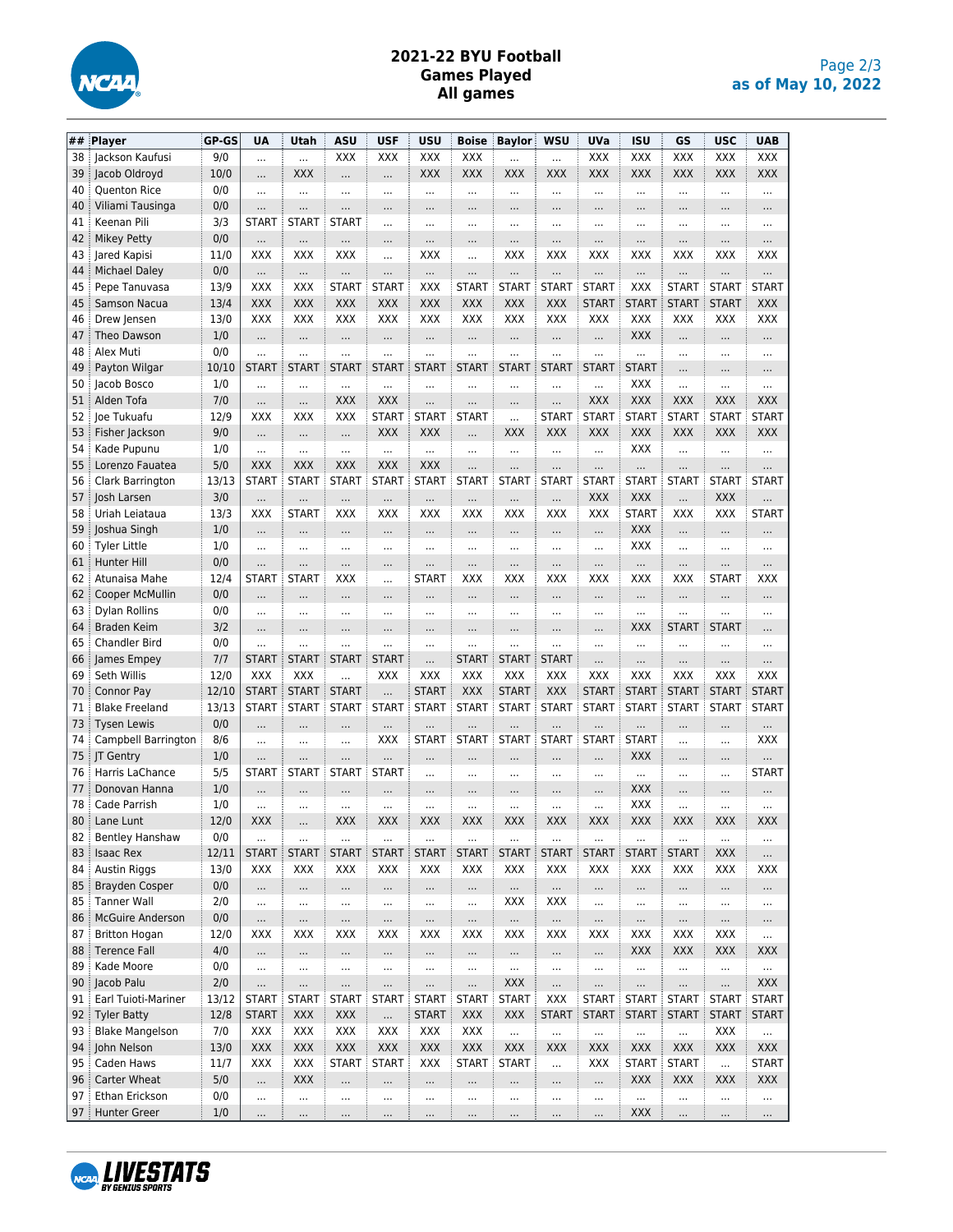

## **2021-22 BYU Football Games Played All games**

| $\left  \# \# \right $ Plaver                                                                                       | <b>GP-GSL</b> | <b>UA</b> |          |          |          |          |          | Utah   ASU   USF   USU   Boise   Baylor   WSU   UVa   ISU   GS   USC   UAB |          |          |                               |  |          |
|---------------------------------------------------------------------------------------------------------------------|---------------|-----------|----------|----------|----------|----------|----------|----------------------------------------------------------------------------|----------|----------|-------------------------------|--|----------|
| 98   Gabe Summers   12/8   START   START   START   START   XXX   START   START   START   START      XXX   XXX   XXX |               |           |          |          |          |          |          |                                                                            |          |          |                               |  |          |
| 99   Alema Pilimai                                                                                                  | $\frac{1}{1}$ | $\cdots$  | $\cdots$ | $\cdots$ | $\cdots$ |          | $\cdots$ | $\cdots$                                                                   | $\cdots$ | $\cdots$ | $\mathbb{R}$ XXX $\mathbb{R}$ |  | $\cdots$ |
| 99   Cash Peterman                                                                                                  | 1/0           | $\cdots$  | $\cdots$ | $\cdots$ | $\cdots$ | $\cdots$ | $\cdots$ | $\cdots$                                                                   | $\cdots$ | $\cdots$ |                               |  | $\cdots$ |